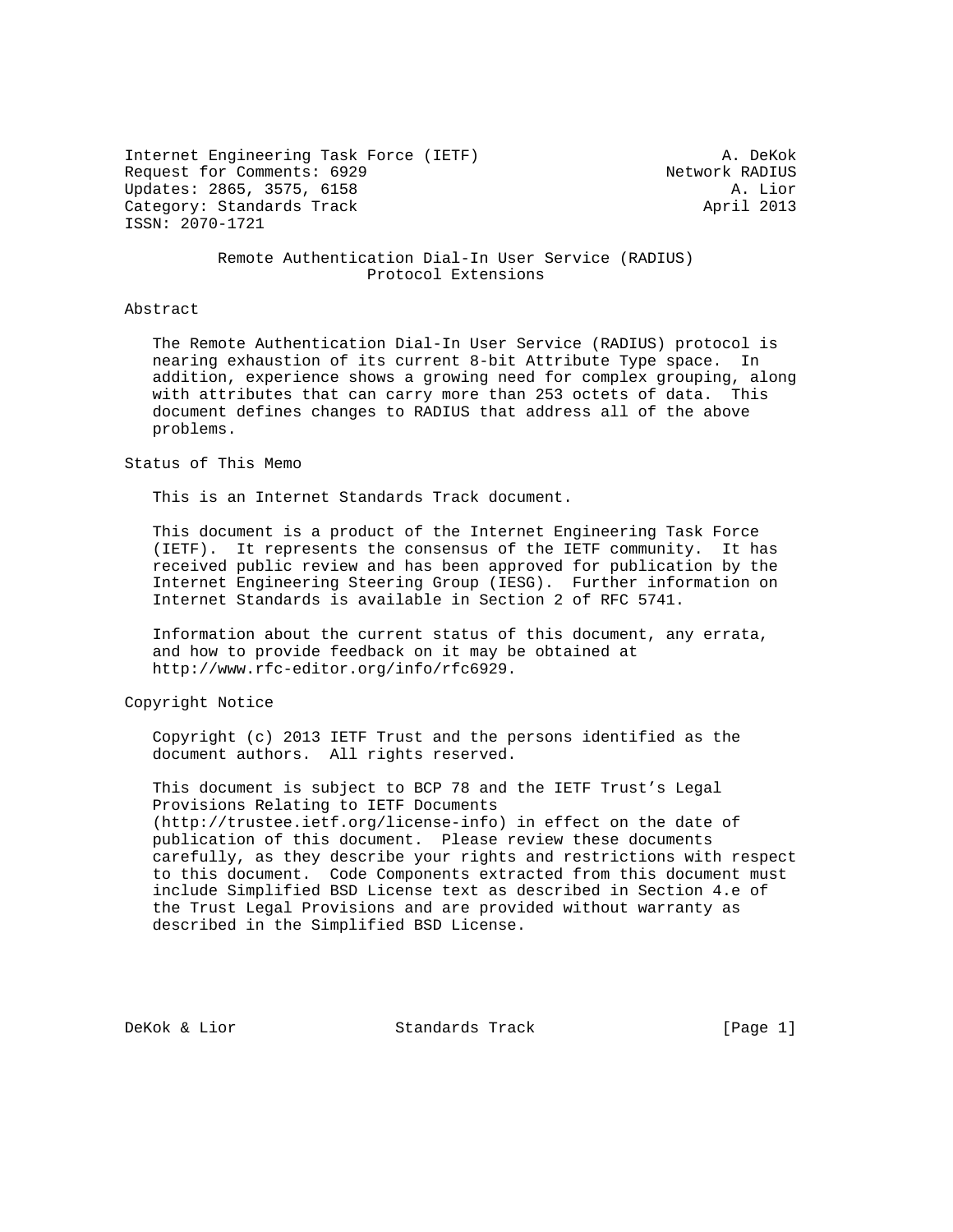| Table of Contents |  |
|-------------------|--|
|-------------------|--|

| 1.1.1. Failure to Meet Certain Goals 5        |
|-----------------------------------------------|
| 1.1.2. Implementation Recommendations 5       |
|                                               |
|                                               |
|                                               |
|                                               |
|                                               |
|                                               |
|                                               |
|                                               |
| 2.5.                                          |
|                                               |
| 2.7. Attribute Naming and Type Identifiers 17 |
| 2.7.1. Attribute and TLV Naming 17            |
| 2.7.2. Attribute Type Identifiers 18          |
|                                               |
|                                               |
|                                               |
|                                               |
|                                               |
|                                               |
|                                               |
|                                               |
|                                               |
|                                               |
|                                               |
|                                               |
|                                               |
| 4.3. Extended-Vendor-Specific-3 30            |
| 4.4. Extended-Vendor-Specific-4 31            |
| 4.5. Extended-Vendor-Specific-5 32            |
| 4.6. Extended-Vendor-Specific-6 34            |
| 5. Compatibility with Traditional RADIUS 35   |
|                                               |
|                                               |
|                                               |

DeKok & Lior Standards Track [Page 2]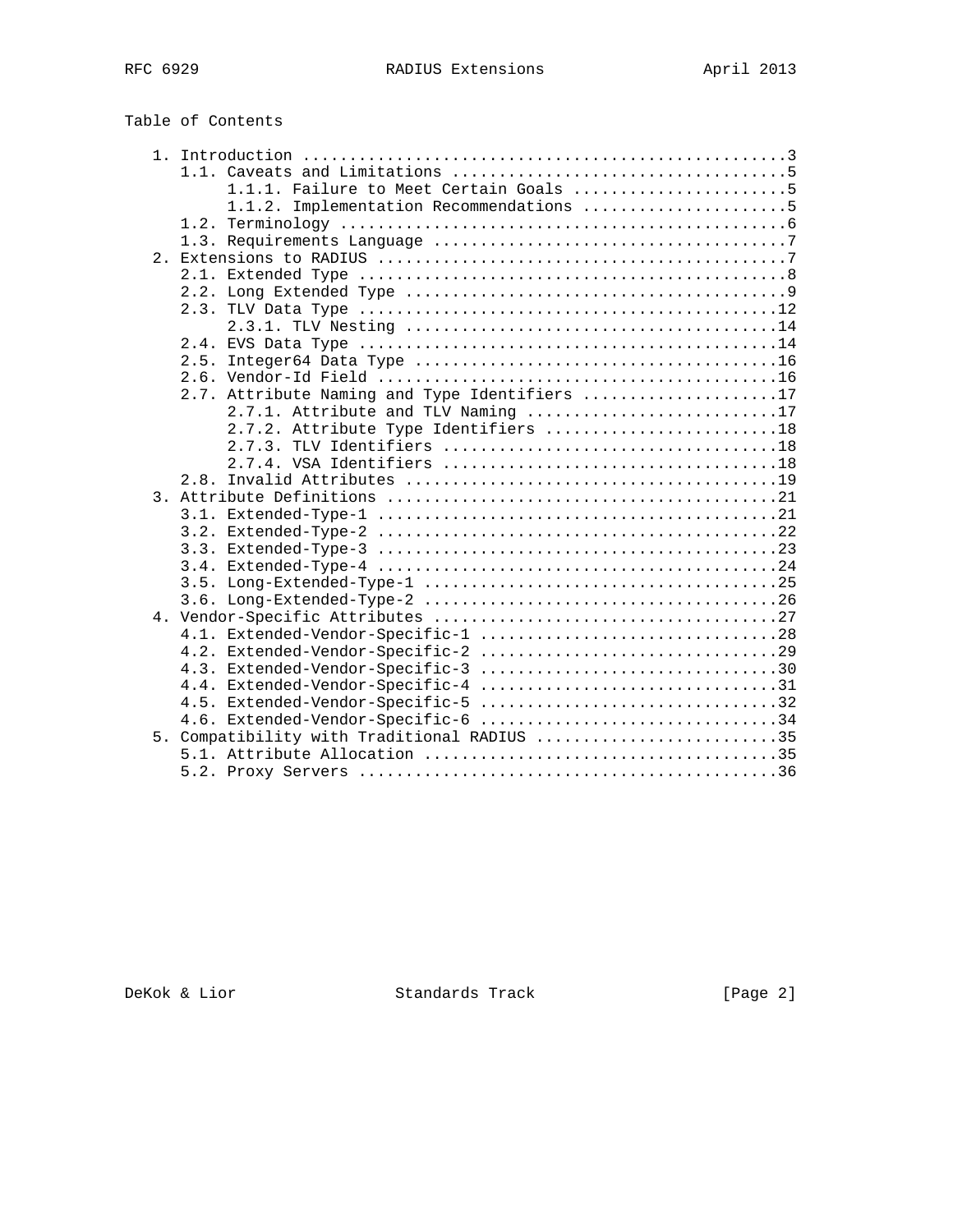|  | 6.2. Guidelines for Simple Data Types 38                                                                |
|--|---------------------------------------------------------------------------------------------------------|
|  | 6.3. Guidelines for Complex Data Types 38                                                               |
|  | 6.4. Design Guidelines for the New Types 39                                                             |
|  |                                                                                                         |
|  | 6.6. Allocation Request Guidelines 40                                                                   |
|  | 6.7. Allocation Request Guidelines for TLVs 41                                                          |
|  |                                                                                                         |
|  |                                                                                                         |
|  |                                                                                                         |
|  |                                                                                                         |
|  |                                                                                                         |
|  |                                                                                                         |
|  |                                                                                                         |
|  |                                                                                                         |
|  |                                                                                                         |
|  |                                                                                                         |
|  |                                                                                                         |
|  |                                                                                                         |
|  | 10.3.1. Requested Allocation from the Standard Space  52<br>10.3.2. Requested Allocation from the Short |
|  |                                                                                                         |
|  | Requested Allocation from the Long<br>10.3.3.                                                           |
|  |                                                                                                         |
|  | 10.3.4. Allocation Preferences 52                                                                       |
|  | 10.3.5. Extending the Type Space via the TLV Data Type 53                                               |
|  | 10.3.6. Allocation within a TLV 53                                                                      |
|  | 10.3.7. Allocation of Other Data Types 54                                                               |
|  |                                                                                                         |
|  |                                                                                                         |
|  |                                                                                                         |
|  |                                                                                                         |
|  |                                                                                                         |
|  | Appendix A. Extended Attribute Generator Program 56                                                     |

# 1. Introduction

 Under current allocation pressure, we expect that the RADIUS Attribute Type space will be exhausted by 2014 or 2015. We therefore need a way to extend the type space so that new specifications may continue to be developed. Other issues have also been shown with RADIUS. The attribute grouping method defined in [RFC2868] has been shown to be impractical, and a more powerful mechanism is needed. Multiple Attributes have been defined that transport more than the 253 octets of data originally envisioned with the protocol. Each of these attributes is handled as a "special case" inside of RADIUS implementations, instead of as a general method. We therefore also

DeKok & Lior Standards Track [Page 3]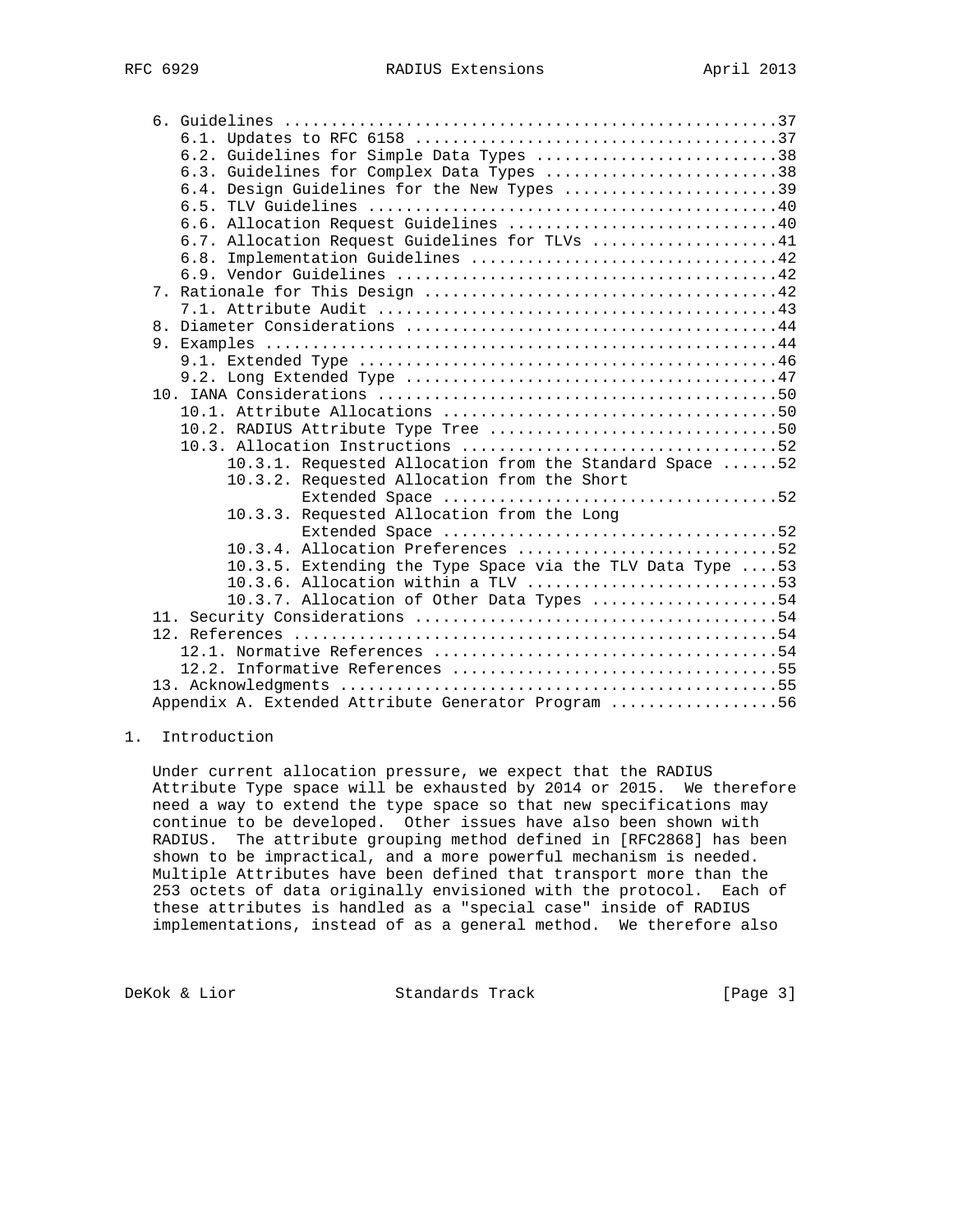need a standardized method of transporting large quantities of data. Finally, some vendors are close to allocating all of the Attributes within their Vendor-Specific Attribute space. It would be useful to leverage changes to the base protocol for extending the Vendor- Specific Attribute space.

 We satisfy all of these requirements through the following changes given in this document:

- \* Defining an "Extended Type" format, which adds 8 bits of "Extended Type" to the RADIUS Attribute Type space, by using one octet of the "Value" field. This method gives us a general way of extending the Attribute Type space (Section 2.1).
- \* Allocating 4 attributes as using the format of "Extended Type". This allocation extends the RADIUS Attribute Type space by approximately 1000 values (Sections 3.1, 3.2, 3.3, and 3.4).
- \* Defining a "Long Extended Type" format, which inserts an additional octet between the "Extended Type" octet and the "Value" field. This method gives us a general way of adding more functionality to the protocol (Section 2.2).
- \* Defining a method that uses the additional octet in the "Long Extended Type" to indicate data fragmentation across multiple Attributes. This method provides a standard way for an Attribute to carry more than 253 octets of data (Section 2.2).
- \* Allocating 2 attributes as using the format "Long Extended Type". This allocation extends the RADIUS Attribute Type space by an additional 500 values (Sections 3.5 and 3.6).
- \* Defining a new "Type-Length-Value" (TLV) data type. This data type allows an attribute to carry TLVs as "sub-Attributes", which can in turn encapsulate other TLVs as "sub-sub-Attributes". This change creates a standard way to group a set of Attributes (Section 2.3).
- \* Defining a new "Extended-Vendor-Specific" (EVS) data type. This data type allows an attribute to carry Vendor-Specific Attributes (VSAs) inside of the new Attribute formats (Section 2.4).
- \* Defining a new "integer64" data type. This data type allows counters that track more than 2^32 octets of data (Section 2.5).
- \* Allocating 6 attributes using the new EVS data type. This allocation extends the Vendor-Specific Attribute Type space by over 1500 values (Sections 4.1 through 4.6).

DeKok & Lior **Standards Track** [Page 4]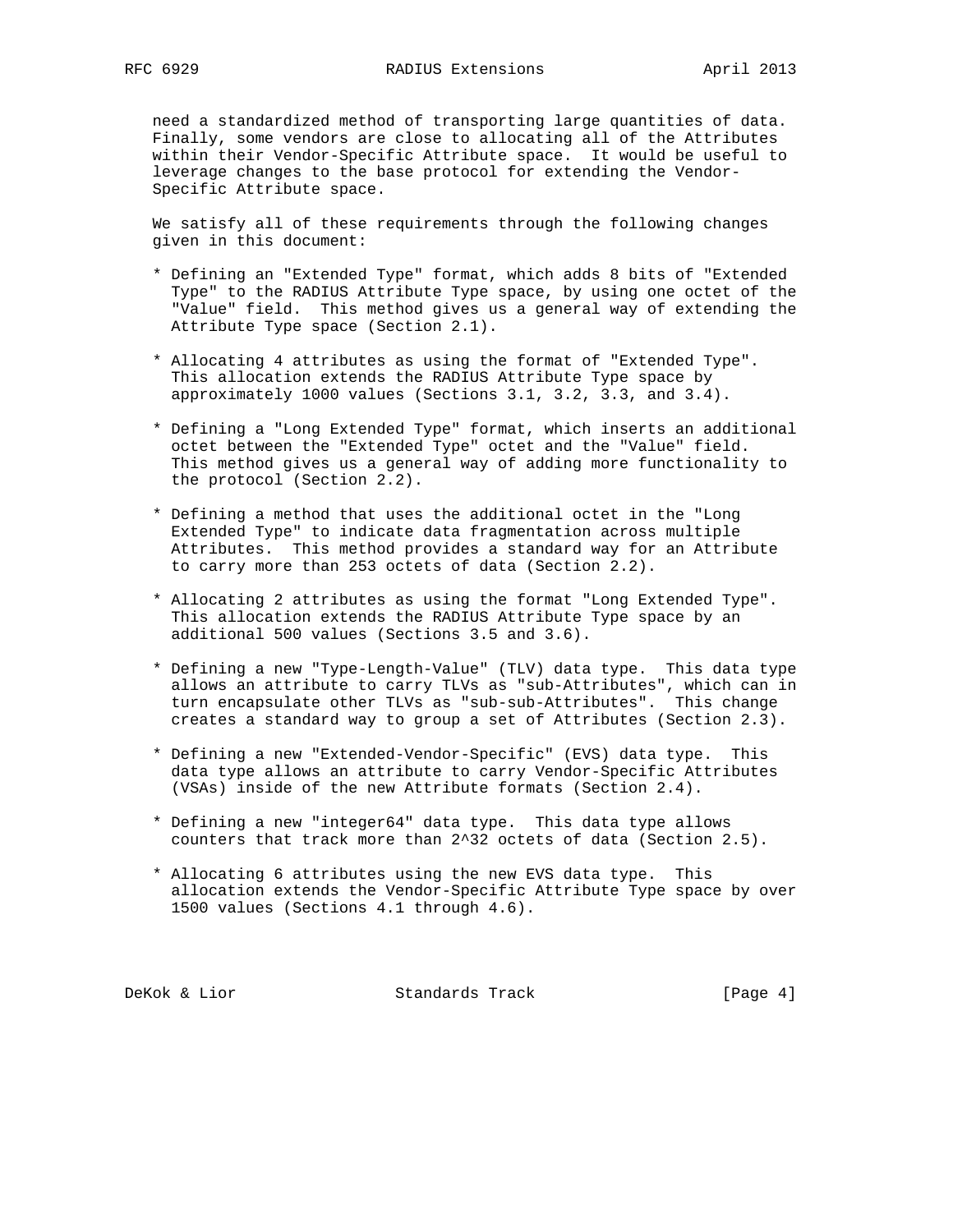- \* Defining the "Vendor-Id" for Vendor-Specific Attributes to encompass the entire 4 octets of the Vendor field. [RFC2865] Section 5.26 defined it to be 3 octets, with the fourth octet being zero (Section 2.6).
- \* Describing compatibility with existing RADIUS systems (Section 5).
- \* Defining guidelines for the use of these changes for IANA, implementations of this specification, and for future RADIUS specifications (Section 6).

 As with any protocol change, the changes defined here are the result of a series of compromises. We have tried to find a balance between flexibility, space in the RADIUS message, compatibility with existing deployments, and difficulty of implementation.

1.1. Caveats and Limitations

This section describes some caveats and limitations of the proposal.

1.1.1. Failure to Meet Certain Goals

 One goal that was not met by the above modifications is to have an incentive for standards to use the new space. That incentive is being provided by the exhaustion of the standard space.

1.1.2. Implementation Recommendations

 It is RECOMMENDED that implementations support this specification. It is RECOMMENDED that new specifications use the formats defined in this specification.

 The alternative to the above recommendations is a circular argument of not implementing this specification because no other standards reference it, and also not defining new standards referencing this specification because no implementations exist.

 As noted earlier, the standard space is almost entirely allocated. Ignoring the looming crisis benefits no one.

DeKok & Lior Standards Track [Page 5]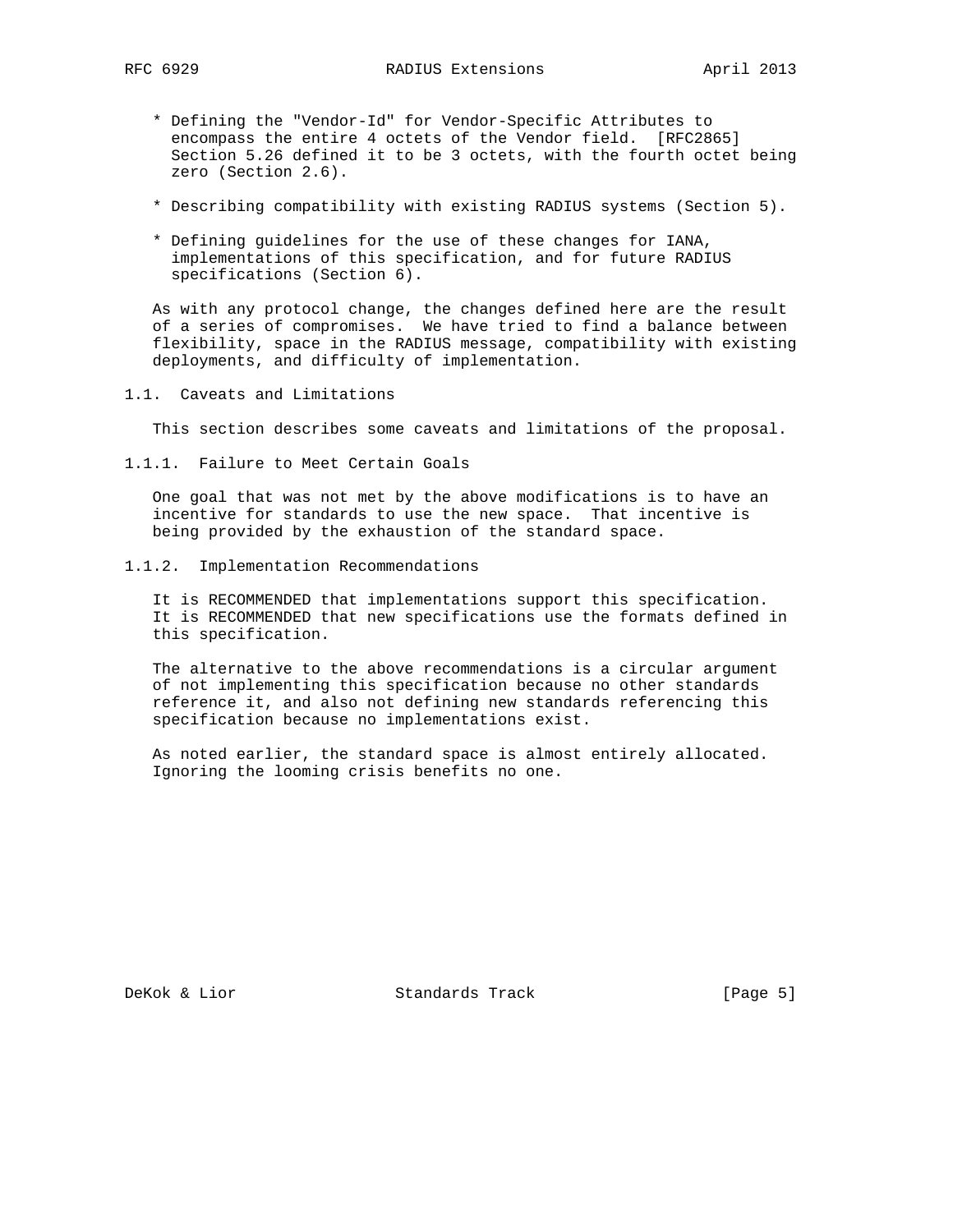## 1.2. Terminology

This document uses the following terms:

Silently discard

 This means the implementation discards the packet without further processing. The implementation MAY provide the capability of logging the error, including the contents of the silently discarded packet, and SHOULD record the event in a statistics counter.

# Invalid attribute

 This means that the Length field of an Attribute is valid (as per [RFC2865], Section 5, top of page 25) but the contents of the Attribute do not follow the correct format, for example, an Attribute of type "address" that encapsulates more than four, or less than four, octets of data. See Section 2.8 for a more complete definition.

## Standard space

 This refers to codes in the RADIUS Attribute Type space that are allocated by IANA and that follow the format defined in Section 5 of [RFC2865].

## Extended space

 This refers to codes in the RADIUS Attribute Type space that require the extensions defined in this document and are an extension of the standard space, but that cannot be represented within the standard space.

## Short extended space

 This refers to codes in the extended space that use the "Extended Type" format.

#### Long extended space

 This refers to codes in the extended space that use the "Long Extended Type" format.

 The following terms are used here with the meanings defined in BCP 26 [RFC5226]: "namespace", "assigned value", "registration", "Private Use", "Reserved", "Unassigned", "IETF Review", and "Standards Action".

DeKok & Lior **Standards Track** [Page 6]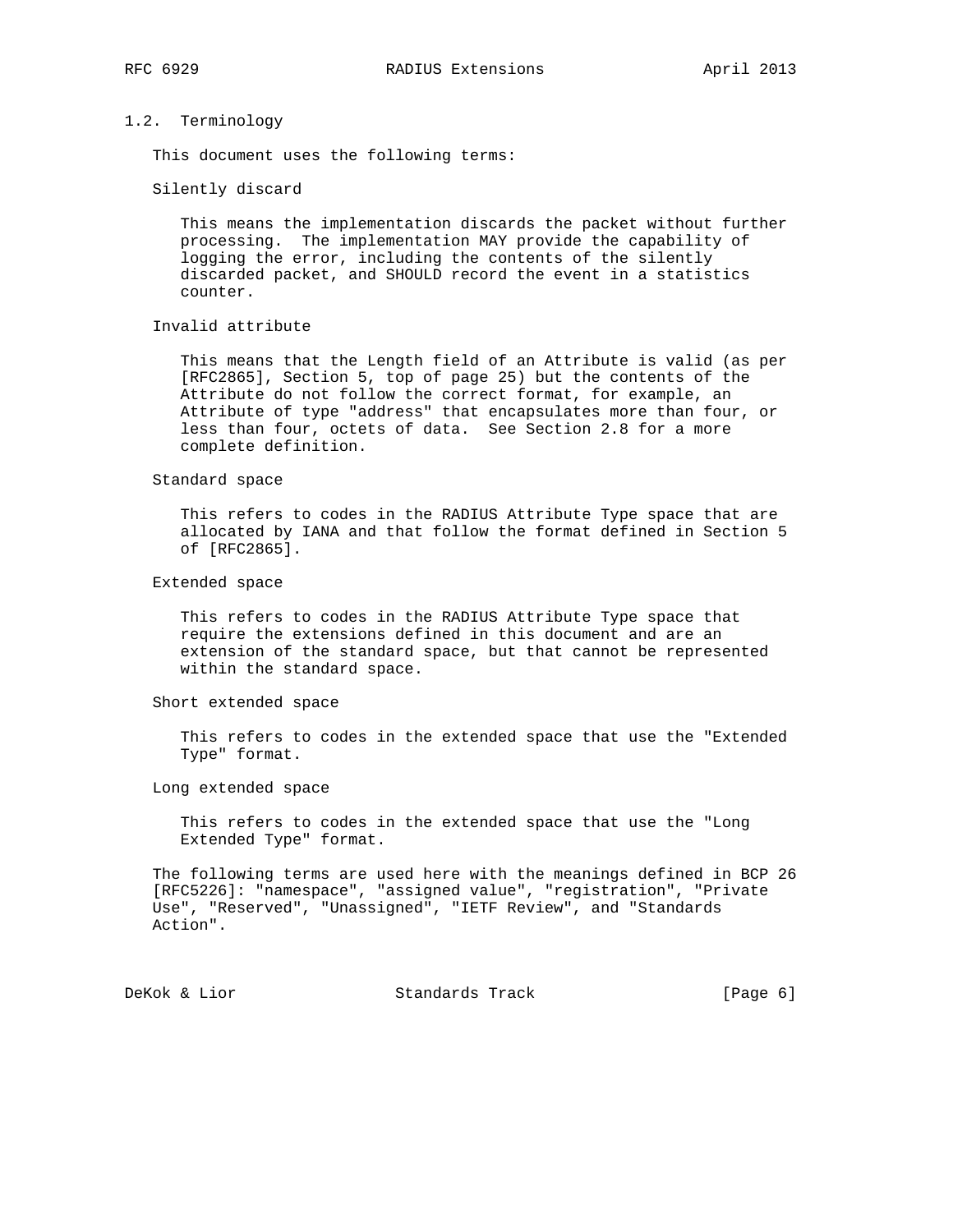## 1.3. Requirements Language

 In this document, several words are used to signify the requirements of the specification. The key words "MUST", "MUST NOT", "REQUIRED", "SHALL", "SHALL NOT", "SHOULD", "SHOULD NOT", "RECOMMENDED", "MAY", and "OPTIONAL" in this document are to be interpreted as described in [RFC2119].

2. Extensions to RADIUS

 This section defines two new Attribute formats: "Extended Type" and "Long Extended Type". It defines a new Type-Length-Value (TLV) data type, an Extended-Vendor-Specific (EVS) data type, and an Integer64 data type. It defines a new method for naming attributes and identifying Attributes using the new Attribute formats. It finally defines the new term "invalid attribute" and describes how it affects implementations.

 The new Attribute formats are designed to be compatible with the Attribute format given in [RFC2865] Section 5. The meaning and interpretation of the Type and Length fields are unchanged from that specification. This reuse allows the new formats to be compatible with RADIUS implementations that do not implement this specification. Those implementations can simply ignore the "Value" field of an attribute or forward it verbatim.

 The changes to the Attribute format come about by "stealing" one or more octets from the "Value" field. This change has the effect that the "Value" field of [RFC2865] Section 5 contains both the new octets given here and any attribute-specific Value. The result is that "Value"s in this specification are limited to less than 253 octets in size. This limitation is overcome through the use of the "Long Extended Type" format.

 We reiterate that the formats given in this document do not insert new data into an attribute. Instead, we "steal" one octet of Value, so that the definition of the Length field remains unchanged. The new Attribute formats are designed to be compatible with the Attribute format given in [RFC2865] Section 5. The meaning and interpretation of the Type and Length fields is unchanged from that specification. This reuse allows the new formats to be compatible with RADIUS implementations that do not implement this specification. Those implementations can simply ignore the "Value" field of an attribute or forward it verbatim.

DeKok & Lior Standards Track [Page 7]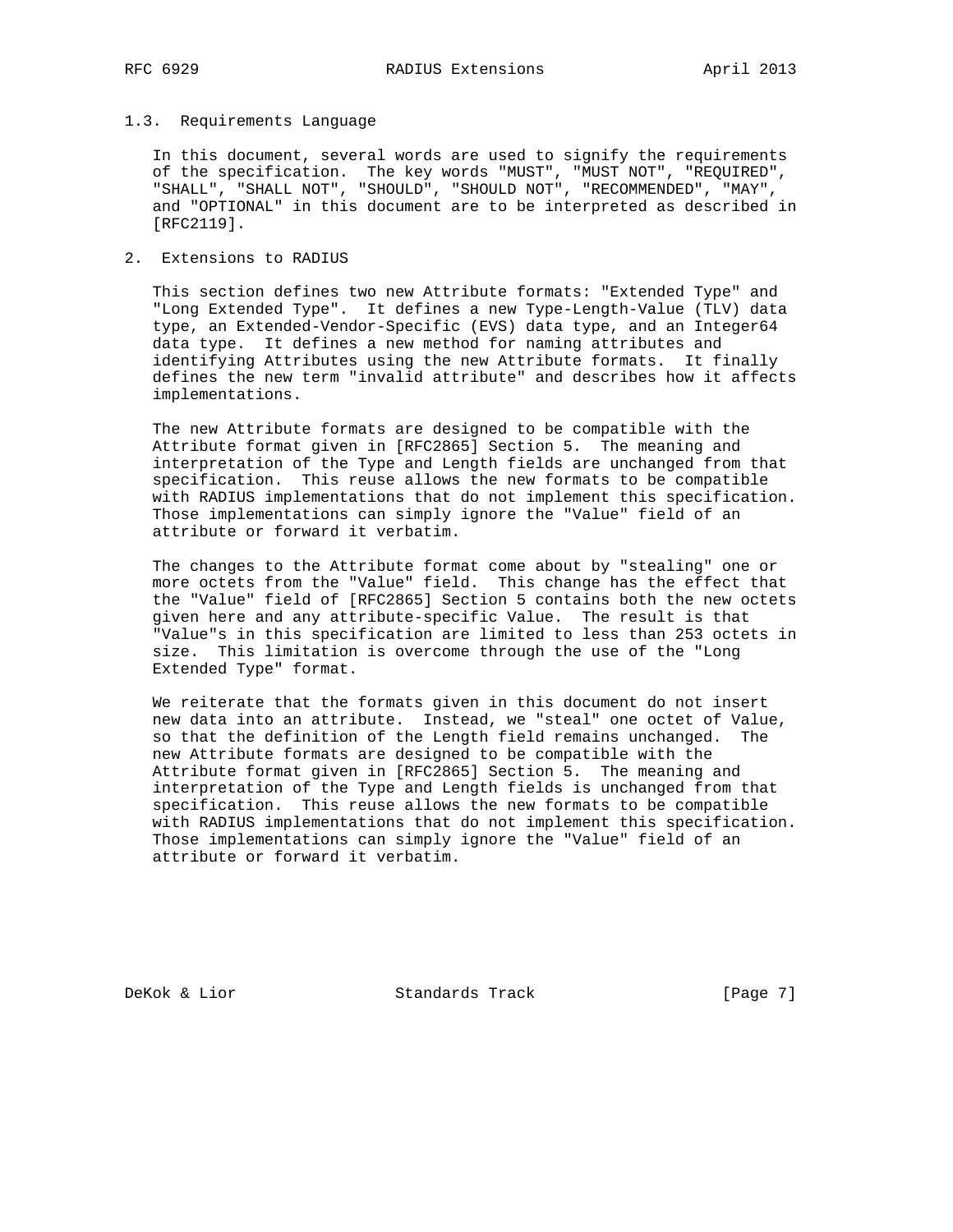# 2.1. Extended Type

 This section defines a new Attribute format, called "Extended Type". A summary of the Attribute format is shown below. The fields are transmitted from left to right.

 $0$  1 2 3 0 1 2 3 4 5 6 7 8 9 0 1 2 3 4 5 6 7 8 9 0 1 2 3 4 5 6 7 8 9 0 1 +-+-+-+-+-+-+-+-+-+-+-+-+-+-+-+-+-+-+-+-+-+-+-+-+-+-+-+-+-+-+-+-+ | Type | Length | Extended-Type | Value ... +-+-+-+-+-+-+-+-+-+-+-+-+-+-+-+-+-+-+-+-+-+-+-+-+-+-+-+-+-+-+-+-+

## Type

 This field is identical to the Type field of the Attribute format defined in [RFC2865] Section 5.

## Length

 The Length field is one octet and indicates the length of this Attribute, including the Type, Length, "Extended-Type", and "Value" fields. Permitted values are between 4 and 255. If a client or server receives an Extended Attribute with a Length of 2 or 3, then that Attribute MUST be considered to be an "invalid attribute" and handled as per Section 2.8, below.

### Extended-Type

 The Extended-Type field is one octet. Up-to-date values of this field are specified according to the policies and rules described in Section 10. Unlike the Type field defined in [RFC2865] Section 5, no values are allocated for experimental or implementation-specific use. Values 241-255 are reserved and MUST NOT be used.

 The Extended-Type is meaningful only within a context defined by the Type field. That is, this field may be thought of as defining a new type space of the form "Type.Extended-Type". See Section 3.5, below, for additional discussion.

 A RADIUS server MAY ignore Attributes with an unknown "Type.Extended-Type".

 A RADIUS client MAY ignore Attributes with an unknown "Type.Extended-Type".

DeKok & Lior Standards Track [Page 8]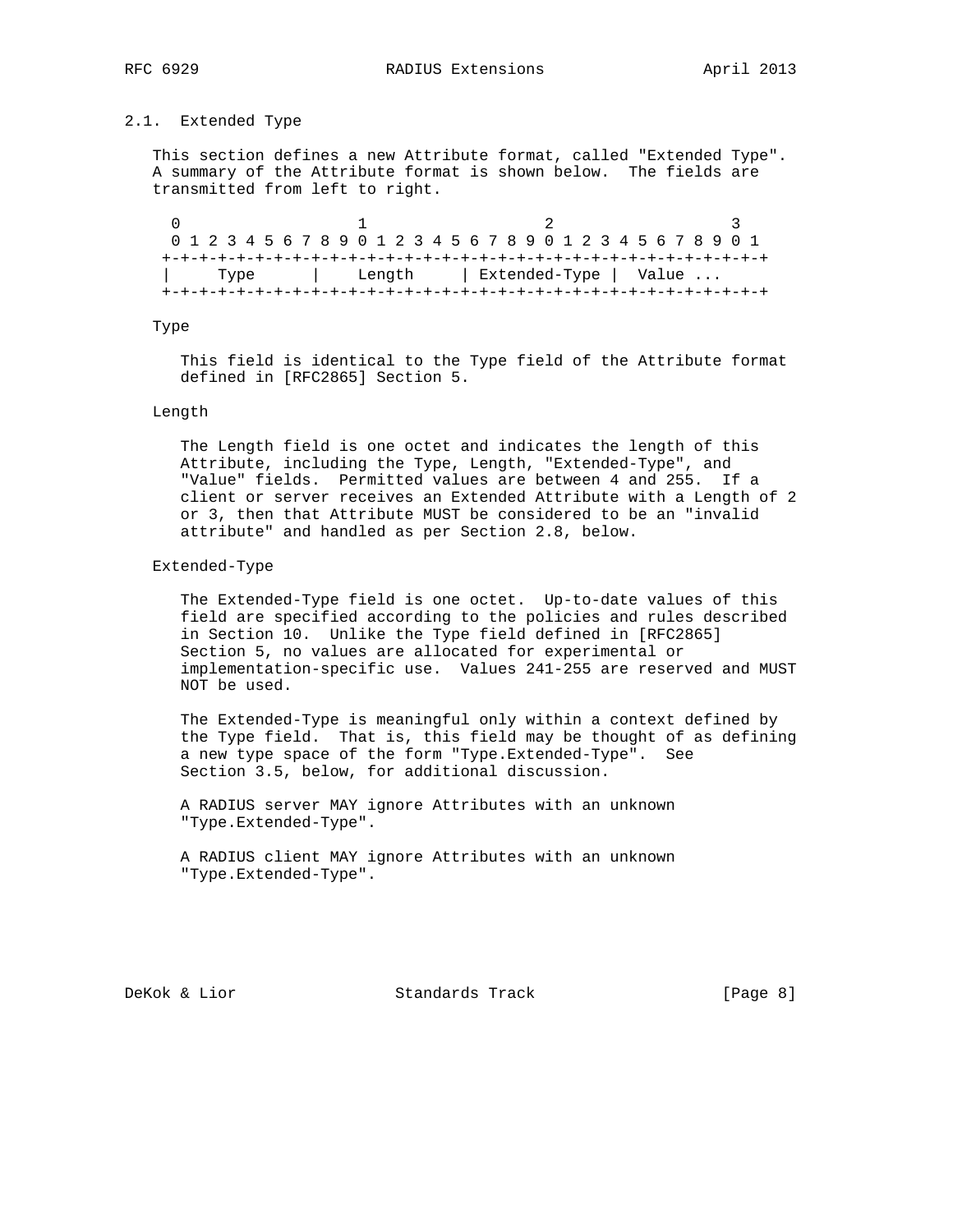Value

 This field is similar to the "Value" field of the Attribute format defined in [RFC2865] Section 5. The format of the data MUST be a valid RADIUS data type.

The "Value" field is one or more octets.

 Implementations supporting this specification MUST use the identifier of "Type.Extended-Type" to determine the interpretation of the "Value" field.

 The addition of the Extended-Type field decreases the maximum length for attributes of type "text" or "string" from 253 to 252 octets. Where an Attribute needs to carry more than 252 octets of data, the "Long Extended Type" format MUST be used.

 Experience has shown that the "experimental" and "implementation specific" attributes defined in [RFC2865] Section 5 have had little practical value. We therefore do not continue that practice here with the Extended-Type field.

## 2.2. Long Extended Type

 This section defines a new Attribute format, called "Long Extended Type". It leverages the "Extended Type" format in order to permit the transport of attributes encapsulating more than 253 octets of data. A summary of the Attribute format is shown below. The fields are transmitted from left to right.

|       | 0 1 2 3 4 5 6 7 8 9 0 1 2 3 4 5 6 7 8 9 0 1 2 3 4 5 6 7 8 9 0 1 |  |
|-------|-----------------------------------------------------------------|--|
|       |                                                                 |  |
| Type  | Length   Extended-Type  M  Reserved                             |  |
|       |                                                                 |  |
| Value |                                                                 |  |
|       |                                                                 |  |

## Type

 This field is identical to the Type field of the Attribute format defined in [RFC2865] Section 5.

## Length

 The Length field is one octet and indicates the length of this Attribute, including the Type, Length, Extended-Type, and "Value" fields. Permitted values are between 5 and 255. If a client or

DeKok & Lior Standards Track [Page 9]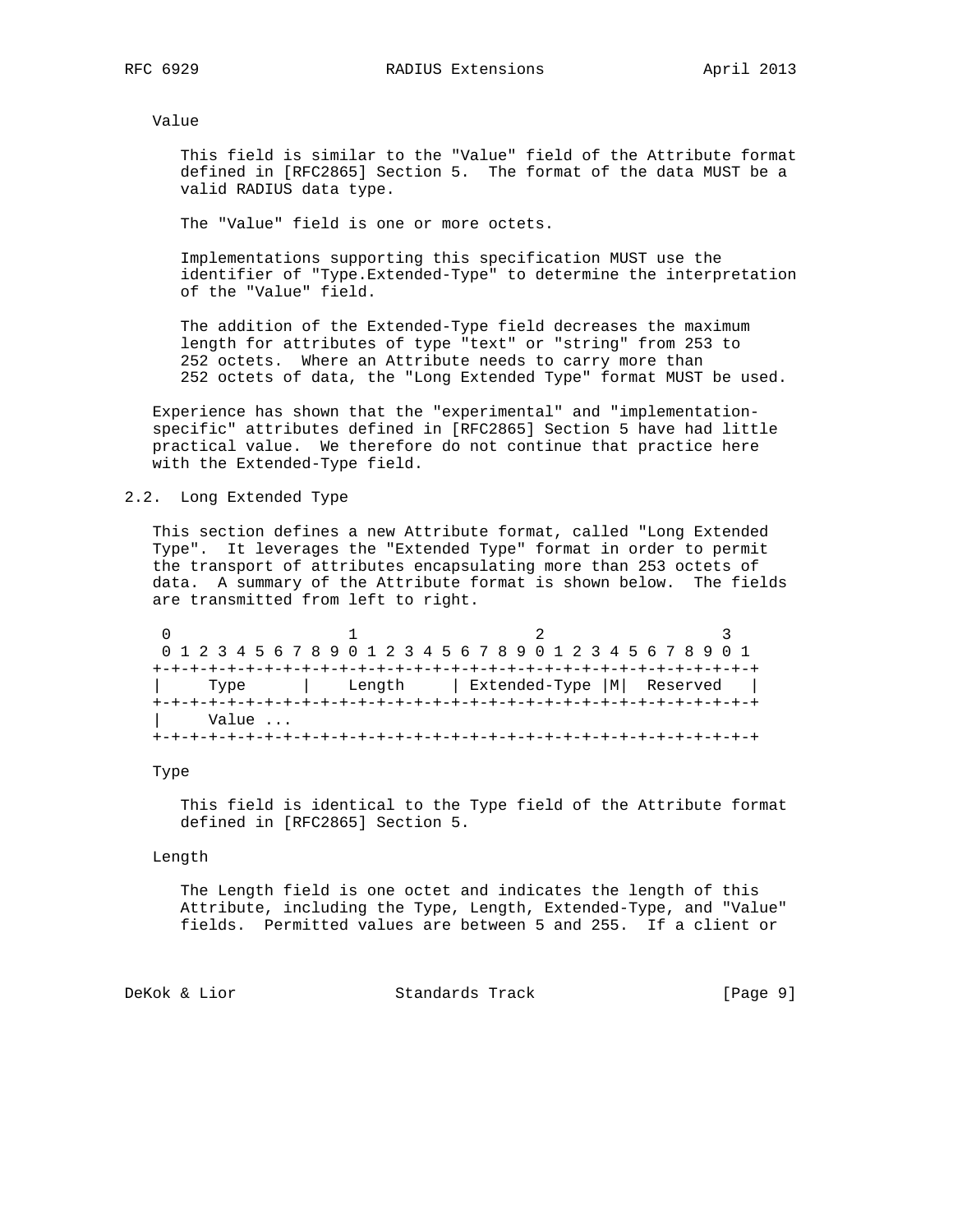server receives a "Long Extended Type" with a Length of 2, 3, or 4, then that Attribute MUST be considered to be an "invalid attribute" and handled as per Section 2.8, below.

 Note that this Length is limited to the length of this fragment. There is no field that gives an explicit value for the total size of the fragmented attribute.

#### Extended-Type

 This field is identical to the Extended-Type field defined above in Section 2.1.

M (More)

 The More field is one (1) bit in length and indicates whether or not the current attribute contains "more" than 251 octets of data. The More field MUST be clear (0) if the Length field has a value of less than 255. The More field MAY be set (1) if the Length field has a value of 255.

 If the More field is set (1), it indicates that the "Value" field has been fragmented across multiple RADIUS attributes. When the More field is set (1), the Attribute MUST have a Length field of value 255, there MUST be an attribute following this one, and the next attribute MUST have both the same Type and "Extended Type". That is, multiple fragments of the same value MUST be in order and MUST be consecutive attributes in the packet, and the last attribute in a packet MUST NOT have the More field set (1).

 That is, a packet containing a fragmented attribute needs to contain all fragments of the Attribute, and those fragments need to be contiguous in the packet. RADIUS does not support inter-packet fragmentation, which means that fragmenting an attribute across multiple packets is impossible.

 If a client or server receives an attribute fragment with the "More" field set (1) but for which no subsequent fragment can be found, then the fragmented attribute is considered to be an "invalid attribute" and handled as per Section 2.8, below.

## Reserved

 This field is 7 bits long and is reserved for future use. Implementations MUST set it to zero (0) when encoding an attribute for sending in a packet. The contents SHOULD be ignored on reception.

DeKok & Lior Standards Track [Page 10]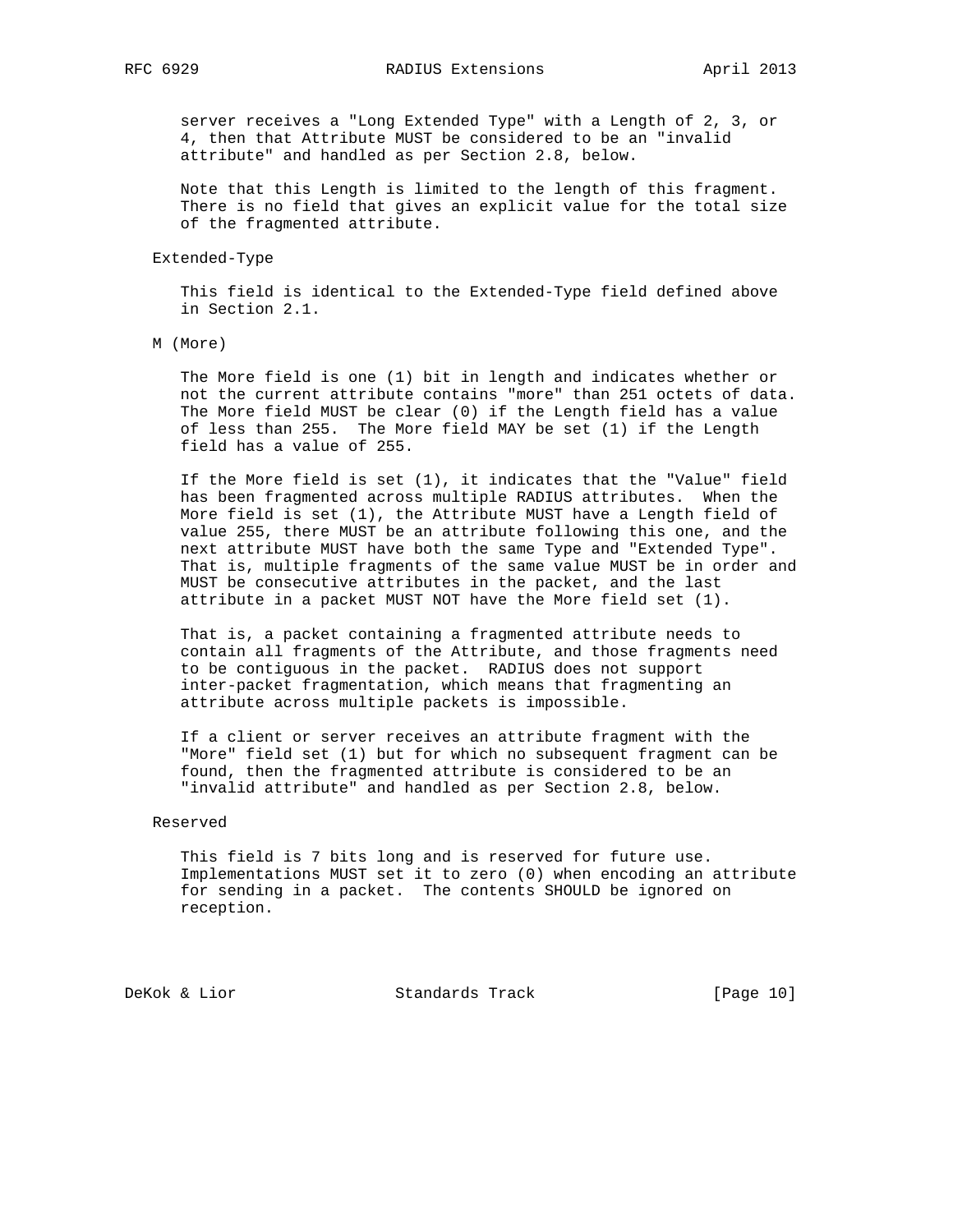RFC 6929 RADIUS Extensions April 2013

 Future specifications may define additional meaning for this field. Implementations therefore MUST NOT treat this field as invalid if it is non-zero.

## Value

 This field is similar to the "Value" field of the Attribute format defined in [RFC2865] Section 5. It may contain a complete set of data (when the Length field has a value of less than 255), or it may contain a fragment of data.

The "Value" field is one or more octets.

 Implementations supporting this specification MUST use the identifier of "Type.Extended-Type" to determine the interpretation of the "Value" field.

 Any interpretation of the resulting data MUST occur after the fragments have been reassembled. The length of the data MUST be taken as the sum of the lengths of the fragments (i.e., "Value" fields) from which it is constructed. The format of the data SHOULD be a valid RADIUS data type. If the reassembled data does not match the expected format, all fragments MUST be treated as "invalid attributes", and the reassembled data MUST be discarded.

 We note that the maximum size of a fragmented attribute is limited only by the RADIUS packet length limitation (i.e., 4096 octets, not counting various headers and overhead). Implementations MUST be able to handle the case where one fragmented attribute completely fills the packet.

 This definition increases the RADIUS Attribute Type space as above but also provides for transport of Attributes that could contain more than 253 octets of data.

Note that [RFC2865] Section 5 says:

 If multiple Attributes with the same Type are present, the order of Attributes with the same Type MUST be preserved by any proxies. The order of Attributes of different Types is not required to be preserved. A RADIUS server or client MUST NOT have any dependencies on the order of attributes of different types. A RADIUS server or client MUST NOT require attributes of the same type to be contiguous.

 These requirements also apply to the "Long Extended Type" Attribute, including fragments. Implementations MUST be able to process non-contiguous fragments -- that is, fragments that are mixed

DeKok & Lior Standards Track [Page 11]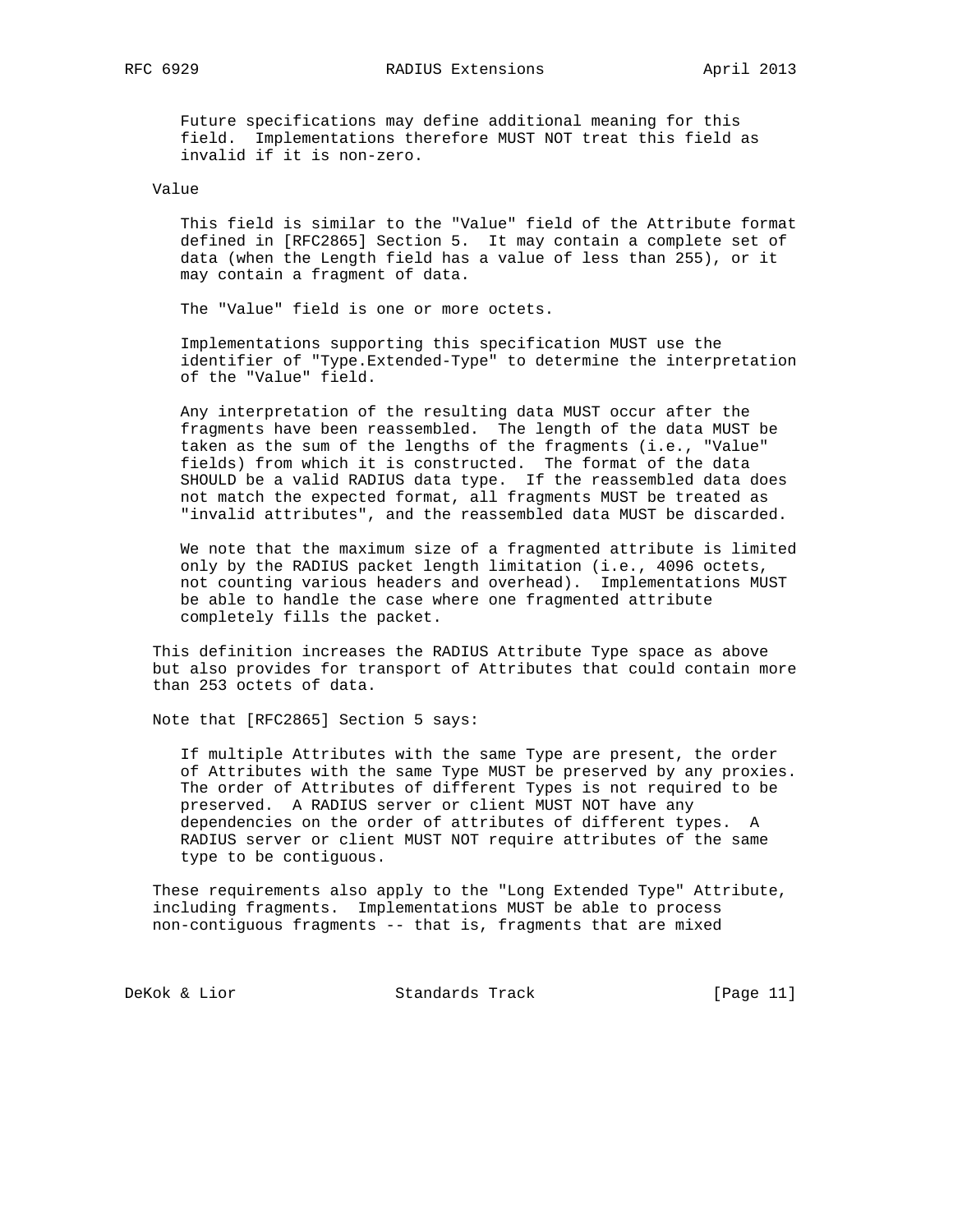together with other attributes of a different Type. This will allow them to accept packets, so long as the Attributes can be correctly decoded.

# 2.3. TLV Data Type

We define a new data type in RADIUS, called "tlv". The "tlv" data type is an encapsulation layer that permits the "Value" field of an Attribute to contain new sub-Attributes. These sub-Attributes can in turn contain "Value"s of data type TLV. This capability both extends the Attribute space and permits "nested" attributes to be used. This nesting can be used to encapsulate or group data into one or more logical containers.

 The "tlv" data type reuses the RADIUS Attribute format, as given below:

| 0 1 2 3 4 5 6 7 8 9 0 1 2 3 4 5 6 7 8 9 0 1 2 3 4 5 6 7 8 9 0 1 |  |  |  |            |  |  |  |  |  |           |  |  |  |  |  |
|-----------------------------------------------------------------|--|--|--|------------|--|--|--|--|--|-----------|--|--|--|--|--|
|                                                                 |  |  |  |            |  |  |  |  |  |           |  |  |  |  |  |
| TLV-Type <sup>'</sup>                                           |  |  |  | TLV-Length |  |  |  |  |  | TLV-Value |  |  |  |  |  |
|                                                                 |  |  |  |            |  |  |  |  |  |           |  |  |  |  |  |

## TLV-Type

 The TLV-Type field is one octet. Up-to-date values of this field are specified according to the policies and rules described in Section 10. Values 254-255 are "Reserved" for use by future extensions to RADIUS. The value 26 has no special meaning and MUST NOT be treated as a Vendor-Specific Attribute.

 As with the Extended-Type field defined above, the TLV-Type is meaningful only within the context defined by "Type" fields of the encapsulating Attributes. That is, the field may be thought of as defining a new type space of the form "Type.Extended-Type.TLV-Type". Where TLVs are nested, the type space is of the form "Type.Extended-Type.TLV-Type.TLV-Type", etc.

A RADIUS server MAY ignore Attributes with an unknown "TLV-Type".

A RADIUS client MAY ignore Attributes with an unknown "TLV-Type".

 A RADIUS proxy SHOULD forward Attributes with an unknown "TLV-Type" verbatim.

DeKok & Lior Standards Track [Page 12]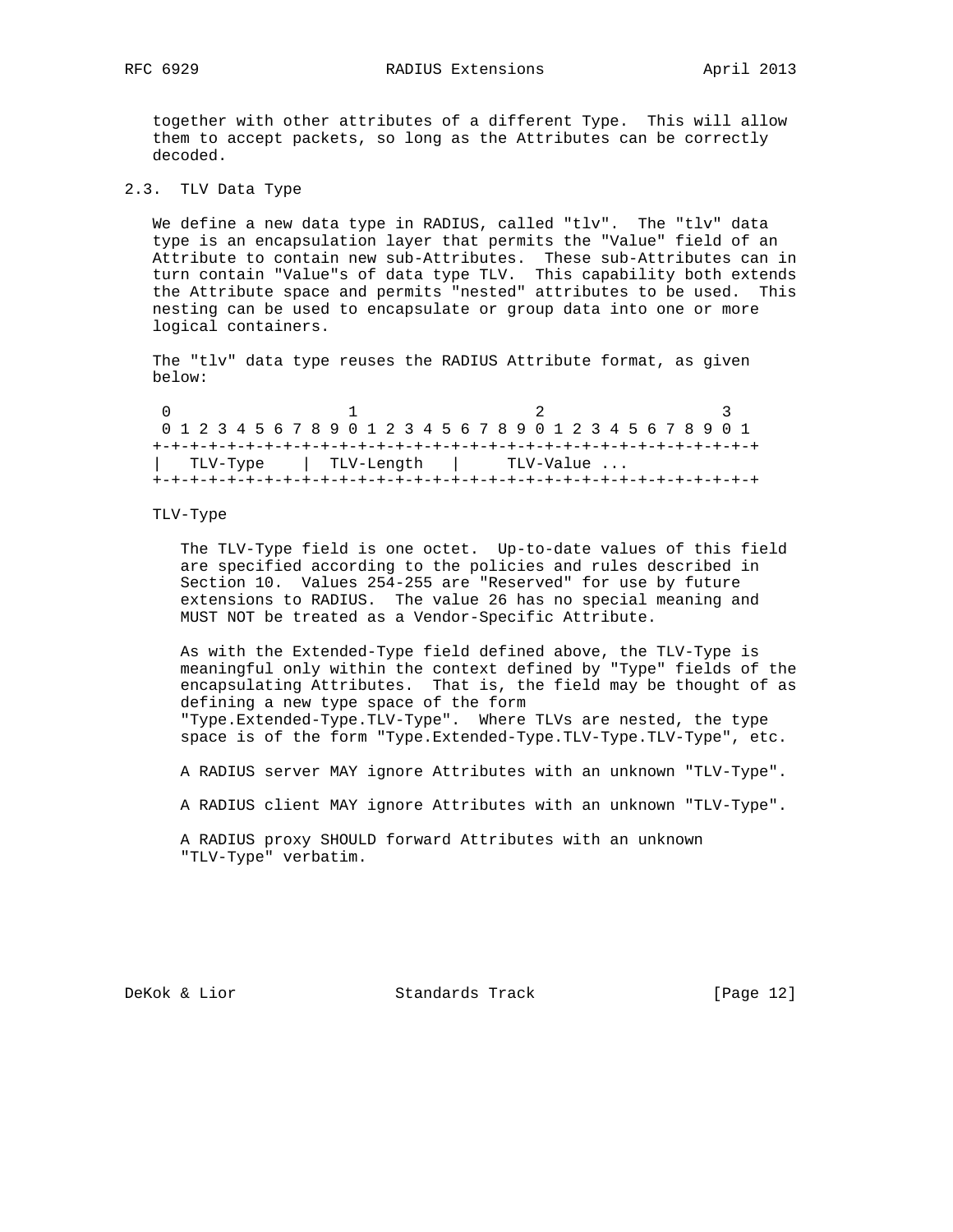## TLV-Length

 The TLV-Length field is one octet and indicates the length of this TLV, including the TLV-Type, TLV-Length, and TLV-Value fields. It MUST have a value between 3 and 255. If a client or server receives a TLV with an invalid TLV-Length, then the Attribute that encapsulates that TLV MUST be considered to be an "invalid attribute" and handled as per Section 2.8, below.

## TLV-Value

 The TLV-Value field is one or more octets and contains information specific to the Attribute. The format and length of the TLV-Value field are determined by the TLV-Type and TLV-Length fields.

 The TLV-Value field SHOULD encapsulate a standard RADIUS data type. Non-standard data types SHOULD NOT be used within TLV-Value fields. We note that the TLV-Value field MAY also contain one or more attributes of data type TLV; data type TLV allows for simple grouping and multiple layers of nesting.

 The TLV-Value field is limited to containing 253 or fewer octets of data. Specifications that require a TLV to contain more than 253 octets of data are incompatible with RADIUS and need to be redesigned. Specifications that require the transport of empty "Value"s (i.e., Length = 2) are incompatible with RADIUS and need to be redesigned.

 The TLV-Value field MUST NOT contain data using the "Extended Type" formats defined in this document. The base Extended Attributes format allows for sufficient flexibility that nesting them inside of a TLV offers little additional value.

 This TLV definition is compatible with the suggested format of the "String" field of the Vendor-Specific Attribute, as defined in [RFC2865] Section 5.26, though that specification does not discuss nesting.

 Vendors MAY use attributes of type "TLV" in any Vendor-Specific Attribute. It is RECOMMENDED to use type "TLV" for VSAs, in preference to any other format.

 If multiple TLVs with the same TLV-Type are present, the order of TLVs with the same TLV-Type MUST be preserved by any proxies. The order of TLVs of different TLV-Types is not required to be preserved. A RADIUS server or client MUST NOT have any dependencies on the order of TLVs of different TLV-Types. A RADIUS server or client MUST NOT require TLVs of the same TLV-Type to be contiguous.

DeKok & Lior Standards Track [Page 13]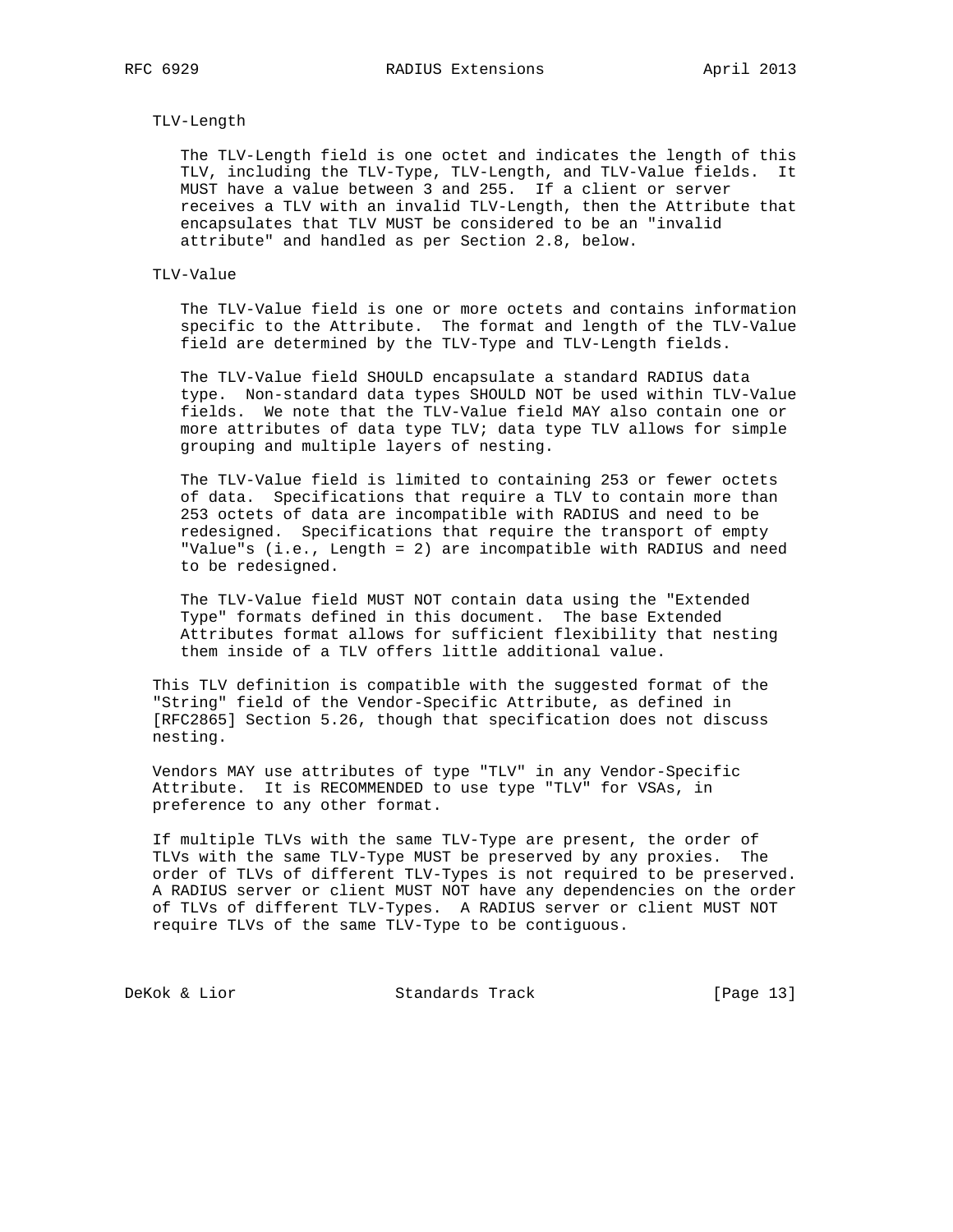The interpretation of multiple TLVs of the same TLV-Type MUST be that of a logical "and", unless otherwise specified. That is, multiple TLVs are interpreted as specifying an unordered set of values. Specifications SHOULD NOT define TLVs to be interpreted as a logical "or". Doing so would mean that a RADIUS client or server would make an arbitrary and non-deterministic choice among the values.

## 2.3.1. TLV Nesting

 TLVs may contain other TLVs. When this occurs, the "container" TLV MUST be completely filled by the "contained" TLVs. That is, the "container" TLV-Length field MUST be exactly two (2) more than the sum of the "contained" TLV-Length fields. If the "contained" TLVs overfill the "container" TLV, the "container" TLV MUST be considered to be an "invalid attribute" and handled as described in Section 2.8, below.

 The depth of TLV nesting is limited only by the restrictions on the TLV-Length field. The limit of 253 octets of data results in a limit of 126 levels of nesting. However, nesting depths of more than 4 are NOT RECOMMENDED. They have not been demonstrated to be necessary in practice, and they appear to make implementations more complex. Reception of packets with such deeply nested TLVs may indicate implementation errors or deliberate attacks. Where implementations do not support deep nesting of TLVs, it is RECOMMENDED that the unsupported layers are treated as "invalid attributes".

## 2.4. EVS Data Type

 We define a new data type in RADIUS, called "evs", for "Extended- Vendor-Specific". The "evs" data type is an encapsulation layer that permits the EVS-Value field of an Attribute to contain a Vendor-Id, followed by an EVS-Type, and then vendor-defined data. This data can in turn contain valid RADIUS data types or any other data as determined by the vendor.

 This data type is intended for use in attributes that carry vendor specific information, as is done with the Vendor-Specific Attribute (Attribute number 26). It is RECOMMENDED that this data type be used by a vendor only when the Vendor-Specific Attribute Type space has been fully allocated.

 Where [RFC2865] Section 5.26 makes a recommendation for the format of the data following the Vendor-Id, we give a strict definition. Experience has shown that many vendors have not followed the [RFC2865] recommendations, leading to interoperability issues. We hope here to give vendors sufficient flexibility as to meet their needs while minimizing the use of non-standard VSA formats.

DeKok & Lior Standards Track [Page 14]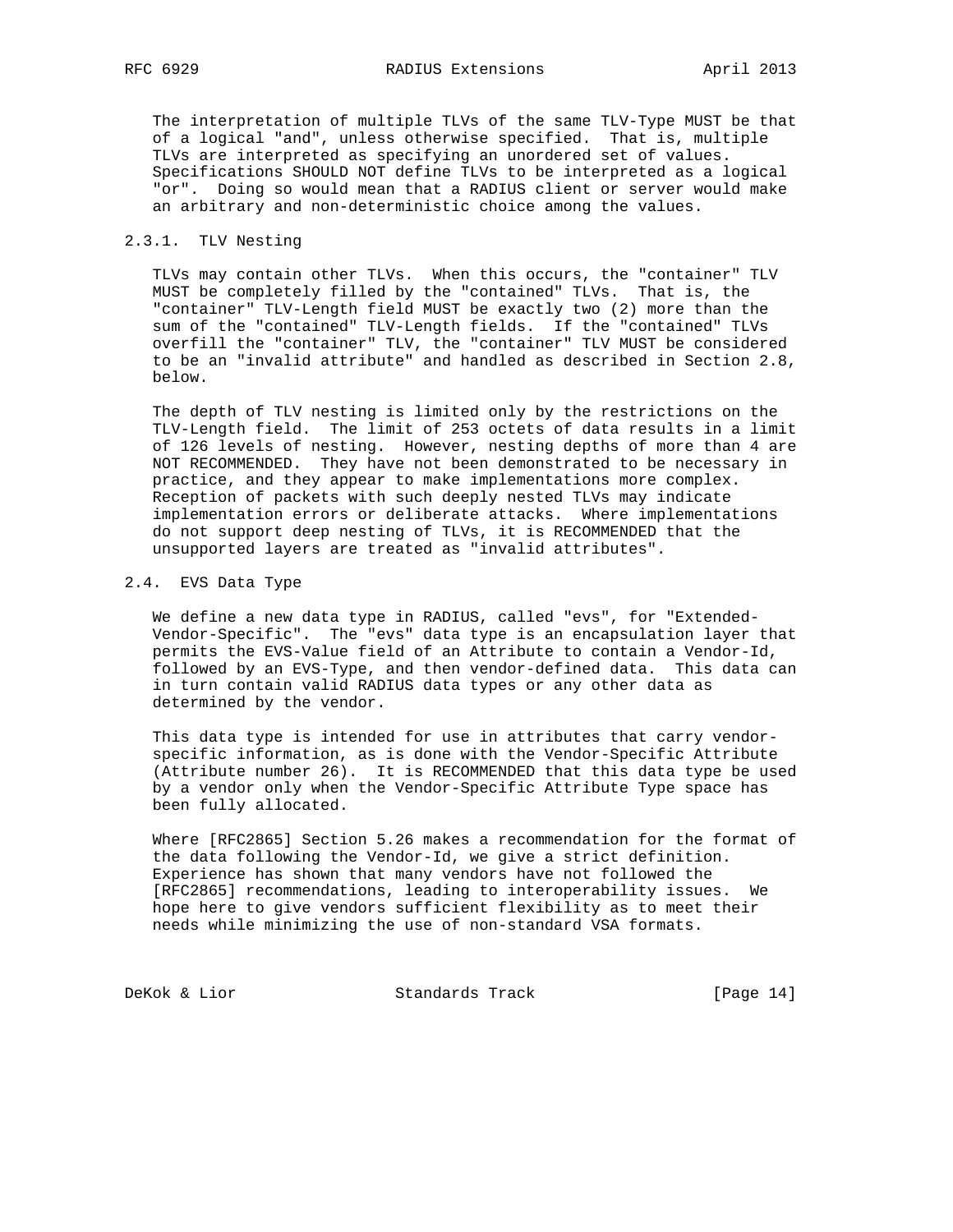The "evs" data type MAY be used in Attributes having the format of "Extended Type" or "Long Extended Type". It MUST NOT be used in any other Attribute definition, including standard RADIUS attributes, TLVs, and VSAs.

 A summary of the "evs" data type format is shown below. The fields are transmitted from left to right.

| 0 1 2 3 4 5 6 7 8 9 0 1 2 3 4 5 6 7 8 9 0 1 2 3 4 5 6 7 8 9 0 1 |          |  |  |  |  |             |  |           |  |  |  |  |  |  |  |  |
|-----------------------------------------------------------------|----------|--|--|--|--|-------------|--|-----------|--|--|--|--|--|--|--|--|
|                                                                 |          |  |  |  |  |             |  |           |  |  |  |  |  |  |  |  |
|                                                                 |          |  |  |  |  |             |  | Vendor-Id |  |  |  |  |  |  |  |  |
|                                                                 |          |  |  |  |  |             |  |           |  |  |  |  |  |  |  |  |
|                                                                 | EVS-Type |  |  |  |  | $EVS-Value$ |  |           |  |  |  |  |  |  |  |  |
|                                                                 |          |  |  |  |  |             |  |           |  |  |  |  |  |  |  |  |

## Vendor-Id

 The 4 octets of the Vendor-Id field are the Network Management Private Enterprise Code [PEN] of the vendor in network byte order.

#### EVS-Type

 The EVS-Type field is one octet. Values are assigned at the sole discretion of the vendor.

### EVS-Value

 The EVS-Value field is one or more octets. It SHOULD encapsulate a standard RADIUS data type. Using non-standard data types is NOT RECOMMENDED. We note that the EVS-Value field may be of data type TLV. However, it MUST NOT be of data type "evs", as the use cases are unclear for one vendor delegating Attribute Type space to another vendor.

 The actual format of the information is site or application specific, and a robust implementation SHOULD support the field as undistinguished octets. While we recognize that vendors have complete control over the contents and format of the EVS-Value field, we recommend that good practices be followed.

 Further codification of the range of allowed usage of this field is outside the scope of this specification.

 Note that unlike the format described in [RFC2865] Section 5.26, this data type has no "Vendor-Length" field. The length of the EVS-Value field is implicit and is determined by taking the "Length" of the encapsulating RADIUS attribute and then subtracting the length of the

DeKok & Lior Standards Track [Page 15]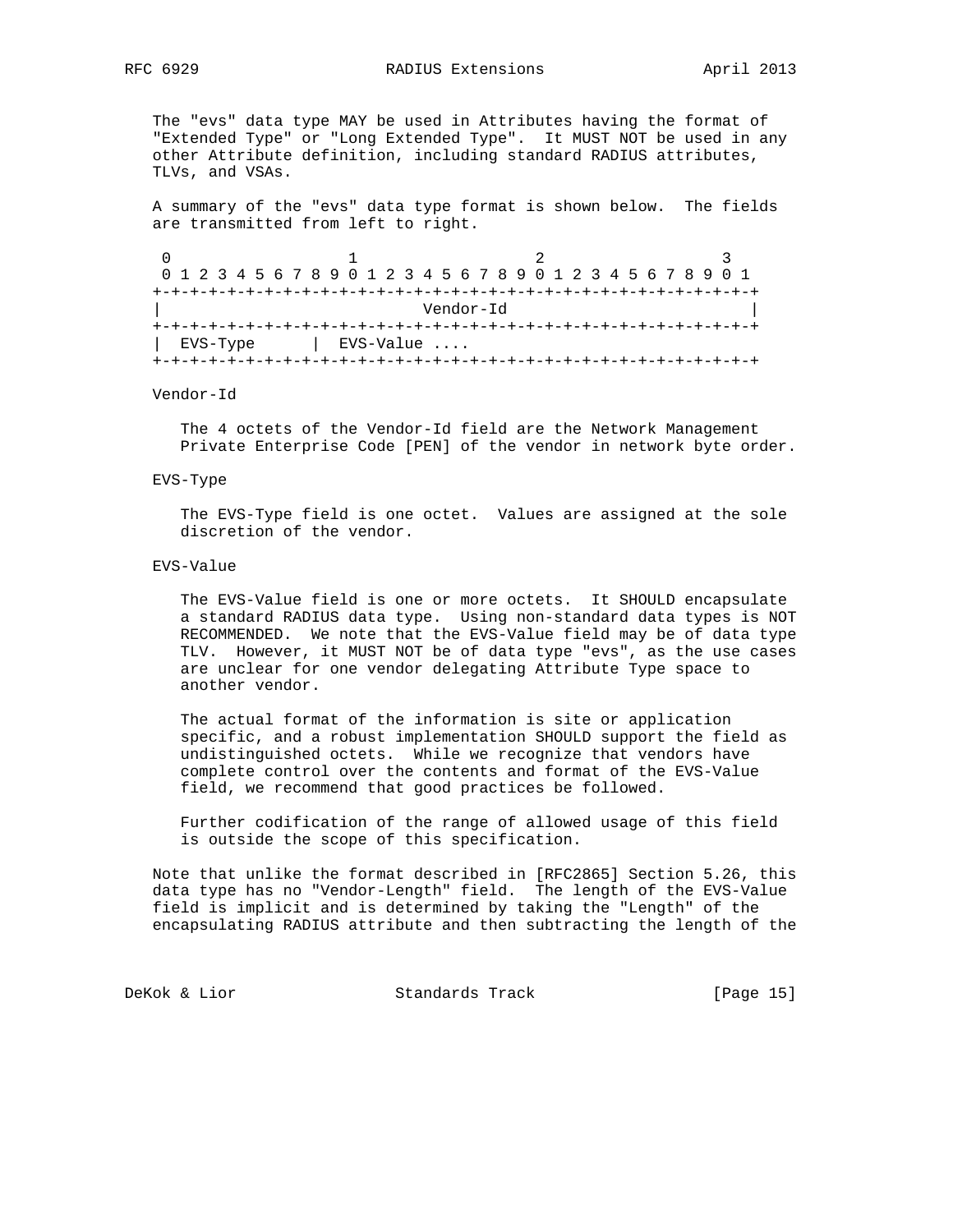Attribute header (2 octets), the "Extended Type" (1 octet), the Vendor-Id (4 octets), and the EVS-Type (1 octet). That is, for "Extended Type" Attributes the length of the EVS-Value field is eight (8) less than the value of the Length field, and for "Long Extended Type" Attributes the length of the EVS-Value field is nine (9) less than the value of the Length field.

## 2.5. Integer64 Data Type

 We define a new data type in RADIUS, called "integer64", which carries a 64-bit unsigned integer in network byte order.

 This data type is intended to be used in any situation where there is a need to have counters that can count past 2^32. The expected use of this data type is within Accounting-Request packets, but this data type SHOULD be used in any packet where 32-bit integers are expected to be insufficient.

 The "integer64" data type can be used in Attributes of any format, standard space, extended attributes, TLVs, and VSAs.

 A summary of the "integer64" data type format is shown below. The fields are transmitted from left to right.

| 0 1 2 3 4 5 6 7 8 9 0 1 2 3 4 5 6 7 8 9 0 1 2 3 4 5 6 7 8 9 0 1 |  |  |  |  |  |       |  |  |  |                             |  |  |  |  |  |  |
|-----------------------------------------------------------------|--|--|--|--|--|-------|--|--|--|-----------------------------|--|--|--|--|--|--|
|                                                                 |  |  |  |  |  |       |  |  |  |                             |  |  |  |  |  |  |
|                                                                 |  |  |  |  |  | Value |  |  |  |                             |  |  |  |  |  |  |
|                                                                 |  |  |  |  |  |       |  |  |  |                             |  |  |  |  |  |  |
|                                                                 |  |  |  |  |  |       |  |  |  |                             |  |  |  |  |  |  |
|                                                                 |  |  |  |  |  |       |  |  |  | -+-+-+-+-+-+-+-+-+-+-+-+-+- |  |  |  |  |  |  |

 Attributes having data type "integer64" MUST have the relevant Length field set to eight more than the length of the Attribute header. For standard space Attributes and TLVs, this means that the Length field MUST be set to ten (10). For "Extended Type" Attributes, the Length field MUST be set to eleven (11). For "Long Extended Type" Attributes, the Length field MUST be set to twelve (12).

## 2.6. Vendor-Id Field

 We define the Vendor-Id field of Vendor-Specific Attributes to encompass the entire 4 octets of the Vendor field. [RFC2865] Section 5.26 defined it to be 3 octets, with the fourth octet being zero. This change has no immediate impact on RADIUS, as the maximum Private Enterprise Code defined is still within 16 bits.

DeKok & Lior Standards Track [Page 16]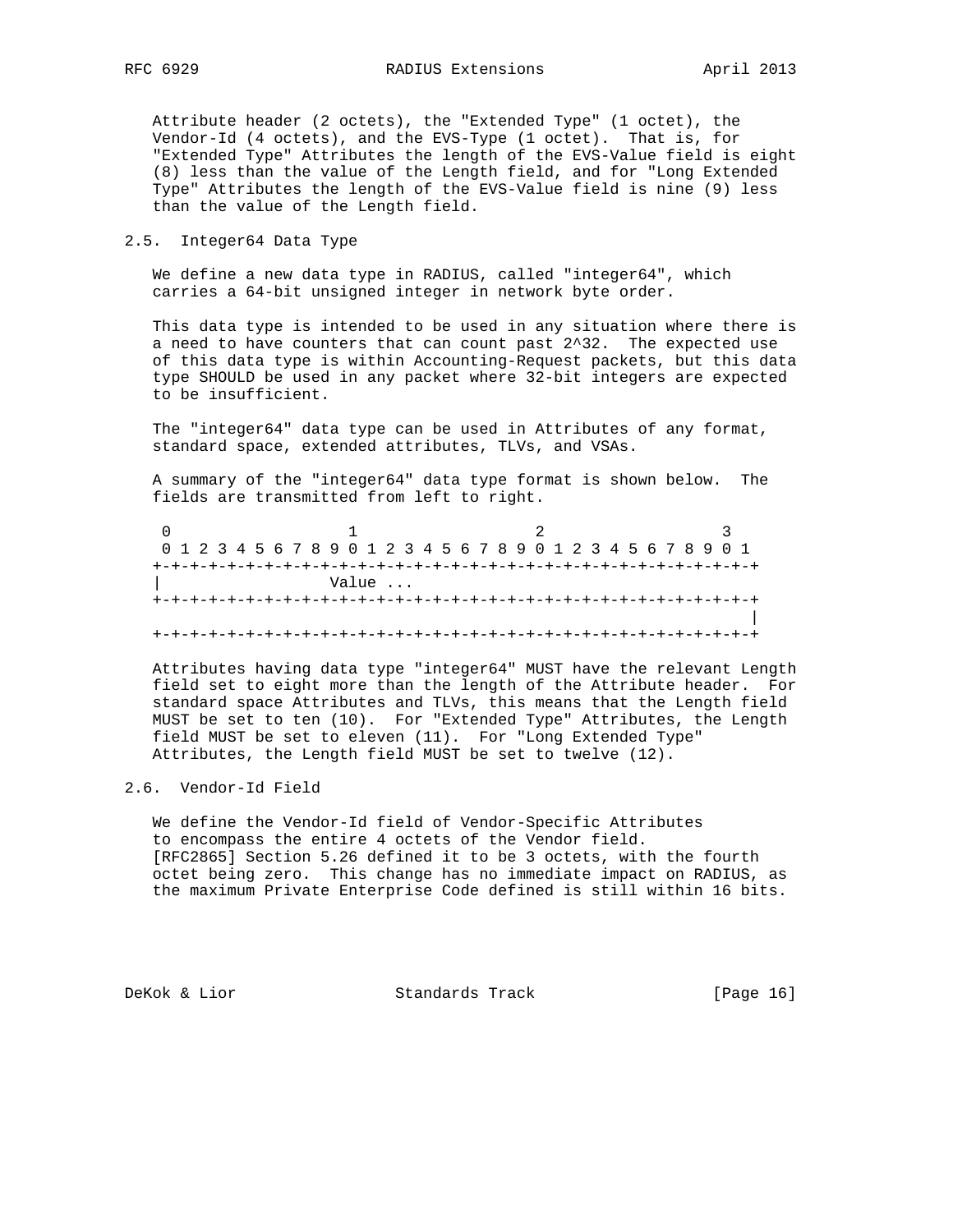However, it is best to make advance preparations for changes in the protocol. As such, it is RECOMMENDED that all implementations support four (4) octets for the Vendor-Id field, instead of three (3).

## 2.7. Attribute Naming and Type Identifiers

 Attributes have traditionally been identified by a unique name and number. For example, the Attribute "User-Name" has been allocated number one (1). This scheme needs to be extended in order to be able to refer to attributes of "Extended Type", and to TLVs. It will also be used by IANA for allocating RADIUS Attribute Type values.

 The names and identifiers given here are intended to be used only in specifications. The system presented here may not be useful when referring to the contents of a RADIUS packet. It imposes no requirements on implementations, as implementations are free to reference RADIUS attributes via any method they choose.

#### 2.7.1. Attribute and TLV Naming

 RADIUS specifications traditionally use names consisting of one or more words, separated by hyphens, e.g., "User-Name". However, these names are not allocated from a registry, and there is no restriction other than convention on their global uniqueness.

 Similarly, vendors have often used their company name as the prefix for VSA names, though this practice is not universal. For example, for a vendor named "Example", the name "Example-Attribute-Name" SHOULD be used instead of "Attribute-Name". The second form can conflict with attributes from other vendors, whereas the first form cannot.

 It is therefore RECOMMENDED that specifications give names to Attributes that attempt to be globally unique across all RADIUS Attributes. It is RECOMMENDED that a vendor use its name as a unique prefix for attribute names, e.g., Livingston-IP-Pool instead of IP-Pool. It is RECOMMENDED that implementations enforce uniqueness on names; not doing so would lead to ambiguity and problems.

 We recognize that these suggestions may sometimes be difficult to implement in practice.

 TLVs SHOULD be named with a unique prefix that is shared among related attributes. For example, a specification that defines a set of TLVs related to time could create attributes called "Time-Zone", "Time-Day", "Time-Hour", "Time-Minute", etc.

DeKok & Lior Standards Track [Page 17]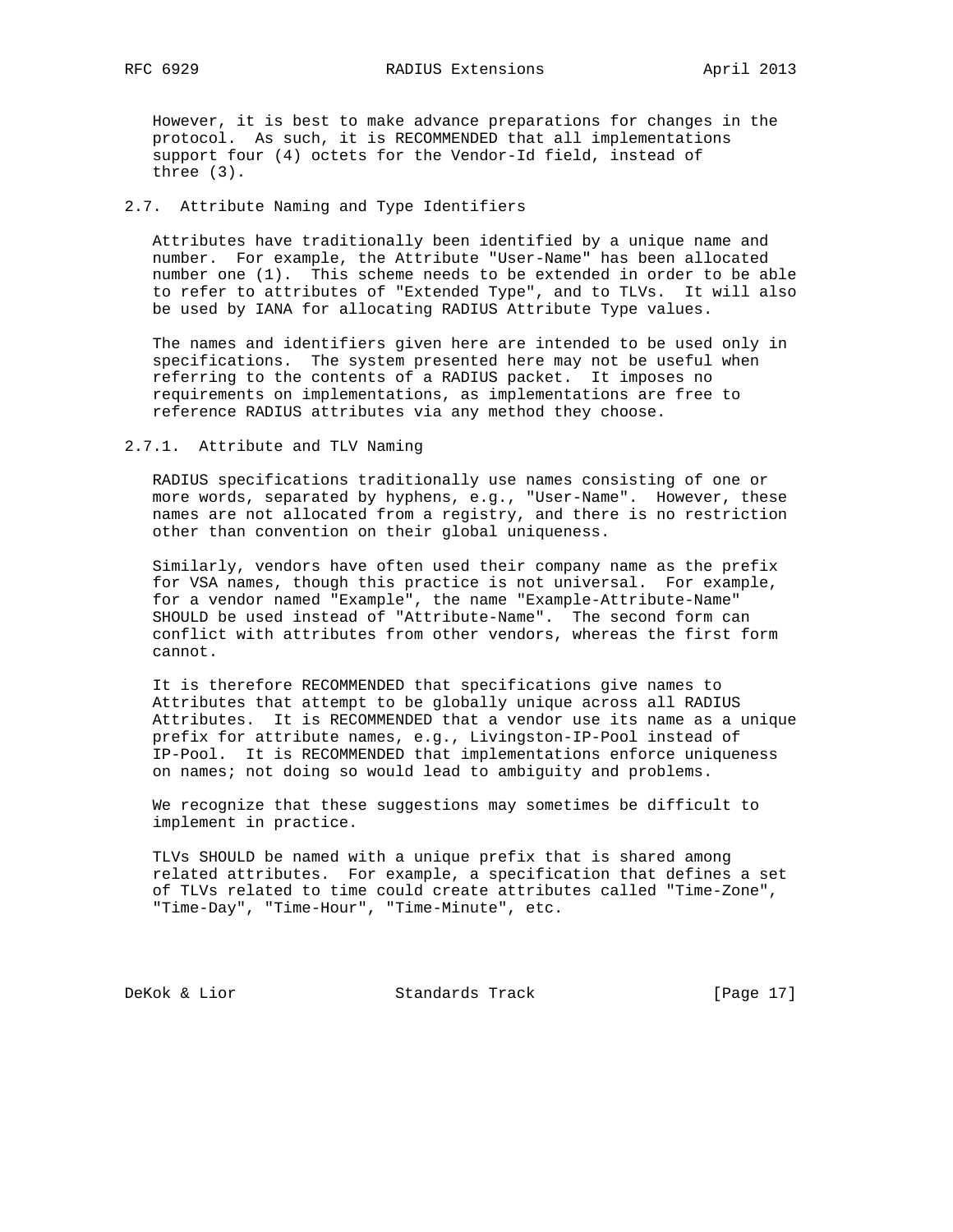## 2.7.2. Attribute Type Identifiers

 The RADIUS Attribute Type space defines a context for a particular "Extended-Type" field. The "Extended-Type" field allows for 256 possible type code values, with values 1 through 240 available for allocation. We define here an identification method that uses a "dotted number" notation similar to that used for Object Identifiers (OIDs), formatted as "Type.Extended-Type".

 For example, an attribute within the Type space of 241, having Extended-Type of one (1), is uniquely identified as "241.1". Similarly, an attribute within the Type space of 246, having Extended-Type of ten (10), is uniquely identified as "246.10".

## 2.7.3. TLV Identifiers

 We can extend the Attribute reference scheme defined above for TLVs. This is done by leveraging the "dotted number" notation. As above, we define an additional TLV Type space, within the "Extended Type" space, by appending another "dotted number" in order to identify the TLV. This method can be repeated in sequence for nested TLVs.

 For example, let us say that "245.1" identifies RADIUS Attribute Type 245, containing an "Extended Type" of one (1), which is of type "TLV". That attribute will contain 256 possible TLVs, one for each value of the TLV-Type field. The first TLV-Type value of one (1) can then be identified by appending a ".1" to the number of the encapsulating attribute ("241.1"), to yield "241.1.1". Similarly, the sequence "245.2.3.4" identifies RADIUS attribute 245, containing an "Extended Type" of two (2), which is of type "TLV", which in turn contains a TLV with TLV-Type number three (3), which in turn contains another TLV, with TLV-Type number four (4).

# 2.7.4. VSA Identifiers

 There has historically been no method for numerically addressing VSAs. The "dotted number" method defined here can also be leveraged to create such an addressing scheme. However, as the VSAs are completely under the control of each individual vendor, this section provides a suggested practice but does not define a standard of any kind.

 The Vendor-Specific Attribute has been assigned the Attribute number 26. It in turn carries a 32-bit Vendor-Id, and possibly additional VSAs. Where the VSAs follow the format recommended by [RFC2865] Section 5.26, a VSA can be identified as "26.Vendor-Id.Vendor-Type".

DeKok & Lior Standards Track [Page 18]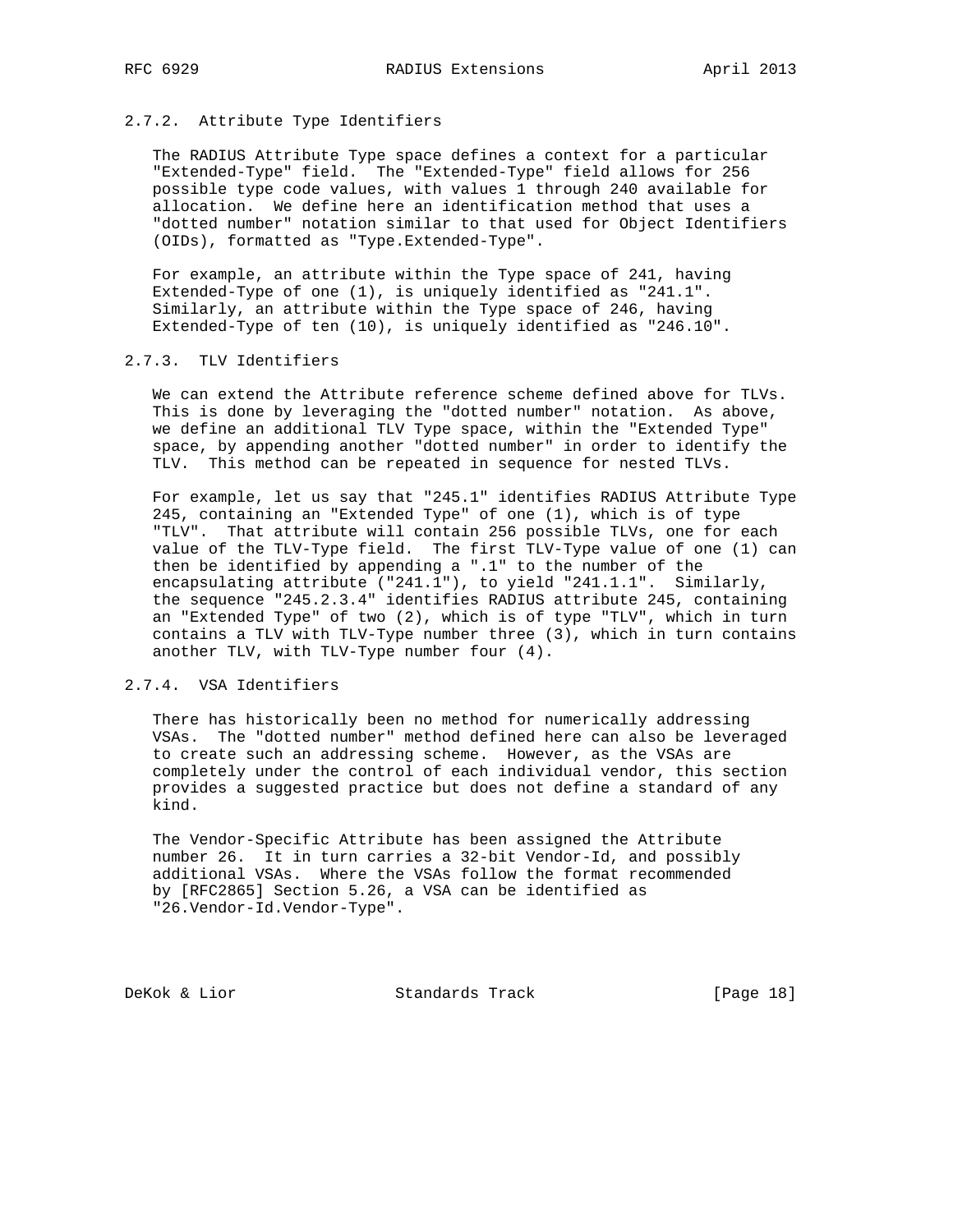For example, Livingston has Vendor-Id 307 and has defined an attribute "IP-Pool" as number 6. This VSA can be uniquely identified as 26.307.6, but it cannot be uniquely identified by name, as other vendors may have used the same name.

 Note that there are few restrictions on the size of the numerical values in this notation. The Vendor-Id is a 32-bit number, and the VSA may have been assigned from a 16-bit Vendor-Specific Attribute Type space. Implementations SHOULD be capable of handling 32-bit numbers at each level of the "dotted number" notation.

 For example, the company USR has historically used Vendor-Id 429 and has defined a "Version-Id" attribute as number 32768. This VSA can be uniquely identified as 26.429.32768 but again cannot be uniquely identified by name.

 Where a VSA is a TLV, the "dotted number" notation can be used as above: 26.Vendor-Id.Vendor-Type.TLV1.TLV2.TLV3, where the "TLVn" values are the numerical values assigned by the vendor to the different nested TLVs.

## 2.8. Invalid Attributes

 The term "invalid attribute" is new to this specification. It is defined to mean that the Length field of an Attribute permits the packet to be accepted as not being "malformed". However, the "Value" field of the Attribute does not follow the format required by the data type defined for that Attribute, and therefore the Attribute is "malformed". In order to distinguish the two cases, we refer to "malformed" packets and "invalid attributes".

 For example, an implementation receives a packet that is well formed. That packet contains an Attribute allegedly of data type "address" but that has Length not equal to four. In that situation, the packet is well formed, but the Attribute is not. Therefore, it is an "invalid attribute".

 A similar analysis can be performed when an attribute carries TLVs. The encapsulating attribute may be well formed, but the TLV may be an "invalid attribute". The existence of an "invalid attribute" in a packet or attribute MUST NOT result in the implementation discarding the entire packet or treating the packet as a negative acknowledgment. Instead, only the "invalid attribute" is treated specially.

 When an implementation receives an "invalid attribute", it SHOULD be silently discarded, except when the implementation is acting as a proxy (see Section 5.2 for discussion of proxy servers). If it is

DeKok & Lior Standards Track [Page 19]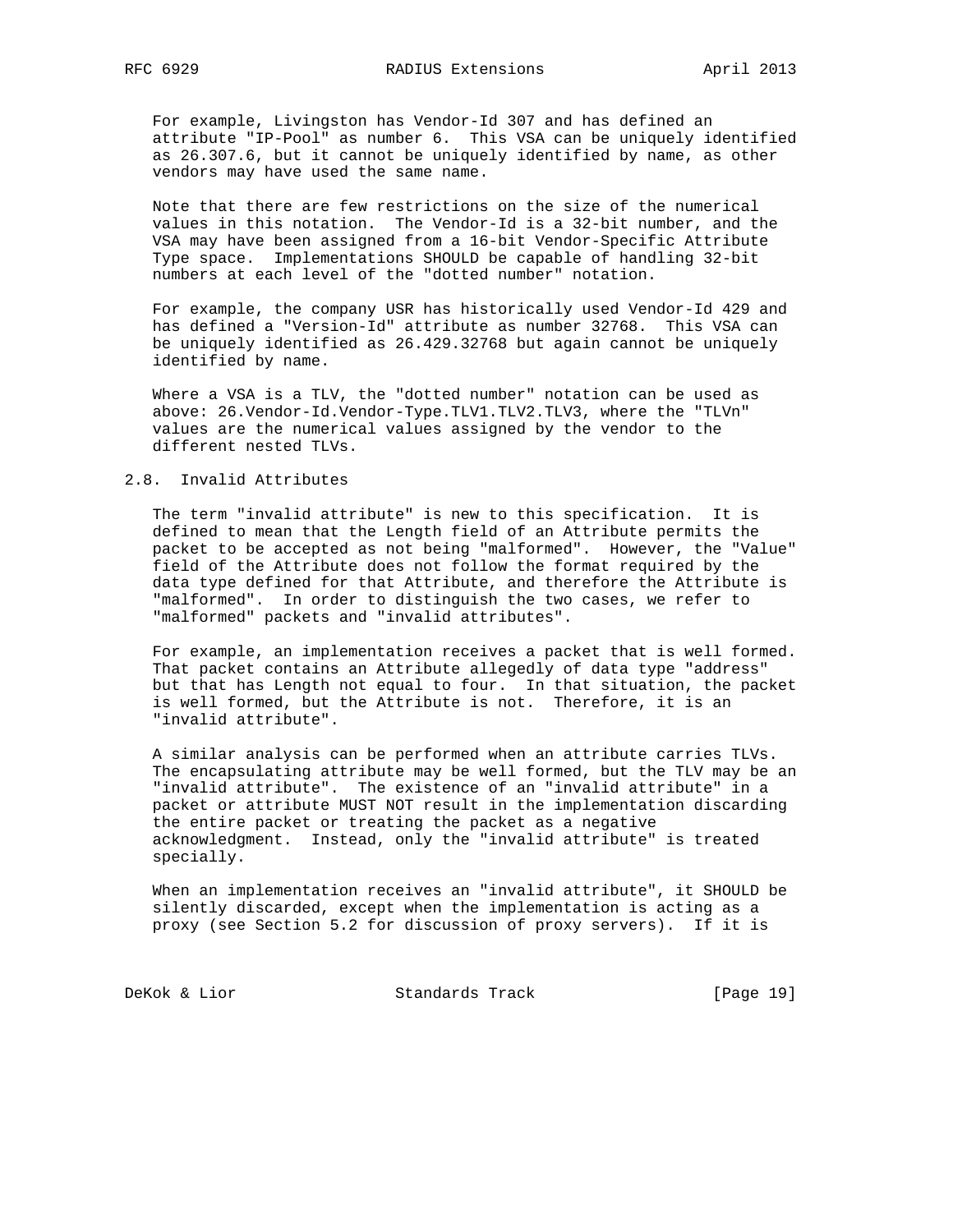not discarded, it MUST NOT be handled in the same manner as a well formed attribute. For example, receiving an Attribute of data type "address" containing either less than four octets or more than four octets of data means that the Attribute MUST NOT be treated as being of data type "address". The reason here is that if the Attribute does not carry an IPv4 address, the receiver has no idea what format the data is in, and it is therefore not an IPv4 address.

 For Attributes of type "Long Extended Type", an Attribute is considered to be an "invalid attribute" when it does not match the criteria set out in Section 2.2, above.

 For Attributes of type "TLV", an Attribute is considered to be an "invalid attribute" when the TLV-Length field allows the encapsulating Attribute to be parsed but the TLV-Value field does not match the criteria for that TLV. Implementations SHOULD NOT treat the "invalid attribute" property as being transitive. That is, the Attribute encapsulating the "invalid attribute" SHOULD NOT be treated as an "invalid attribute". That encapsulating Attribute might contain multiple TLVs, only one of which is an "invalid attribute".

 However, a TLV definition may require particular sub-TLVs to be present and/or to have specific values. If a sub-TLV is missing or contains incorrect value(s), or if it is an "invalid attribute", then the encapsulating TLV SHOULD be treated as an "invalid attribute". This requirement ensures that strongly connected TLVs are either handled as a coherent whole or ignored entirely.

 It is RECOMMENDED that Attributes with unknown Type, Extended-Type, TLV-Type, or EVS-Type are treated as "invalid attributes". This recommendation is compatible with the suggestion in [RFC2865] Section 5 that implementations "MAY ignore Attributes with an unknown Type".

DeKok & Lior Standards Track [Page 20]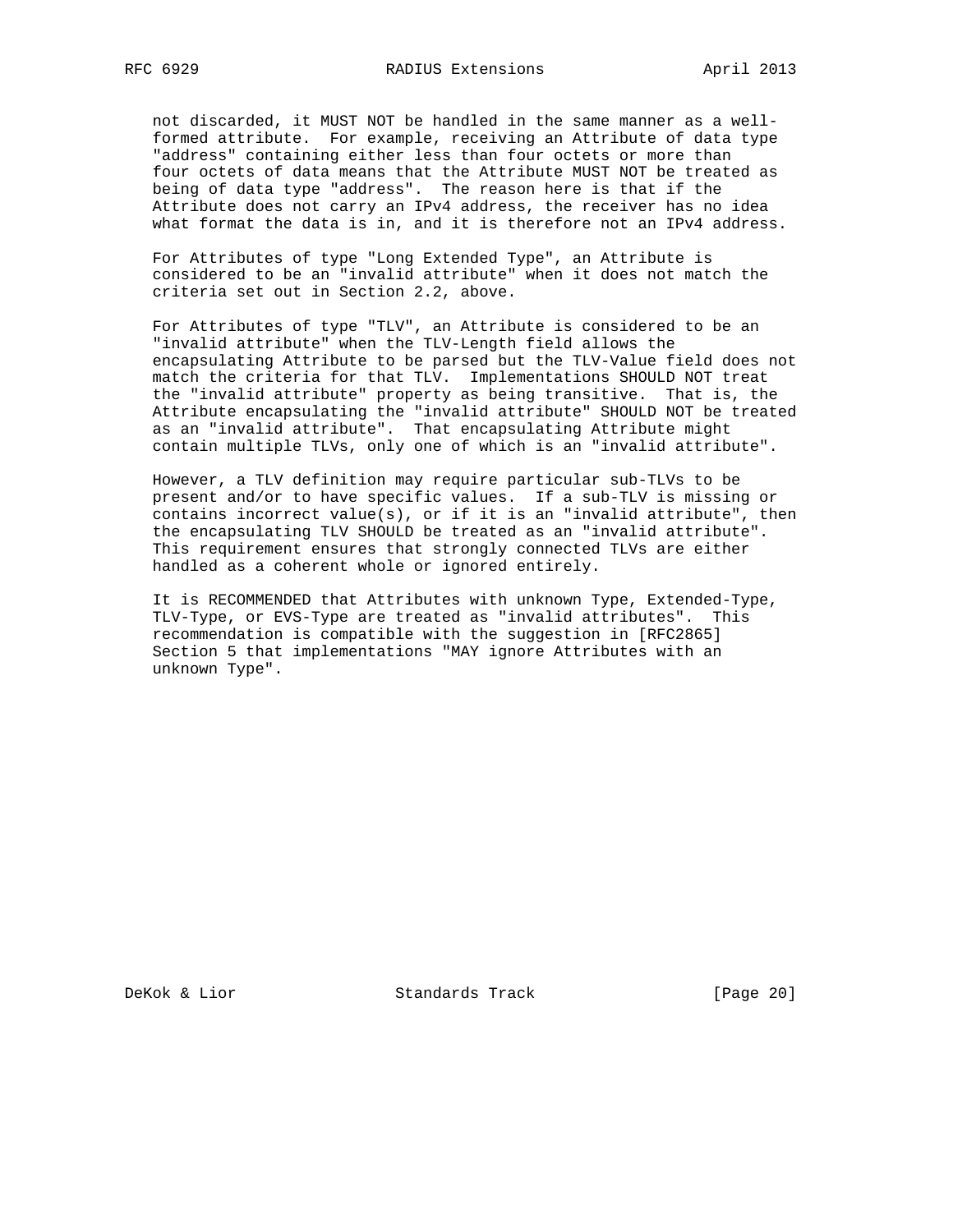# 3. Attribute Definitions

 We define four (4) attributes of "Extended Type", which are allocated from the "Reserved" Attribute Type codes of 241, 242, 243, and 244. We also define two (2) attributes of "Long Extended Type", which are allocated from the "Reserved" Attribute Type codes of 245 and 246.

```
 Type Name
      ---- ----
      241 Extended-Type-1
      242 Extended-Type-2
      243 Extended-Type-3
      244 Extended-Type-4
 245 Long-Extended-Type-1
 246 Long-Extended-Type-2
```
 The rest of this section gives detailed definitions for each Attribute based on the above summary.

# 3.1. Extended-Type-1

Description

 This attribute encapsulates attributes of the "Extended Type" format, in the RADIUS Attribute Type space of 241.{1-255}.

 A summary of the Extended-Type-1 Attribute format is shown below. The fields are transmitted from left to right.

| 0 1 2 3 4 5 6 7 8 9 0 1 2 3 4 5 6 7 8 9 0 1 2 3 4 5 6 7 8 9 0 1 |      |  |  |  |  |        |  |  |  |  |                       |  |  |  |  |  |
|-----------------------------------------------------------------|------|--|--|--|--|--------|--|--|--|--|-----------------------|--|--|--|--|--|
|                                                                 |      |  |  |  |  |        |  |  |  |  |                       |  |  |  |  |  |
|                                                                 | Type |  |  |  |  | Length |  |  |  |  | Extended-Type   Value |  |  |  |  |  |
|                                                                 |      |  |  |  |  |        |  |  |  |  |                       |  |  |  |  |  |

Type

241 for Extended-Type-1.

Length

 $>= 4$ 

DeKok & Lior Standards Track [Page 21]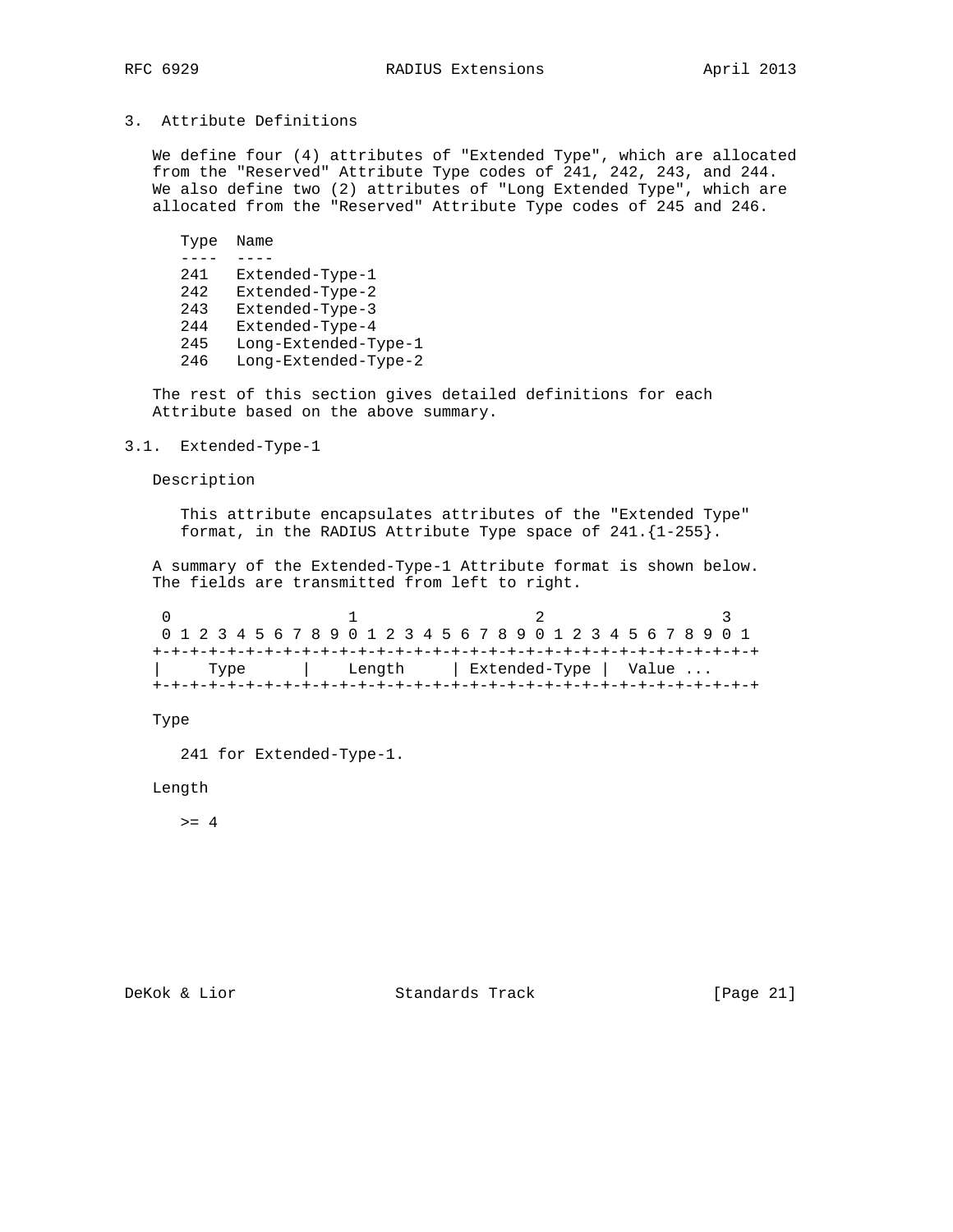Extended-Type

 The Extended-Type field is one octet. Up-to-date values of this field are specified in the 241.{1-255} RADIUS Attribute Type space, according to the policies and rules described in Section 10. Further definition of this field is given in Section 2.1, above.

### Value

The "Value" field is one or more octets.

 Implementations supporting this specification MUST use the identifier of "Type.Extended-Type" to determine the interpretation of the "Value" field.

3.2. Extended-Type-2

Description

 This attribute encapsulates attributes of the "Extended Type" format, in the RADIUS Attribute Type space of 242.{1-255}.

 A summary of the Extended-Type-2 Attribute format is shown below. The fields are transmitted from left to right.

|  |      |  |  |  |        |  |  |  |  |  |  |  |  |                       | 0 1 2 3 4 5 6 7 8 9 0 1 2 3 4 5 6 7 8 9 0 1 2 3 4 5 6 7 8 9 0 1 |  |
|--|------|--|--|--|--------|--|--|--|--|--|--|--|--|-----------------------|-----------------------------------------------------------------|--|
|  |      |  |  |  |        |  |  |  |  |  |  |  |  |                       |                                                                 |  |
|  | Type |  |  |  | Length |  |  |  |  |  |  |  |  | Extended-Type   Value |                                                                 |  |
|  |      |  |  |  |        |  |  |  |  |  |  |  |  |                       |                                                                 |  |

Type

242 for Extended-Type-2.

## Length

 $>= 4$ 

Extended-Type

 The Extended-Type field is one octet. Up-to-date values of this field are specified in the 242.{1-255} RADIUS Attribute Type space, according to the policies and rules described in Section 10. Further definition of this field is given in Section 2.1, above.

DeKok & Lior Standards Track [Page 22]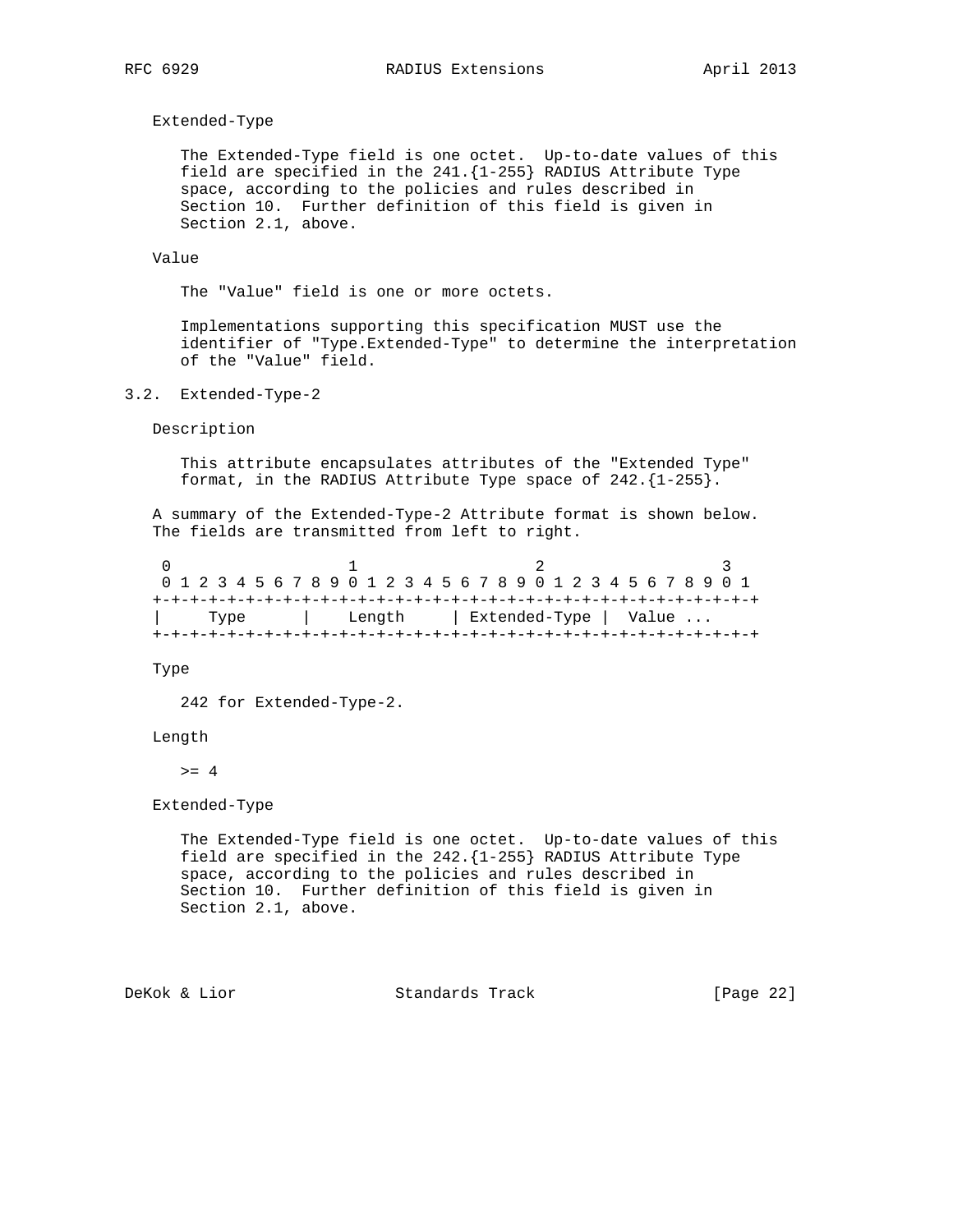Value

The "Value" field is one or more octets.

 Implementations supporting this specification MUST use the identifier of "Type.Extended-Type" to determine the interpretation of the "Value" field.

3.3. Extended-Type-3

Description

 This attribute encapsulates attributes of the "Extended Type" format, in the RADIUS Attribute Type space of 243.{1-255}.

 A summary of the Extended-Type-3 Attribute format is shown below. The fields are transmitted from left to right.

| 0 1 2 3 4 5 6 7 8 9 0 1 2 3 4 5 6 7 8 9 0 1 2 3 4 5 6 7 8 9 0 1 |      |  |  |  |        |  |  |  |  |                       |  |  |  |  |  |
|-----------------------------------------------------------------|------|--|--|--|--------|--|--|--|--|-----------------------|--|--|--|--|--|
|                                                                 |      |  |  |  |        |  |  |  |  |                       |  |  |  |  |  |
|                                                                 | Type |  |  |  | Length |  |  |  |  | Extended-Type   Value |  |  |  |  |  |
|                                                                 |      |  |  |  |        |  |  |  |  |                       |  |  |  |  |  |

Type

243 for Extended-Type-3.

Length

 $>= 4$ 

Extended-Type

 The Extended-Type field is one octet. Up-to-date values of this field are specified in the 243.{1-255} RADIUS Attribute Type space, according to the policies and rules described in Section 10. Further definition of this field is given in Section 2.1, above.

# Value

The "Value" field is one or more octets.

 Implementations supporting this specification MUST use the identifier of "Type.Extended-Type" to determine the interpretation of the "Value" field.

DeKok & Lior Standards Track [Page 23]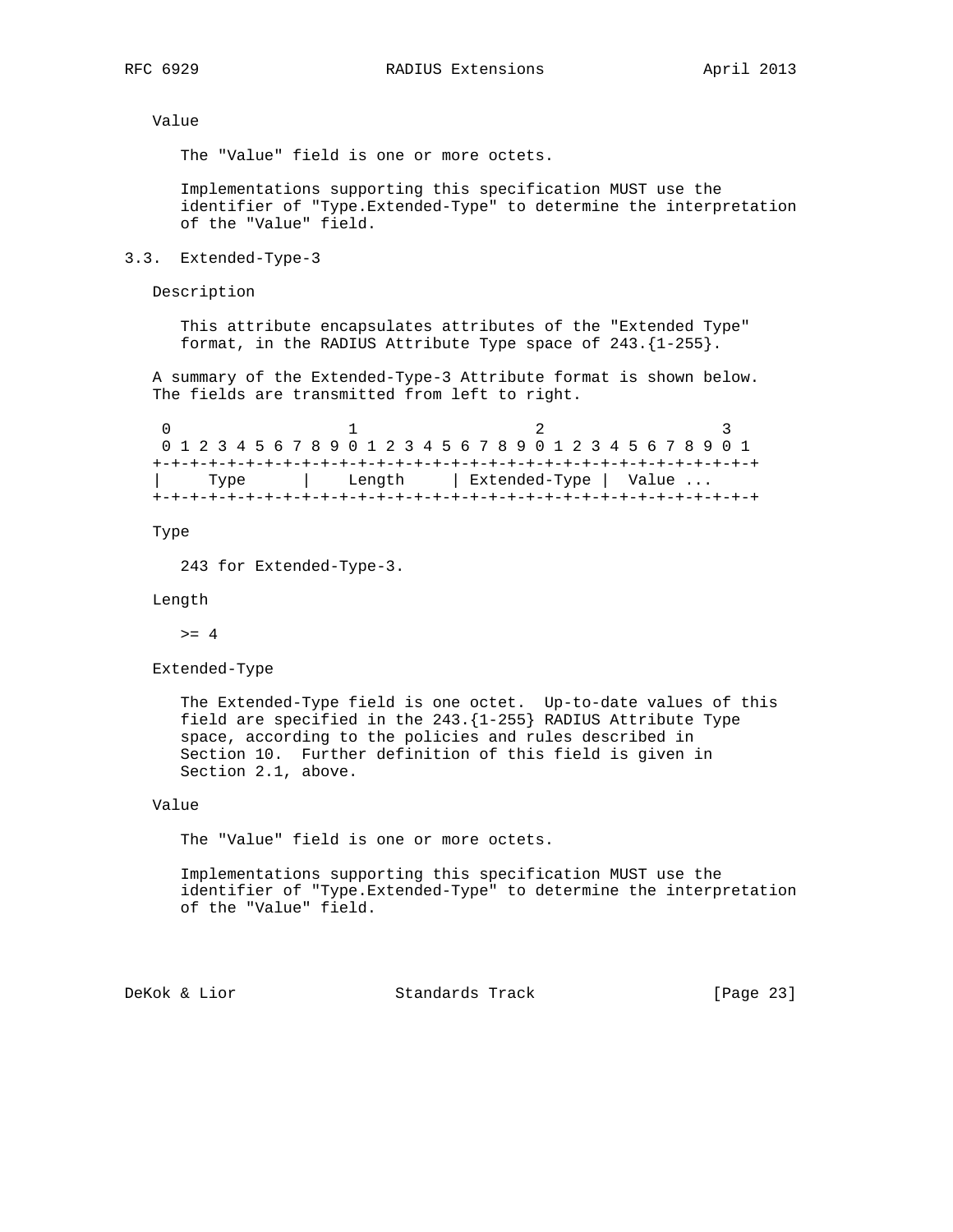# 3.4. Extended-Type-4

Description

 This attribute encapsulates attributes of the "Extended Type" format, in the RADIUS Attribute Type space of 244.{1-255}.

 A summary of the Extended-Type-4 Attribute format is shown below. The fields are transmitted from left to right.

| 0 1 2 3 4 5 6 7 8 9 0 1 2 3 4 5 6 7 8 9 0 1 2 3 4 5 6 7 8 9 0 1 |      |  |  |  |  |  |  |  |  |  |  |  |  |  |  |
|-----------------------------------------------------------------|------|--|--|--|--|--|--|--|--|--|--|--|--|--|--|
|                                                                 |      |  |  |  |  |  |  |  |  |  |  |  |  |  |  |
|                                                                 | Type |  |  |  |  |  |  |  |  |  |  |  |  |  |  |
|                                                                 |      |  |  |  |  |  |  |  |  |  |  |  |  |  |  |

Type

244 for Extended-Type-4.

#### Length

 $>= 4$ 

Extended-Type

 The Extended-Type field is one octet. Up-to-date values of this field are specified in the 244.{1-255} RADIUS Attribute Type space, according to the policies and rules described in Section 10. Further definition of this field is given in Section 2.1, above.

## Value

The "Value" field is one or more octets.

 Implementations supporting this specification MUST use the identifier of "Type.Extended-Type" to determine the interpretation of the Value Field.

DeKok & Lior Standards Track [Page 24]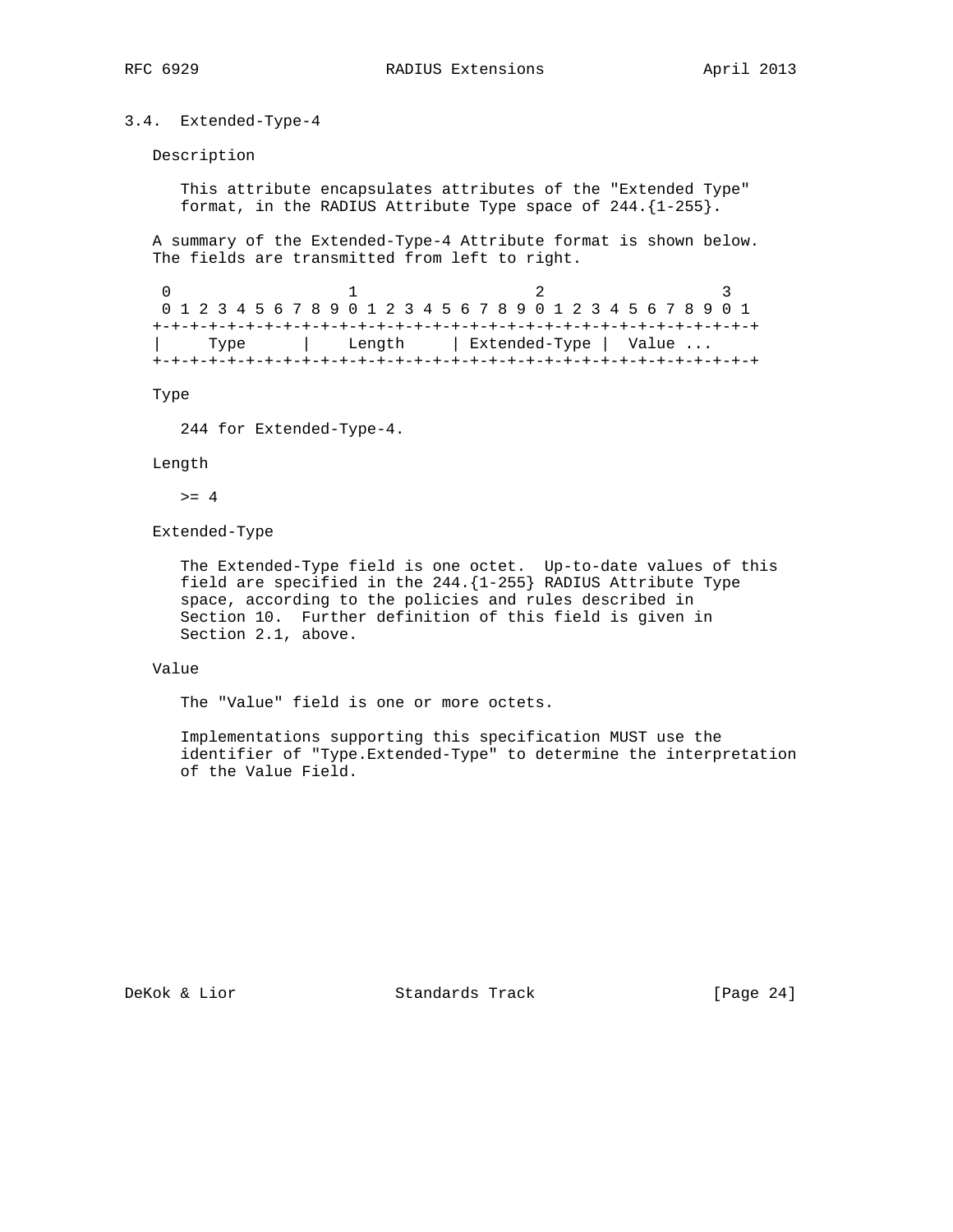## 3.5. Long-Extended-Type-1

#### Description

 This attribute encapsulates attributes of the "Long Extended Type" format, in the RADIUS Attribute Type space of 245.{1-255}.

 A summary of the Long-Extended-Type-1 Attribute format is shown below. The fields are transmitted from left to right.

0  $1$  2 3 0 1 2 3 4 5 6 7 8 9 0 1 2 3 4 5 6 7 8 9 0 1 2 3 4 5 6 7 8 9 0 1 +-+-+-+-+-+-+-+-+-+-+-+-+-+-+-+-+-+-+-+-+-+-+-+-+-+-+-+-+-+-+-+-+ | Type | Length | Extended-Type |M| Reserved | +-+-+-+-+-+-+-+-+-+-+-+-+-+-+-+-+-+-+-+-+-+-+-+-+-+-+-+-+-+-+-+-+ | Value ... +-+-+-+-+-+-+-+-+-+-+-+-+-+-+-+-+-+-+-+-+-+-+-+-+-+-+-+-+-+-+-+-+

#### Type

245 for Long-Extended-Type-1

## Length

>= 5

#### Extended-Type

 The Extended-Type field is one octet. Up-to-date values of this field are specified in the 245.{1-255} RADIUS Attribute Type space, according to the policies and rules described in Section 10. Further definition of this field is given in Section 2.1, above.

## M (More)

 The More field is one (1) bit in length and indicates whether or not the current attribute contains "more" than 251 octets of data. Further definition of this field is given in Section 2.2, above.

## Reserved

 This field is 7 bits long and is reserved for future use. Implementations MUST set it to zero (0) when encoding an attribute for sending in a packet. The contents SHOULD be ignored on reception.

DeKok & Lior Standards Track [Page 25]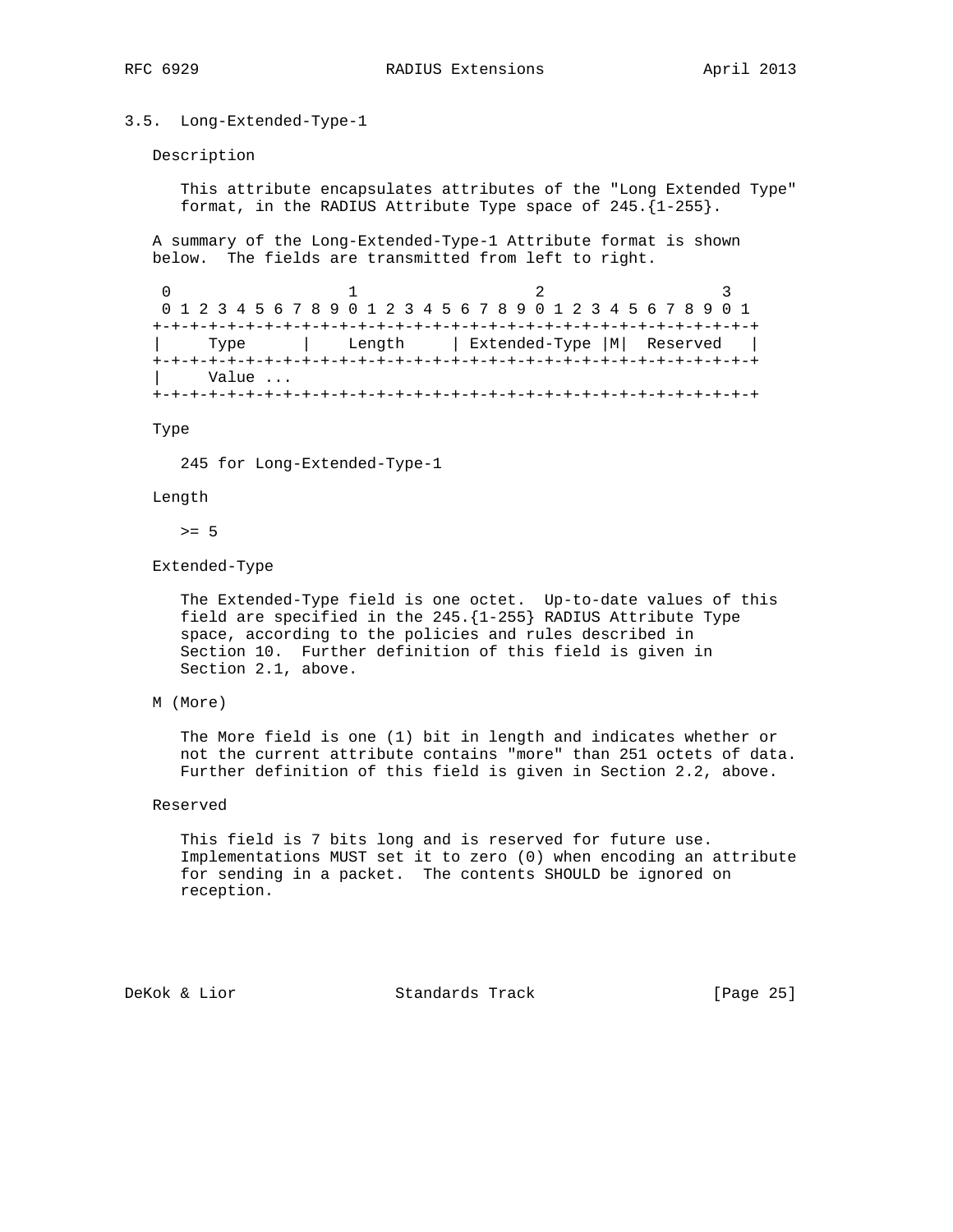Value

The "Value" field is one or more octets.

 Implementations supporting this specification MUST use the identifier of "Type.Extended-Type" to determine the interpretation of the "Value" field.

## 3.6. Long-Extended-Type-2

Description

 This attribute encapsulates attributes of the "Long Extended Type" format, in the RADIUS Attribute Type space of 246.{1-255}.

 A summary of the Long-Extended-Type-2 Attribute format is shown below. The fields are transmitted from left to right.

|       |  | 0 1 2 3 4 5 6 7 8 9 0 1 2 3 4 5 6 7 8 9 0 1 2 3 4 5 6 7 8 9 0 1 |  |
|-------|--|-----------------------------------------------------------------|--|
|       |  |                                                                 |  |
| Type  |  | Length   Extended-Type  M  Reserved                             |  |
|       |  |                                                                 |  |
| Value |  |                                                                 |  |
|       |  |                                                                 |  |

Type

246 for Long-Extended-Type-2

Length

>= 5

Extended-Type

 The Extended-Type field is one octet. Up-to-date values of this field are specified in the 246.{1-255} RADIUS Attribute Type space, according to the policies and rules described in Section 10. Further definition of this field is given in Section 2.1, above.

```
 M (More)
```
 The More field is one (1) bit in length and indicates whether or not the current attribute contains "more" than 251 octets of data. Further definition of this field is given in Section 2.2, above.

DeKok & Lior Standards Track [Page 26]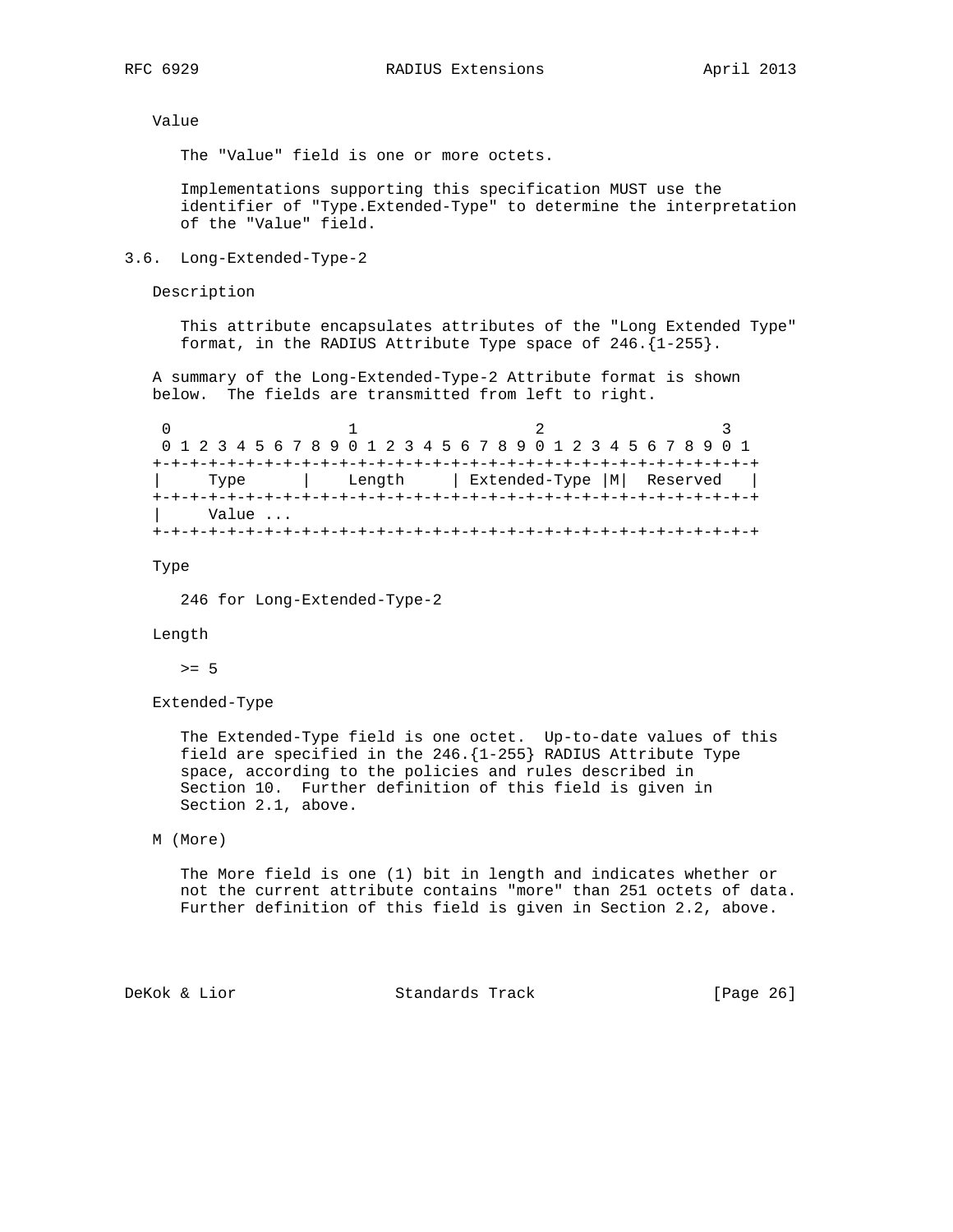Reserved

 This field is 7 bits long and is reserved for future use. Implementations MUST set it to zero (0) when encoding an attribute for sending in a packet. The contents SHOULD be ignored on reception.

Value

The "Value" field is one or more octets.

 Implementations supporting this specification MUST use the identifier of "Type.Extended-Type" to determine the interpretation of the "Value" field.

4. Vendor-Specific Attributes

 We define six new attributes that can carry vendor-specific information. We define four (4) attributes of the "Extended Type" format, with Type codes (241.26, 242.26, 243.26, 244.26), using the "evs" data type. We also define two (2) attributes using "Long Extended Type" format, with Type codes (245.26, 246.26), which are of the "evs" data type.

| Type.Extended-Type | Name                       |
|--------------------|----------------------------|
|                    |                            |
| 241.26             | Extended-Vendor-Specific-1 |
| 242.26             | Extended-Vendor-Specific-2 |
| 243.26             | Extended-Vendor-Specific-3 |
| 244.26             | Extended-Vendor-Specific-4 |
| 245.26             | Extended-Vendor-Specific-5 |
| 246.26             | Extended-Vendor-Specific-6 |
|                    |                            |

 The rest of this section gives detailed definitions for each Attribute based on the above summary.

DeKok & Lior Standards Track [Page 27]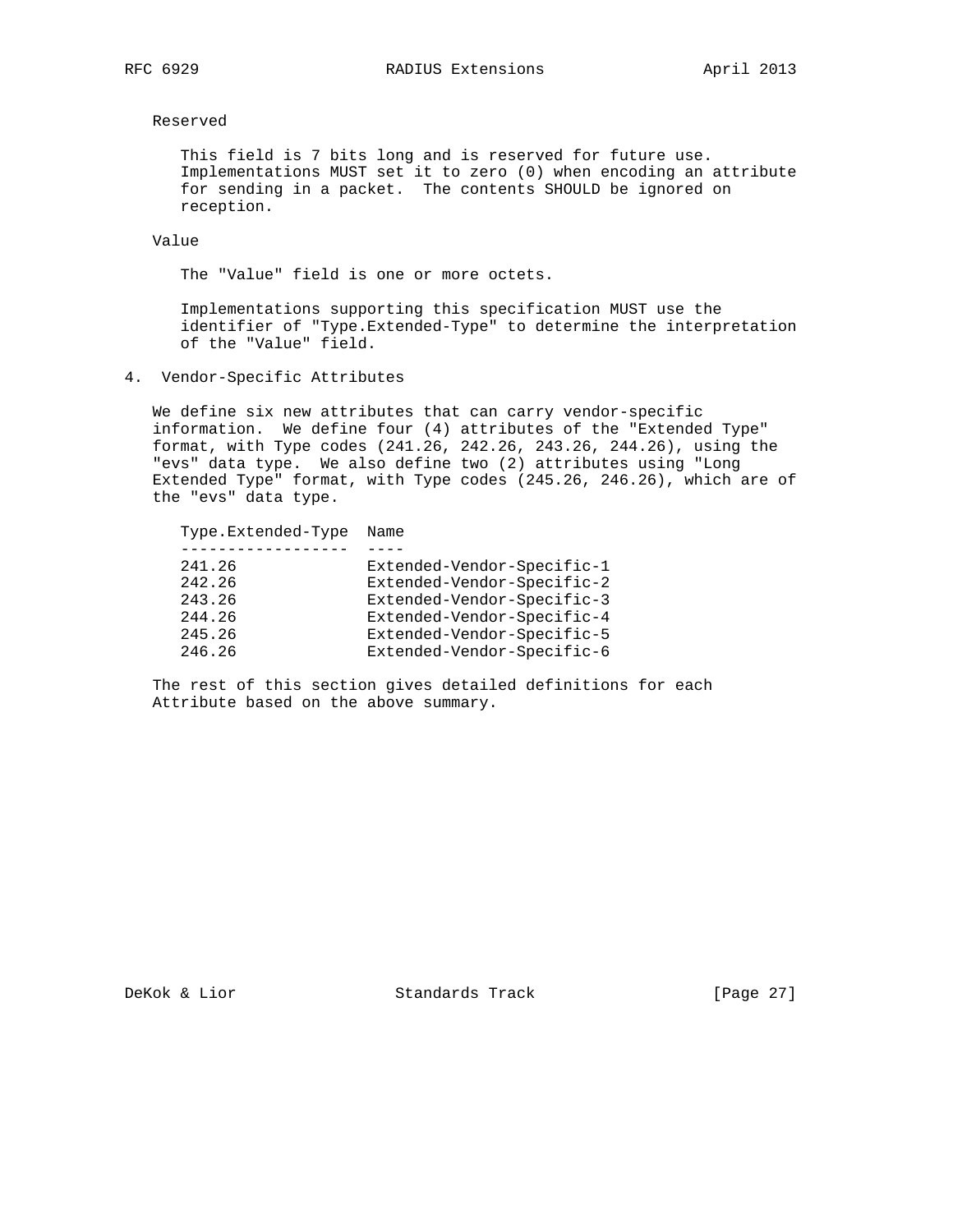# 4.1. Extended-Vendor-Specific-1

Description

 This attribute defines a RADIUS Type Code of 241.26, using the "evs" data type.

 A summary of the Extended-Vendor-Specific-1 Attribute format is shown below. The fields are transmitted from left to right.

```
0 1 2 3
   0 1 2 3 4 5 6 7 8 9 0 1 2 3 4 5 6 7 8 9 0 1 2 3 4 5 6 7 8 9 0 1
   +-+-+-+-+-+-+-+-+-+-+-+-+-+-+-+-+-+-+-+-+-+-+-+-+-+-+-+-+-+-+-+-+
   | Type | Length | Extended-Type | Vendor-Id ...
   +-+-+-+-+-+-+-+-+-+-+-+-+-+-+-+-+-+-+-+-+-+-+-+-+-+-+-+-+-+-+-+-+
    ... Vendor-Id (cont) | Vendor-Type |
   +-+-+-+-+-+-+-+-+-+-+-+-+-+-+-+-+-+-+-+-+-+-+-+-+-+-+-+-+-+-+-+-+
   | Value ....
   +-+-+-+-+-+-+-+-+-+-+-+-+-+-+-+-+-+-+-+-+-+-+-+-+-+-+-+-+-+-+-+-+
```
#### Type.Extended-Type

241.26 for Extended-Vendor-Specific-1

#### Length

 $>= 9$ 

## Vendor-Id

 The 4 octets of the Vendor-Id field are the Network Management Private Enterprise Code [PEN] of the vendor in network byte order.

# Vendor-Type

 The Vendor-Type field is one octet. Values are assigned at the sole discretion of the vendor.

## Value

 The "Value" field is one or more octets. The actual format of the information is site or application specific, and a robust implementation SHOULD support the field as undistinguished octets.

 The codification of the range of allowed usage of this field is outside the scope of this specification.

DeKok & Lior Standards Track [Page 28]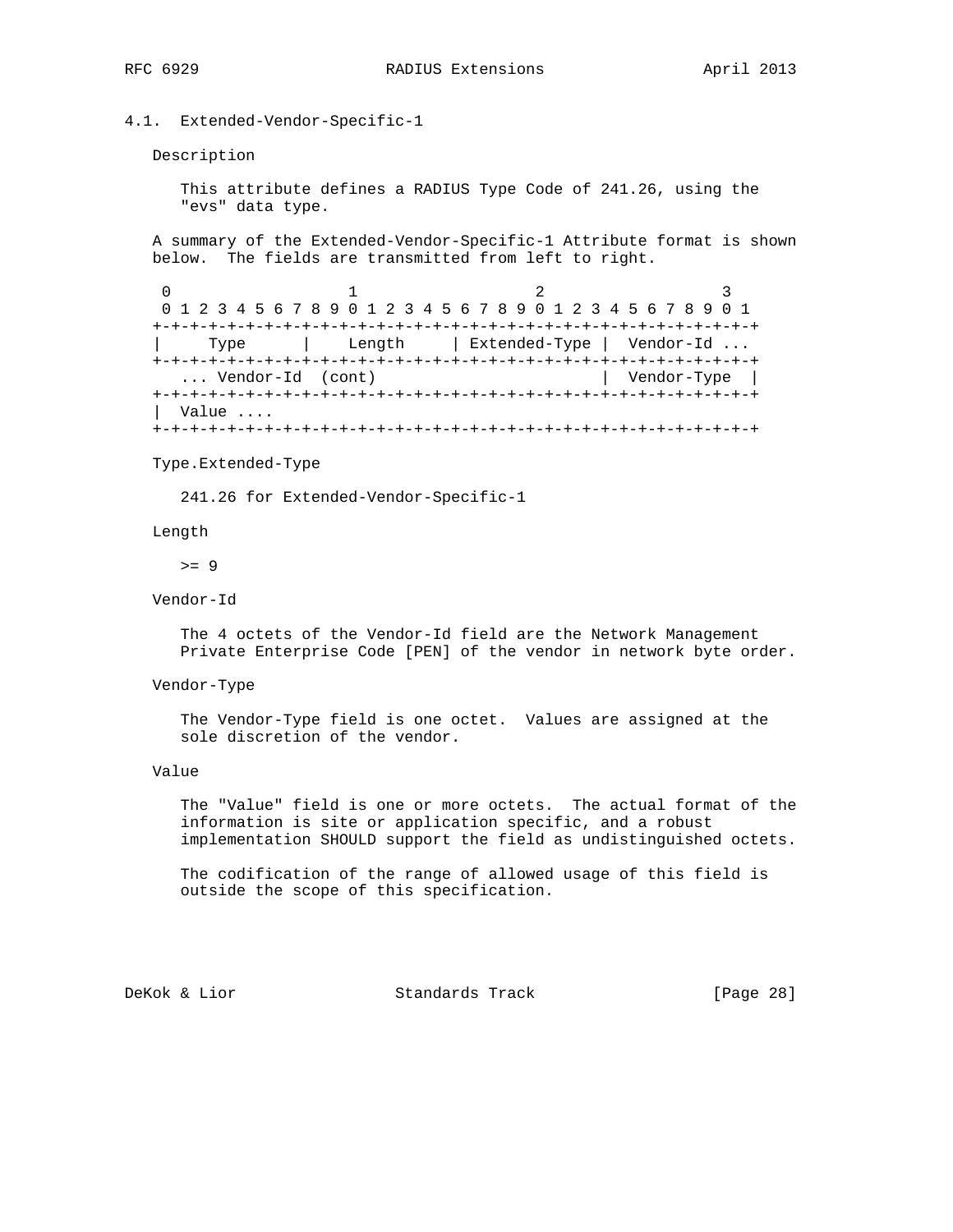The length of the "Value" field is eight (8) less than the value of the Length field.

 Implementations supporting this specification MUST use the identifier of "Type.Extended-Type.Vendor-Id.Vendor-Type" to determine the interpretation of the "Value" field.

## 4.2. Extended-Vendor-Specific-2

Description

 This attribute defines a RADIUS Type Code of 242.26, using the "evs" data type.

 A summary of the Extended-Vendor-Specific-2 Attribute format is shown below. The fields are transmitted from left to right.

|       |                  | 0 1 2 3 4 5 6 7 8 9 0 1 2 3 4 5 6 7 8 9 0 1 2 3 4 5 6 7 8 9 0 1 |             |
|-------|------------------|-----------------------------------------------------------------|-------------|
|       |                  |                                                                 |             |
| Type  |                  | Length   Extended-Type   Vendor-Id                              |             |
|       |                  |                                                                 |             |
|       | Vendor-Id (cont) |                                                                 | Vendor-Type |
|       |                  |                                                                 |             |
| Value |                  |                                                                 |             |
|       |                  |                                                                 |             |

Type.Extended-Type

242.26 for Extended-Vendor-Specific-2

#### Length

 $>= 9$ 

# Vendor-Id

 The 4 octets of the Vendor-Id field are the Network Management Private Enterprise Code [PEN] of the vendor in network byte order.

## Vendor-Type

 The Vendor-Type field is one octet. Values are assigned at the sole discretion of the vendor.

DeKok & Lior Standards Track [Page 29]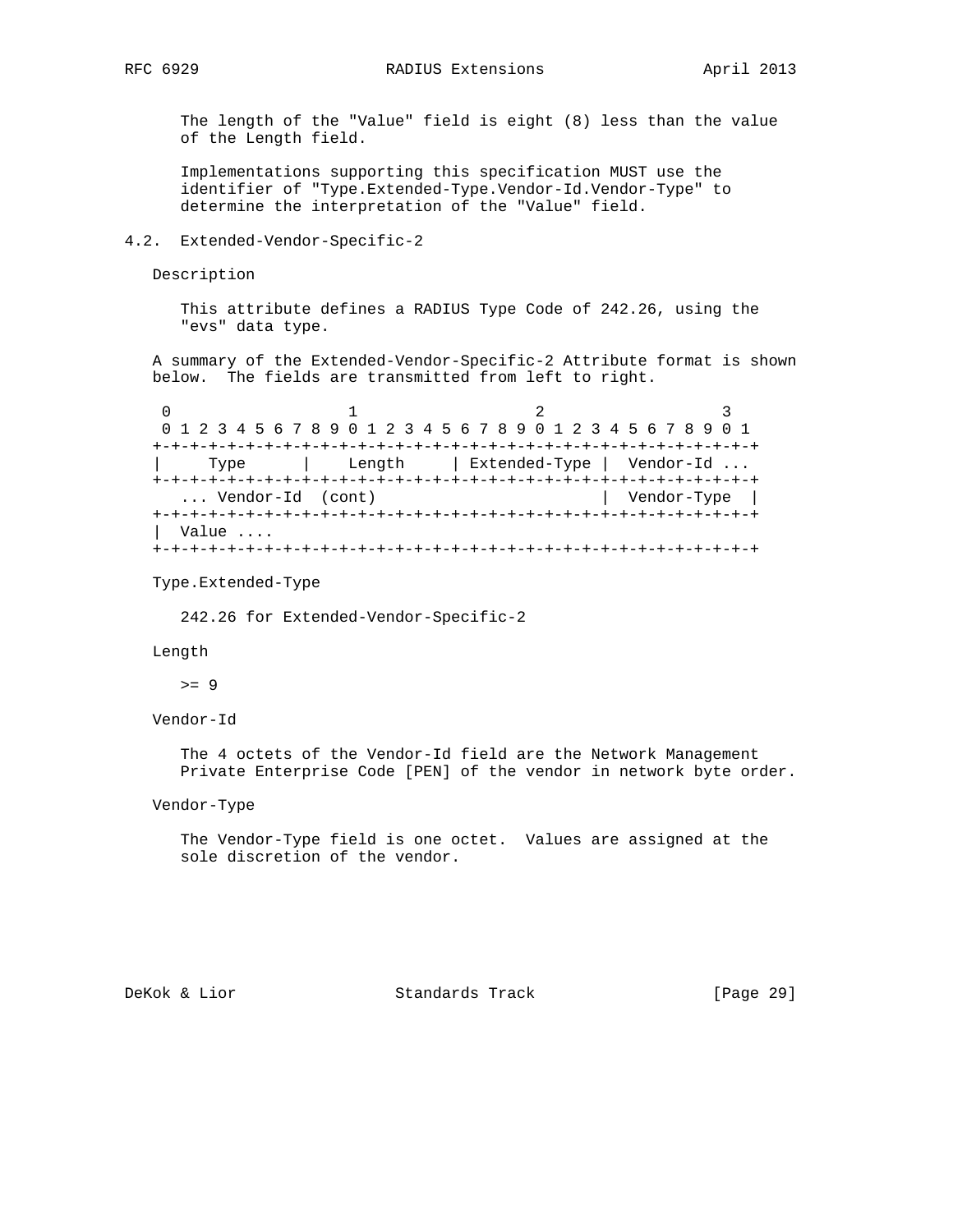Value

 The "Value" field is one or more octets. The actual format of the information is site or application specific, and a robust implementation SHOULD support the field as undistinguished octets.

 The codification of the range of allowed usage of this field is outside the scope of this specification.

 The length of the "Value" field is eight (8) less than the value of the Length field.

 Implementations supporting this specification MUST use the identifier of "Type.Extended-Type.Vendor-Id.Vendor-Type" to determine the interpretation of the "Value" field.

4.3. Extended-Vendor-Specific-3

Description

 This attribute defines a RADIUS Type Code of 243.26, using the "evs" data type.

 A summary of the Extended-Vendor-Specific-3 Attribute format is shown below. The fields are transmitted from left to right.

|                  |  | 0 1 2 3 4 5 6 7 8 9 0 1 2 3 4 5 6 7 8 9 0 1 2 3 4 5 6 7 8 9 0 1 |             |  |
|------------------|--|-----------------------------------------------------------------|-------------|--|
|                  |  |                                                                 |             |  |
| Type             |  | Length   Extended-Type   Vendor-Id                              |             |  |
|                  |  |                                                                 |             |  |
| Vendor-Id (cont) |  |                                                                 | Vendor-Type |  |
|                  |  |                                                                 |             |  |
| Value            |  |                                                                 |             |  |
|                  |  |                                                                 |             |  |

Type.Extended-Type

243.26 for Extended-Vendor-Specific-3

Length

 $>= 9$ 

Vendor-Id

 The 4 octets of the Vendor-Id field are the Network Management Private Enterprise Code [PEN] of the vendor in network byte order.

DeKok & Lior Standards Track [Page 30]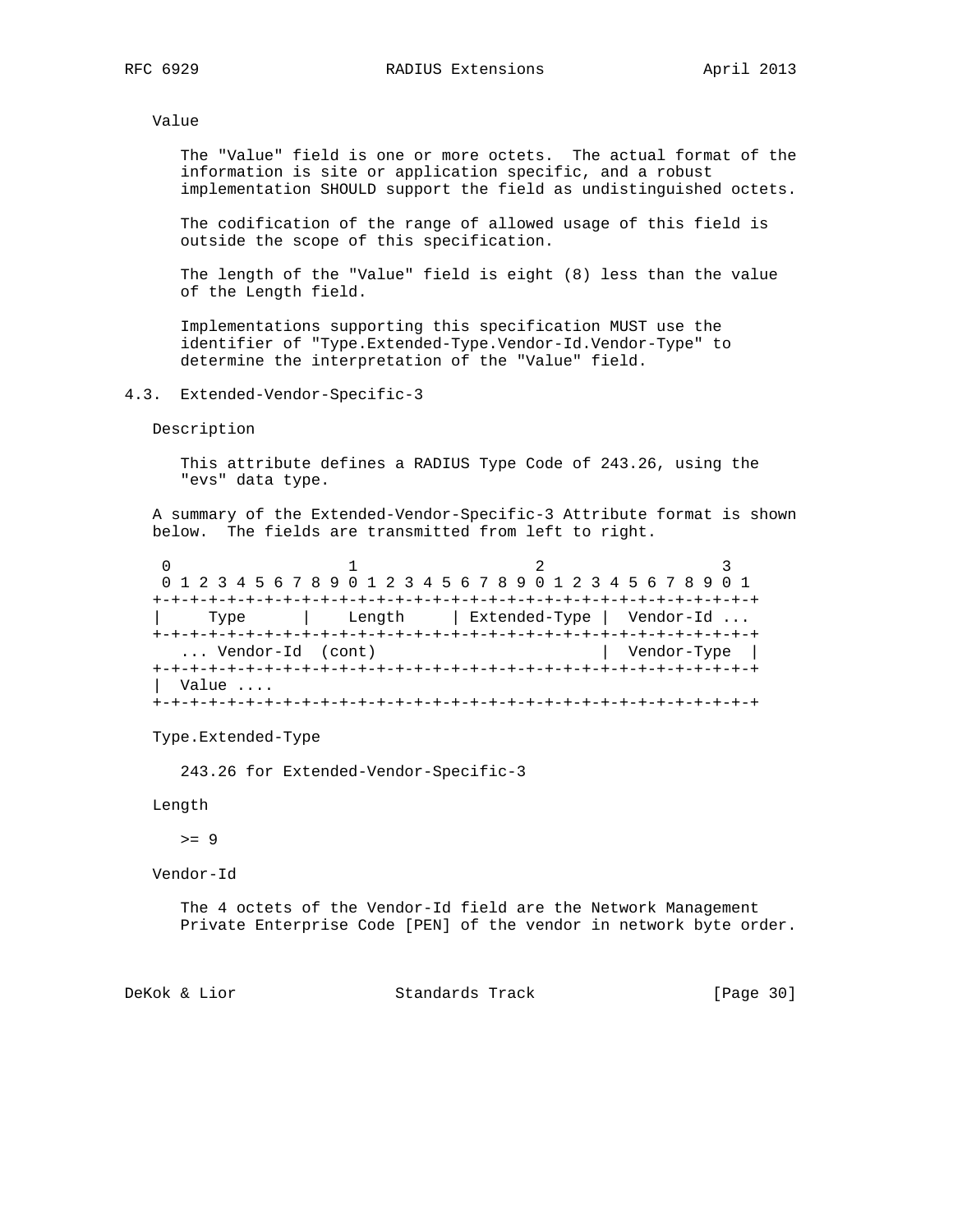Vendor-Type

 The Vendor-Type field is one octet. Values are assigned at the sole discretion of the vendor.

Value

 The "Value" field is one or more octets. The actual format of the information is site or application specific, and a robust implementation SHOULD support the field as undistinguished octets.

 The codification of the range of allowed usage of this field is outside the scope of this specification.

 The length of the "Value" field is eight (8) less than the value of the Length field.

 Implementations supporting this specification MUST use the identifier of "Type.Extended-Type.Vendor-Id.Vendor-Type" to determine the interpretation of the "Value" field.

## 4.4. Extended-Vendor-Specific-4

Description

 This attribute defines a RADIUS Type Code of 244.26, using the "evs" data type.

 A summary of the Extended-Vendor-Specific-4 Attribute format is shown below. The fields are transmitted from left to right.

0  $1$  2 3 0 1 2 3 4 5 6 7 8 9 0 1 2 3 4 5 6 7 8 9 0 1 2 3 4 5 6 7 8 9 0 1 +-+-+-+-+-+-+-+-+-+-+-+-+-+-+-+-+-+-+-+-+-+-+-+-+-+-+-+-+-+-+-+-+ | Type | Length | Extended-Type | Vendor-Id ... +-+-+-+-+-+-+-+-+-+-+-+-+-+-+-+-+-+-+-+-+-+-+-+-+-+-+-+-+-+-+-+-+ ... Vendor-Id (cont) +-+-+-+-+-+-+-+-+-+-+-+-+-+-+-+-+-+-+-+-+-+-+-+-+-+-+-+-+-+-+-+-+ | Value .... +-+-+-+-+-+-+-+-+-+-+-+-+-+-+-+-+-+-+-+-+-+-+-+-+-+-+-+-+-+-+-+-+

Type.Extended-Type

244.26 for Extended-Vendor-Specific-4

Length

 $>= 9$ 

DeKok & Lior Standards Track [Page 31]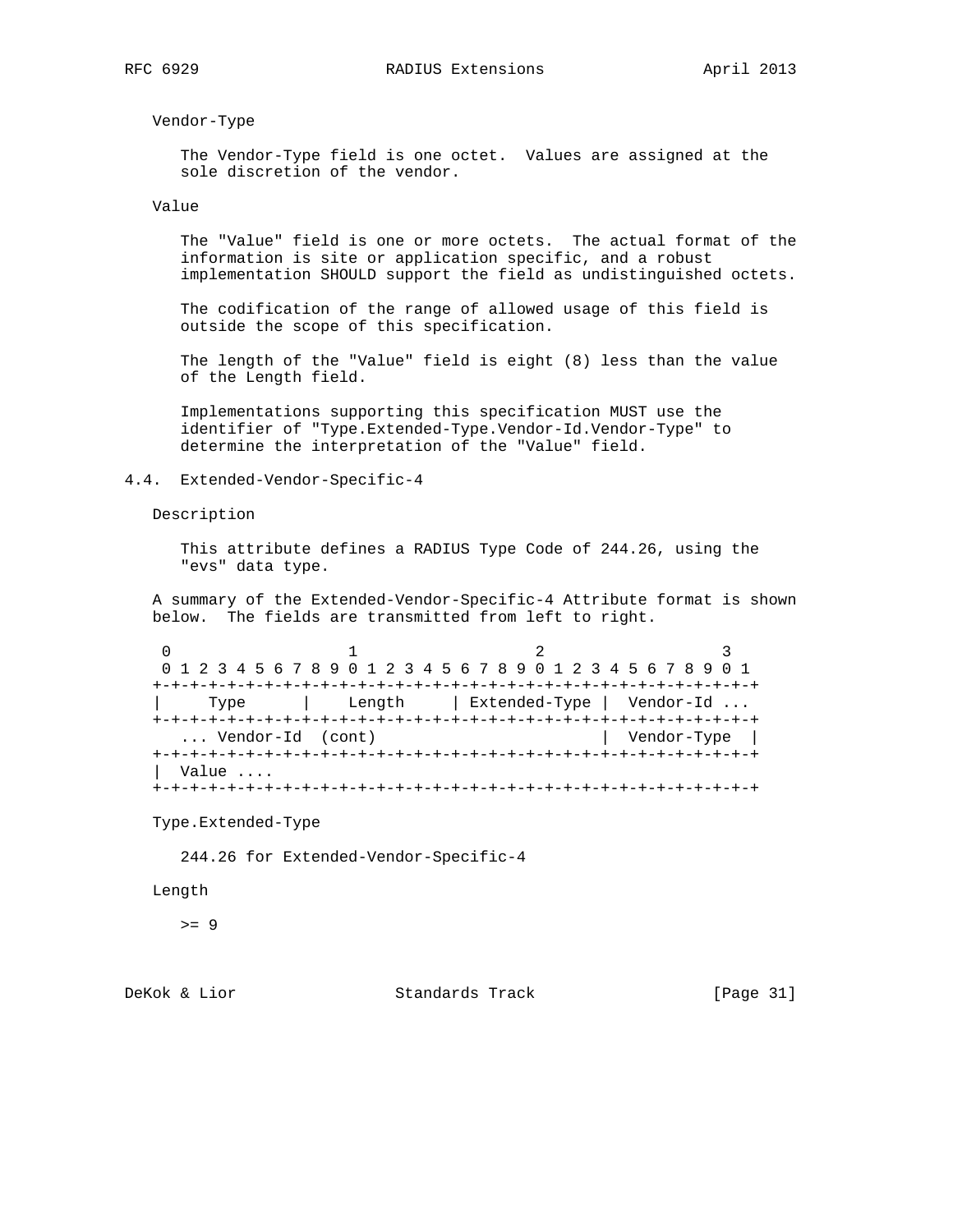Vendor-Id

 The 4 octets of the Vendor-Id field are the Network Management Private Enterprise Code [PEN] of the vendor in network byte order.

Vendor-Type

 The Vendor-Type field is one octet. Values are assigned at the sole discretion of the vendor.

Value

 The "Value" field is one or more octets. The actual format of the information is site or application specific, and a robust implementation SHOULD support the field as undistinguished octets.

 The codification of the range of allowed usage of this field is outside the scope of this specification.

 The length of the "Value" field is eight (8) less than the value of the Length field.

 Implementations supporting this specification MUST use the identifier of "Type.Extended-Type.Vendor-Id.Vendor-Type" to determine the interpretation of the "Value" field.

4.5. Extended-Vendor-Specific-5

Description

 This attribute defines a RADIUS Type Code of 245.26, using the "evs" data type.

 A summary of the Extended-Vendor-Specific-5 Attribute format is shown below. The fields are transmitted from left to right.

|                      |        | 0 1 2 3 4 5 6 7 8 9 0 1 2 3 4 5 6 7 8 9 0 1 2 3 4 5 6 7 8 9 0 1 |  |  |
|----------------------|--------|-----------------------------------------------------------------|--|--|
|                      |        |                                                                 |  |  |
| Type                 | Length | Extended-Type   M   Reserved                                    |  |  |
|                      |        |                                                                 |  |  |
| Vendor-Id            |        |                                                                 |  |  |
|                      |        |                                                                 |  |  |
| Vendor-Type<br>Value |        |                                                                 |  |  |
|                      |        |                                                                 |  |  |

DeKok & Lior Standards Track [Page 32]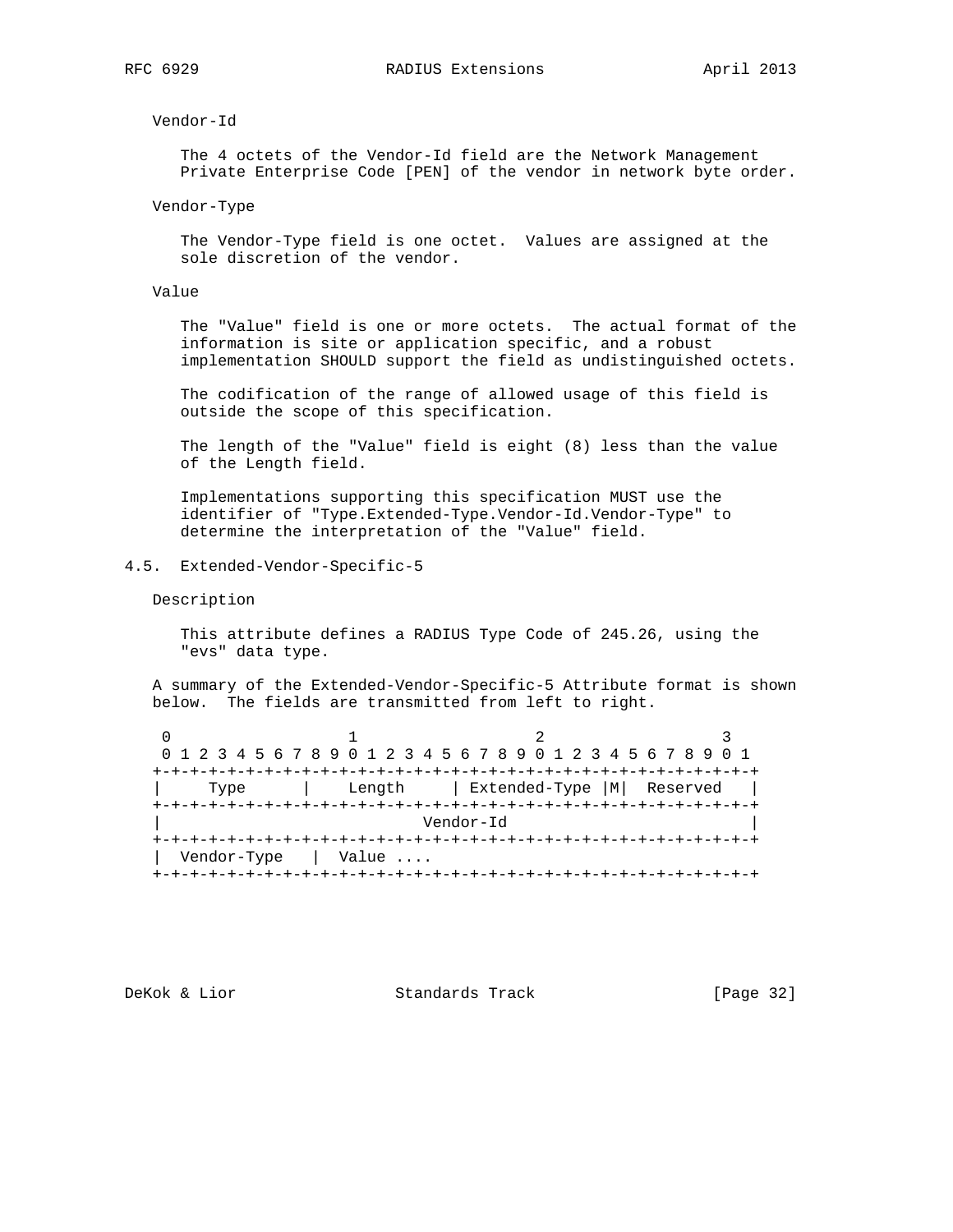Type.Extended-Type

245.26 for Extended-Vendor-Specific-5

Length

 >= 10 (first fragment) >= 5 (subsequent fragments)

 When a VSA is fragmented across multiple Attributes, only the first Attribute contains the Vendor-Id and Vendor-Type fields. Subsequent Attributes contain fragments of the "Value" field only.

#### M (More)

 The More field is one (1) bit in length and indicates whether or not the current attribute contains "more" than 251 octets of data. Further definition of this field is given in Section 2.2, above.

#### Reserved

 This field is 7 bits long and is reserved for future use. Implementations MUST set it to zero (0) when encoding an attribute for sending in a packet. The contents SHOULD be ignored on reception.

#### Vendor-Id

 The 4 octets of the Vendor-Id field are the Network Management Private Enterprise Code [PEN] of the vendor in network byte order.

#### Vendor-Type

 The Vendor-Type field is one octet. Values are assigned at the sole discretion of the vendor.

## Value

 The "Value" field is one or more octets. The actual format of the information is site or application specific, and a robust implementation SHOULD support the field as undistinguished octets.

 The codification of the range of allowed usage of this field is outside the scope of this specification.

 Implementations supporting this specification MUST use the identifier of "Type.Extended-Type.Vendor-Id.Vendor-Type" to determine the interpretation of the "Value" field.

DeKok & Lior Standards Track [Page 33]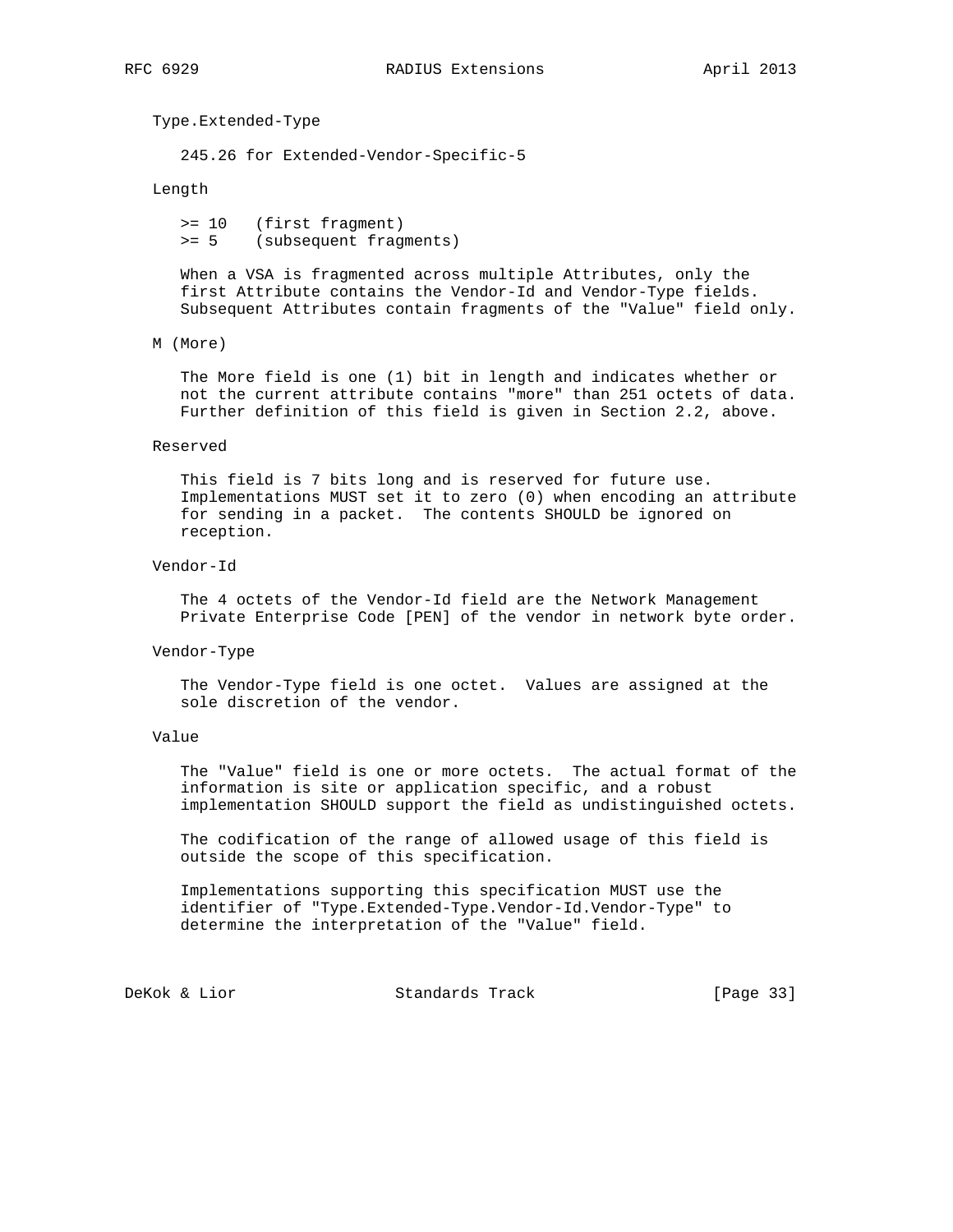## 4.6. Extended-Vendor-Specific-6

Description

 This attribute defines a RADIUS Type Code of 246.26, using the "evs" data type.

 A summary of the Extended-Vendor-Specific-6 Attribute format is shown below. The fields are transmitted from left to right.

```
0 1 2 3
   0 1 2 3 4 5 6 7 8 9 0 1 2 3 4 5 6 7 8 9 0 1 2 3 4 5 6 7 8 9 0 1
   +-+-+-+-+-+-+-+-+-+-+-+-+-+-+-+-+-+-+-+-+-+-+-+-+-+-+-+-+-+-+-+-+
      | Type | Length | Extended-Type |M| Reserved |
   +-+-+-+-+-+-+-+-+-+-+-+-+-+-+-+-+-+-+-+-+-+-+-+-+-+-+-+-+-+-+-+-+
                            | Vendor-Id |
   +-+-+-+-+-+-+-+-+-+-+-+-+-+-+-+-+-+-+-+-+-+-+-+-+-+-+-+-+-+-+-+-+
   | Vendor-Type | Value ....
   +-+-+-+-+-+-+-+-+-+-+-+-+-+-+-+-+-+-+-+-+-+-+-+-+-+-+-+-+-+-+-+-+
```
#### Type.Extended-Type

246.26 for Extended-Vendor-Specific-6

Length

 >= 10 (first fragment) >= 5 (subsequent fragments)

 When a VSA is fragmented across multiple Attributes, only the first Attribute contains the Vendor-Id and Vendor-Type fields. Subsequent Attributes contain fragments of the "Value" field only.

#### M (More)

 The More field is one (1) bit in length and indicates whether or not the current attribute contains "more" than 251 octets of data. Further definition of this field is given in Section 2.2, above.

## Reserved

 This field is 7 bits long and is reserved for future use. Implementations MUST set it to zero (0) when encoding an attribute for sending in a packet. The contents SHOULD be ignored on reception.

DeKok & Lior Standards Track [Page 34]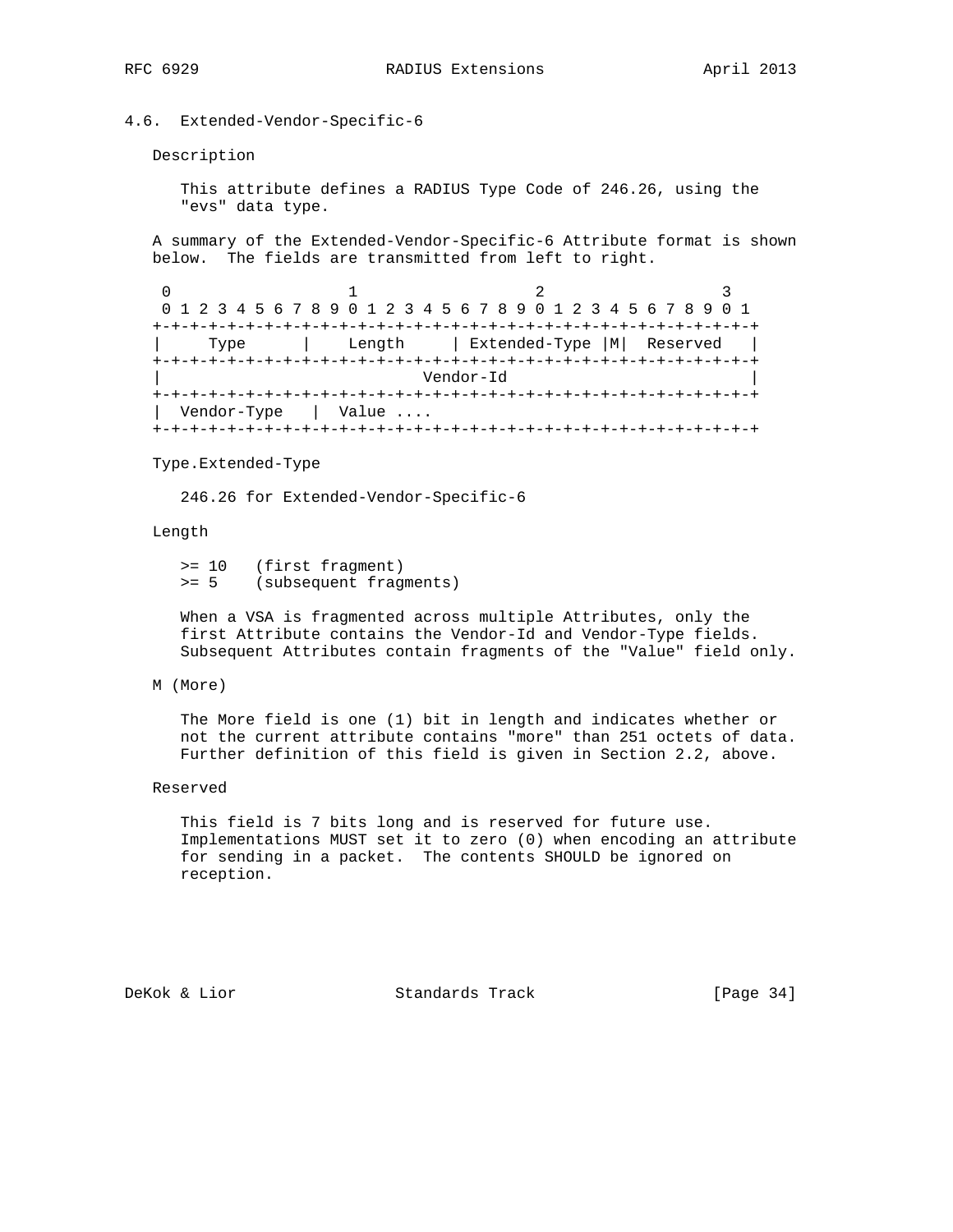Vendor-Id

 The 4 octets of the Vendor-Id field are the Network Management Private Enterprise Code [PEN] of the vendor in network byte order.

Vendor-Type

 The Vendor-Type field is one octet. Values are assigned at the sole discretion of the vendor.

## Value

 The "Value" field is one or more octets. The actual format of the information is site or application specific, and a robust implementation SHOULD support the field as undistinguished octets.

 The codification of the range of allowed usage of this field is outside the scope of this specification.

 Implementations supporting this specification MUST use the identifier of "Type.Extended-Type.Vendor-Id.Vendor-Type" to determine the interpretation of the "Value" field.

5. Compatibility with Traditional RADIUS

 There are a number of potential compatibility issues with traditional RADIUS, as defined in [RFC6158] and earlier. This section describes them.

# 5.1. Attribute Allocation

 Some vendors have used Attribute Type codes from the "Reserved" space as part of vendor-defined dictionaries. This practice is considered antisocial behavior, as noted in [RFC6158]. These vendor definitions conflict with the Attributes in the RADIUS Attribute Type space. The conflicting definitions may make it difficult for implementations to support both those Vendor Attributes, and the new Extended Attribute formats.

 We RECOMMEND that RADIUS client and server implementations delete all references to these improperly defined attributes. Failing that, we RECOMMEND that RADIUS server implementations have a per-client configurable flag that indicates which type of attributes are being sent from the client. If the flag is set to "Non-Standard Attributes", the conflicting attributes can be interpreted as being improperly defined Vendor-Specific Attributes. If the flag is set to

DeKok & Lior Standards Track [Page 35]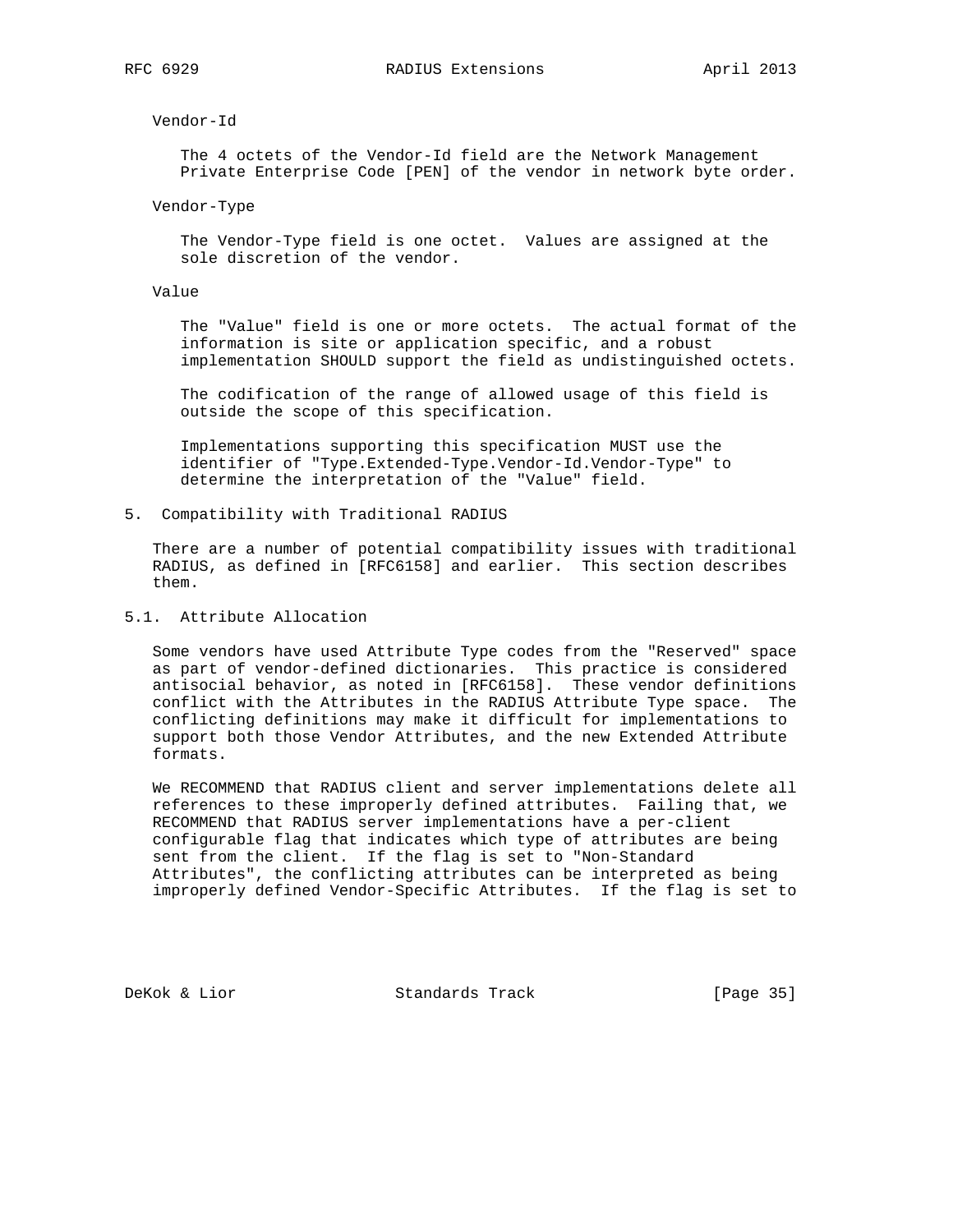"IETF Attributes", the Attributes MUST be interpreted as being of the Extended Attributes format. The default SHOULD be to interpret the Attributes as being of the Extended Attributes format.

 Other methods of determining how to decode the Attributes into a "correct" form are NOT RECOMMENDED. Those methods are likely to be fragile and prone to error.

 We RECOMMEND that RADIUS server implementations reuse the above flag to determine which types of attributes to send in a reply message. If the request is expected to contain the improperly defined attributes, the reply SHOULD NOT contain Extended Attributes. If the request is expected to contain Extended Attributes, the reply MUST NOT contain the improper Attributes.

 RADIUS clients will have fewer issues than servers. Clients MUST NOT send improperly defined Attributes in a request. For replies, clients MUST interpret attributes as being of the Extended Attributes format, instead of the improper definitions. These requirements impose no change in the RADIUS specifications, as such usage by vendors has always been in conflict with the standard requirements and the standards process.

 Existing clients that send these improperly defined attributes usually have a configuration setting that can disable this behavior. We RECOMMEND that vendors ship products with the default set to "disabled". We RECOMMEND that administrators set this flag to "disabled" on all equipment that they manage.

## 5.2. Proxy Servers

 RADIUS proxy servers will need to forward Attributes having the new format, even if they do not implement support for the encoding and decoding of those attributes. We remind implementers of the following text in [RFC2865] Section 2.3:

 The forwarding server MUST NOT change the order of any attributes of the same type, including Proxy-State.

 This requirement solves some of the issues related to proxying of the new format, but not all. The reason is that proxy servers are permitted to examine the contents of the packets that they forward. Many proxy implementations not only examine the Attributes, but they refuse to forward attributes that they do not understand (i.e., attributes for which they have no local dictionary definitions).

DeKok & Lior Standards Track [Page 36]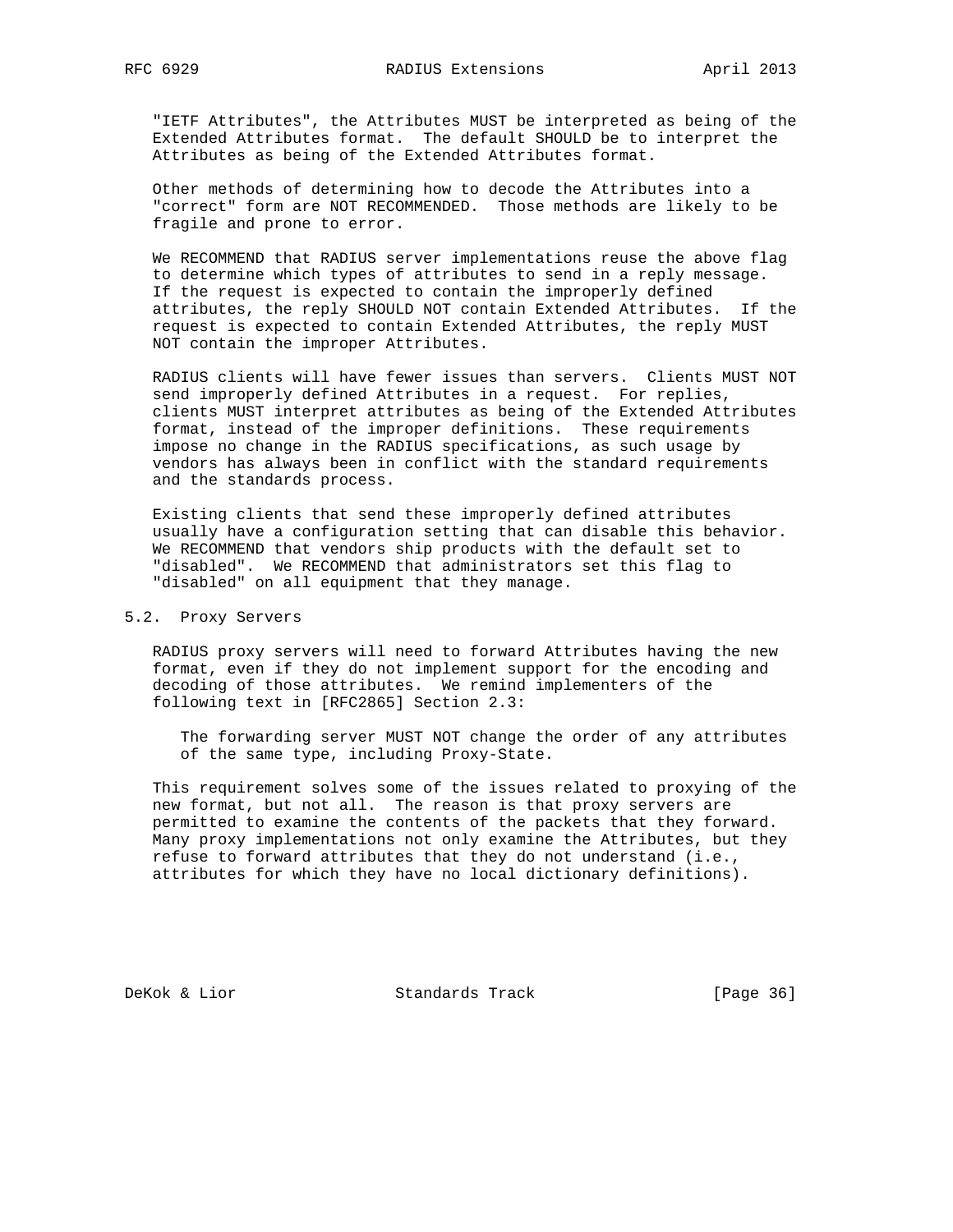This practice is NOT RECOMMENDED. Proxy servers SHOULD forward attributes, even attributes that they do not understand or that are not in a local dictionary. When forwarded, these attributes SHOULD be sent verbatim, with no modifications or changes. This requirement includes "invalid attributes", as there may be some other system in the network that understands them.

 The only exception to this recommendation is when local site policy dictates that filtering of attributes has to occur. For example, a filter at a visited network may require removal of certain authorization rules that apply to the home network but not to the visited network. This filtering can sometimes be done even when the contents of the Attributes are unknown, such as when all Vendor- Specific Attributes are designated for removal.

 As seen during testing performed in 2010 via the EDUcation ROAMing (EDUROAM) service (A. DeKok, unpublished data), many proxies do not follow these practices for unknown Attributes. Some proxies filter out unknown attributes or attributes that have unexpected lengths (24%, 17/70), some truncate the Attributes to the "expected" length (11%, 8/70), some discard the request entirely (1%, 1/70), and the rest (63%, 44/70) follow the recommended practice of passing the Attributes verbatim. It will be difficult to widely use the Extended Attributes format until all non-conformant proxies are fixed. We therefore RECOMMEND that all proxies that do not support the Extended Attributes (241 through 246) define them as being of data type "string" and delete all other local definitions for those attributes.

 This last change should enable wider usage of the Extended Attributes format.

6. Guidelines

 This specification proposes a number of changes to RADIUS and therefore requires a set of guidelines, as has been done in [RFC6158]. These guidelines include suggestions related to design, interaction with IANA, usage, and implementation of attributes using the new formats.

## 6.1. Updates to RFC 6158

 This specification updates [RFC6158] by adding the data types "evs", "tlv", and "integer64"; defining them to be "basic" data types; and permitting their use subject to the restrictions outlined below.

 The recommendations for the use of the new data types and Attribute formats are given below.

DeKok & Lior Standards Track [Page 37]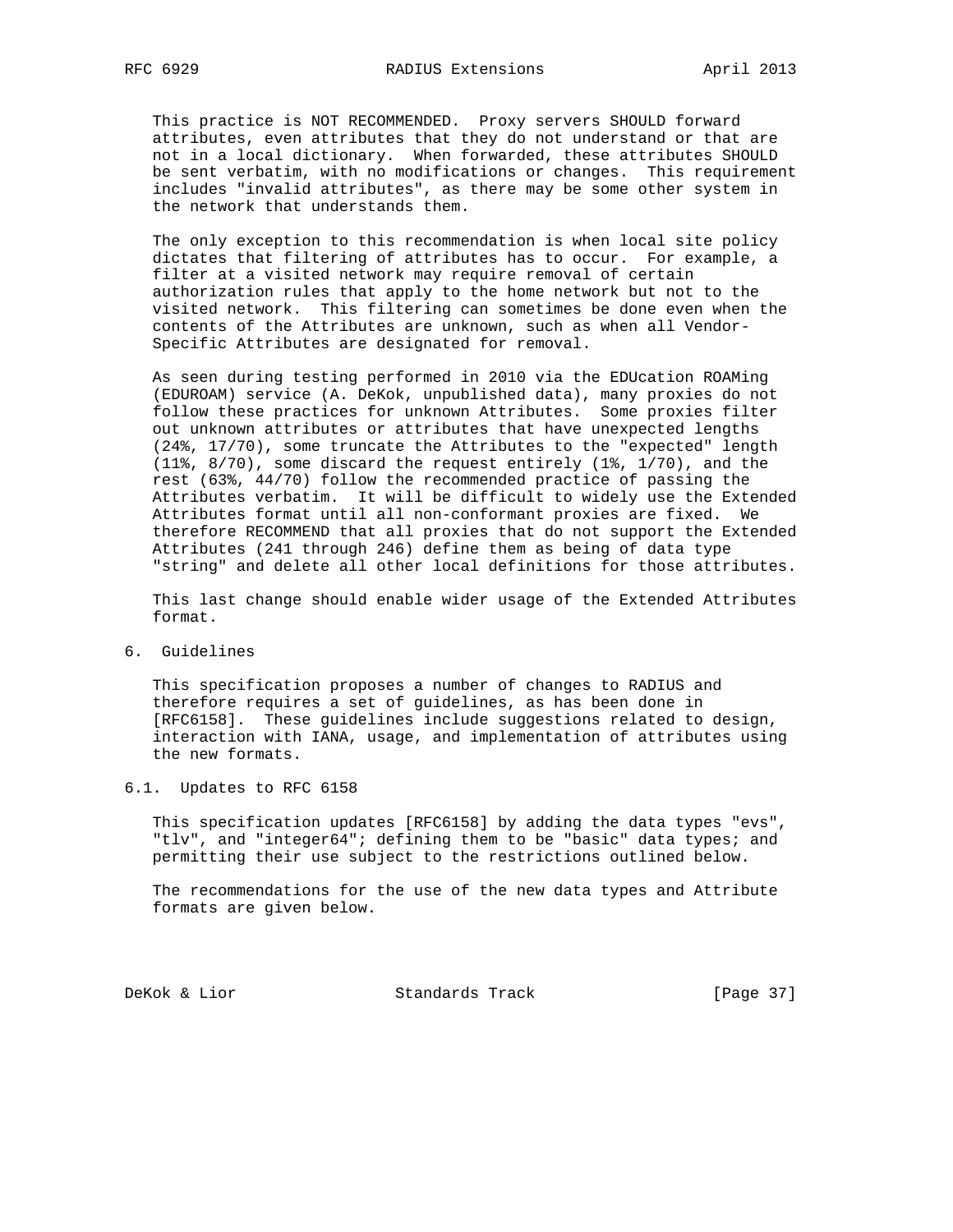6.2. Guidelines for Simple Data Types

[RFC6158] Section A.2.1 says in part:

 \* Unsigned integers of size other than 32 bits. SHOULD be replaced by an unsigned integer of 32 bits. There is insufficient justification to define a new size of integer.

 We update that specification to permit unsigned integers of 64 bits, for the reasons defined above in Section 2.5. The updated text is as follows:

 \* Unsigned integers of size other than 32 or 64 bits. SHOULD be replaced by an unsigned integer of 32 or 64 bits. There is insufficient justification to define a new size of integer.

That section later continues with the following list item:

 \* Nested attribute-value pairs (AVPs). Attributes should be defined in a flat typespace.

 We update that specification to permit nested TLVs, as defined in this document:

 \* Nested attribute-value pairs (AVPs) using the extended Attribute format MAY be used. All other nested AVP or TLV formats MUST NOT be used.

 The [RFC6158] recommendations for "basic" data types apply to the three types listed above. All other recommendations given in [RFC6158] for "basic" data types remain unchanged.

6.3. Guidelines for Complex Data Types

[RFC6158] Section 2.1 says:

 Complex data types MAY be used in situations where they reduce complexity in non-RADIUS systems or where using the basic data types would be awkward (such as where grouping would be required in order to link related attributes).

 Since the extended Attribute format allows for grouping of complex types via TLVs, the guidelines for complex data types need to be updated as follows:

 [RFC6158], Section 3.2.4, describes situations in which complex data types might be appropriate. They SHOULD NOT be used even in those situations, without careful consideration of the described

DeKok & Lior Standards Track [Page 38]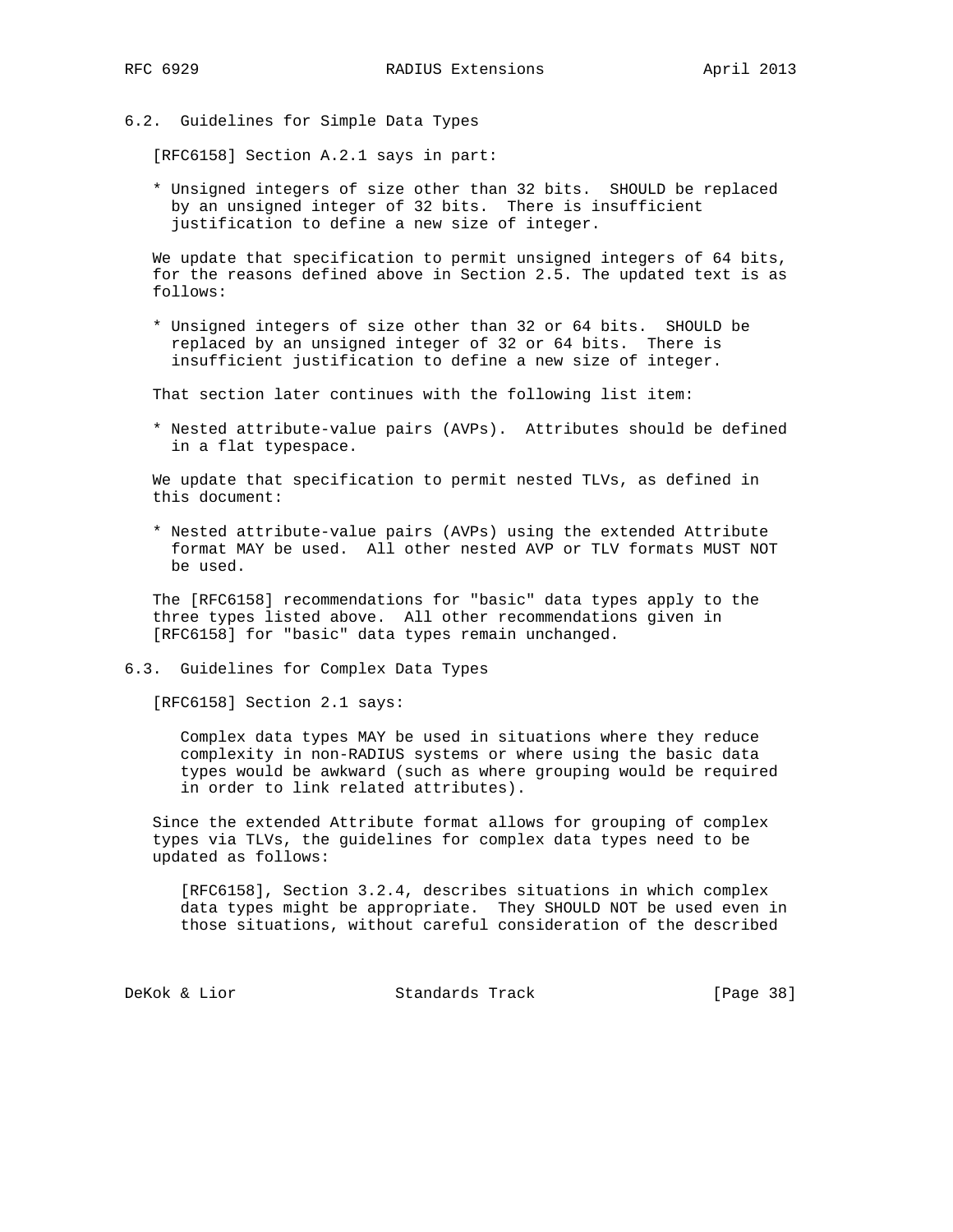limitations. In all other cases not covered by the complex data type exceptions, complex data types MUST NOT be used. Instead, complex data types MUST be decomposed into TLVs.

 The checklist in [RFC6158] Appendix A.2.2 is similarly updated to add a new requirement at the top of that section, as follows:

Does the Attribute

\* define a complex type that can be represented via TLVs?

If so, this data type MUST be represented via TLVs.

 Note that this requirement does not override [RFC6158] Appendix A.1, which permits the transport of complex types in certain situations.

 All other recommendations given in [RFC6158] for "complex" data types remain unchanged.

6.4. Design Guidelines for the New Types

 This section gives design guidelines for specifications defining attributes using the new format. The items listed below are not exhaustive. As experience is gained with the new formats, later specifications may define additional guidelines.

- \* The data type "evs" MUST NOT be used for standard RADIUS Attributes, or for TLVs, or for VSAs.
- \* The data type TLV SHOULD NOT be used for standard RADIUS attributes.
- \* [RFC2866] "tagged" attributes MUST NOT be defined in the Extended-Type space. The "tlv" data type should be used instead to group attributes.
- \* The "integer64" data type MAY be used in any RADIUS attribute. The use of 64-bit integers was not recommended in [RFC6158], but their utility is now evident.
- \* Any attribute that is allocated from the long extended space of data type "text", "string", or "tlv" can potentially carry more than 251 octets of data. Specifications defining such attributes SHOULD define a maximum length to guide implementations.

 All other recommendations given in [RFC6158] for attribute design guidelines apply to attributes using the short extended space and long extended space.

DeKok & Lior Standards Track [Page 39]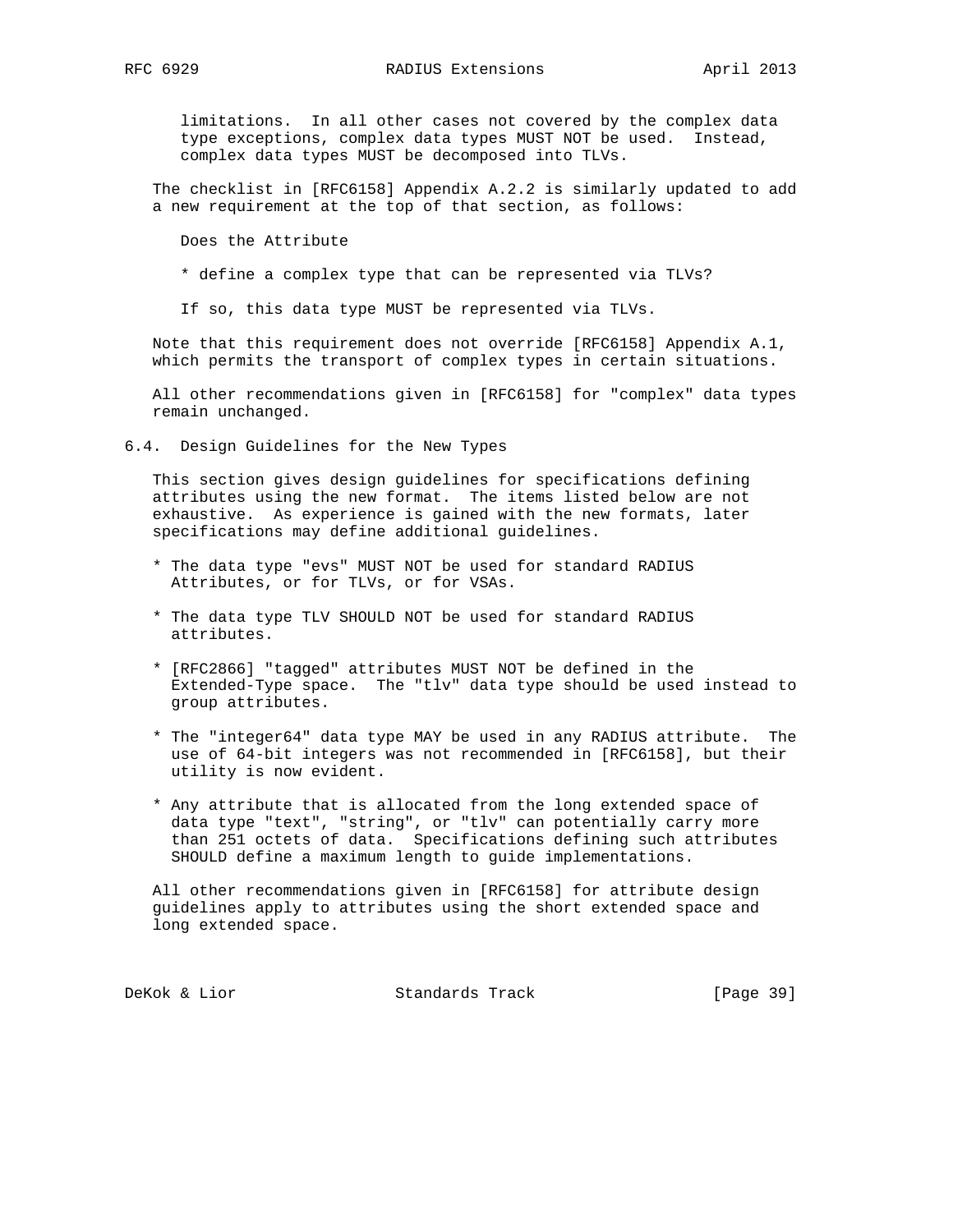# 6.5. TLV Guidelines

 The following items give design guidelines for specifications using TLVs.

- \* When multiple Attributes are intended to be grouped or managed together, the use of TLVs to group related attributes is RECOMMENDED.
- \* More than 4 layers (depth) of TLV nesting is NOT RECOMMENDED.
- \* Interpretation of an attribute depends only on its type definition (e.g., Type.Extended-Type.TLV-Type) and not on its encoding or location in the RADIUS packet.
- \* Where a group of TLVs is strictly defined, and not expected to change, and totals less than 247 octets of data, the specifications SHOULD request allocation from the short extended space.
- \* Where a group of TLVs is loosely defined or is expected to change, the specifications SHOULD request allocation from the long extended space.

 All other recommendations given in [RFC6158] for attribute design guidelines apply to attributes using the TLV format.

## 6.6. Allocation Request Guidelines

 The following items give guidelines for allocation requests made in a RADIUS specification.

- \* Discretion is recommended when requesting allocation of attributes. The new space is much larger than the old one, but it is not infinite.
- \* Specifications that allocate many attributes MUST NOT request that allocation be made from the standard space. That space is under allocation pressure, and the extended space is more suitable for large allocations. As a guideline, we suggest that one specification allocating twenty percent (20%) or more of the standard space would meet the above criteria.
- \* Specifications that allocate many related attributes SHOULD define one or more TLVs to contain related attributes.

DeKok & Lior Standards Track [Page 40]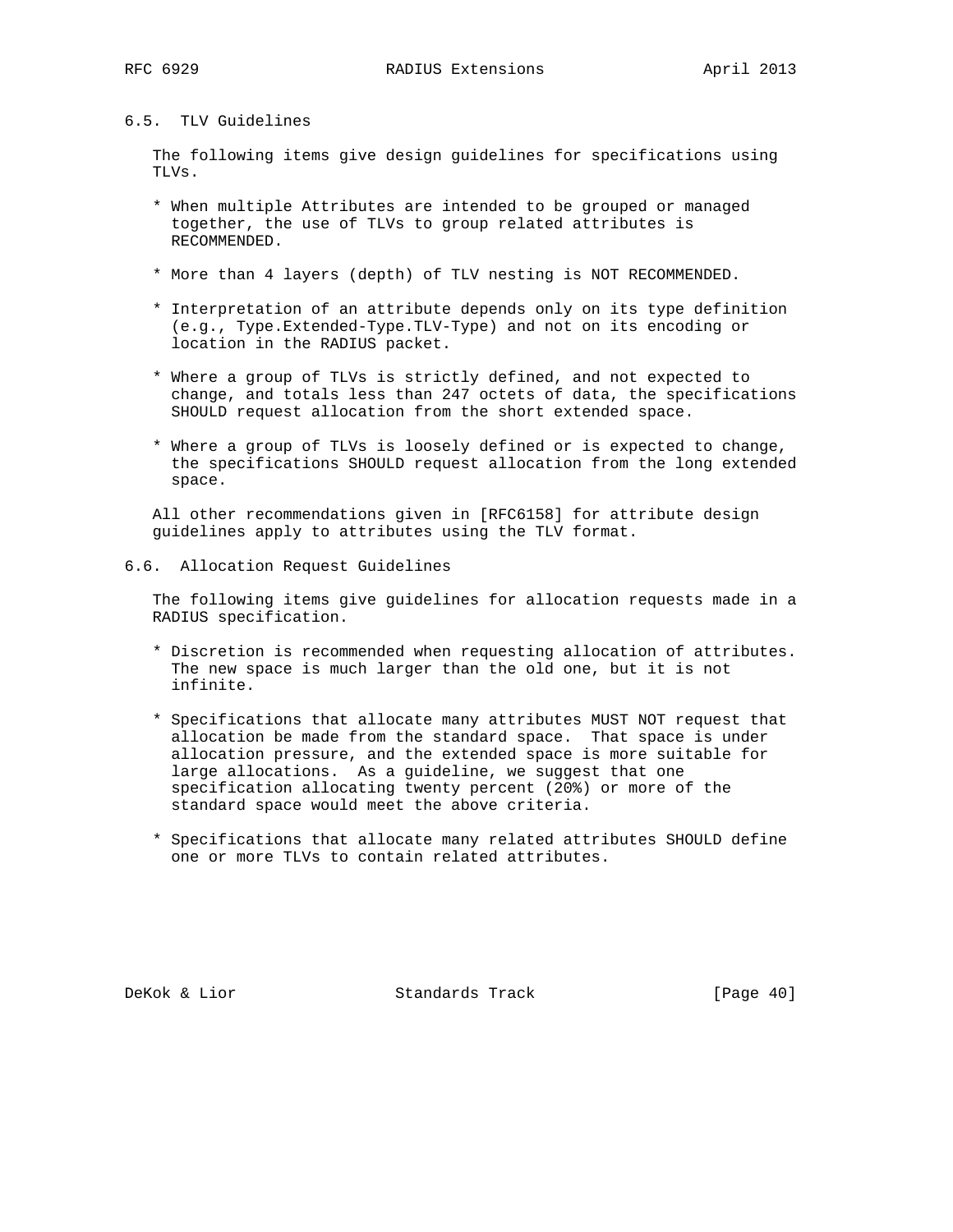- \* Specifications SHOULD request allocation from a specific space. The IANA considerations given in Section 10, below, give instructions to IANA, but authors should assist IANA where possible.
- \* Specifications of an attribute that encodes 252 octets or less of data MAY request allocation from the short extended space.
- \* Specifications of an attribute that always encode less than 253 octets of data MUST NOT request allocation from the long extended space. The standard space or the short extended space MUST be used instead.
- \* Specifications of an attribute that encodes 253 octets or more of data MUST request allocation from the long extended space.
- \* When the extended space is nearing exhaustion, a new specification will have to be written that requests allocation of one or more RADIUS attributes from the "Reserved" portion of the standard space, values 247-255, using an appropriate format ("Short Extended Type", or "Long Extended Type").

 An allocation request made in a specification SHOULD use one of the following formats when allocating an attribute type code:

- \* TBDn request allocation of an attribute from the standard space. The value "n" should be 1 or more, to track individual attributes that are to be allocated.
- \* SHORT-TBDn request allocation of an attribute from the short extended space. The value "n" should be 1 or more, to track individual attributes that are to be allocated.
- \* LONG-TBDn request allocation of an attribute from the long extended space. The value "n" should be 1 or more, to track individual attributes that are to be allocated.

 These guidelines should help specification authors and IANA communicate effectively and clearly.

6.7. Allocation Request Guidelines for TLVs

 Specifications may allocate a new attribute of type TLV and at the same time allocate sub-Attributes within that TLV. These specifications SHOULD request allocation of specific values for the sub-TLV. The "dotted number" notation MUST be used.

DeKok & Lior Standards Track [Page 41]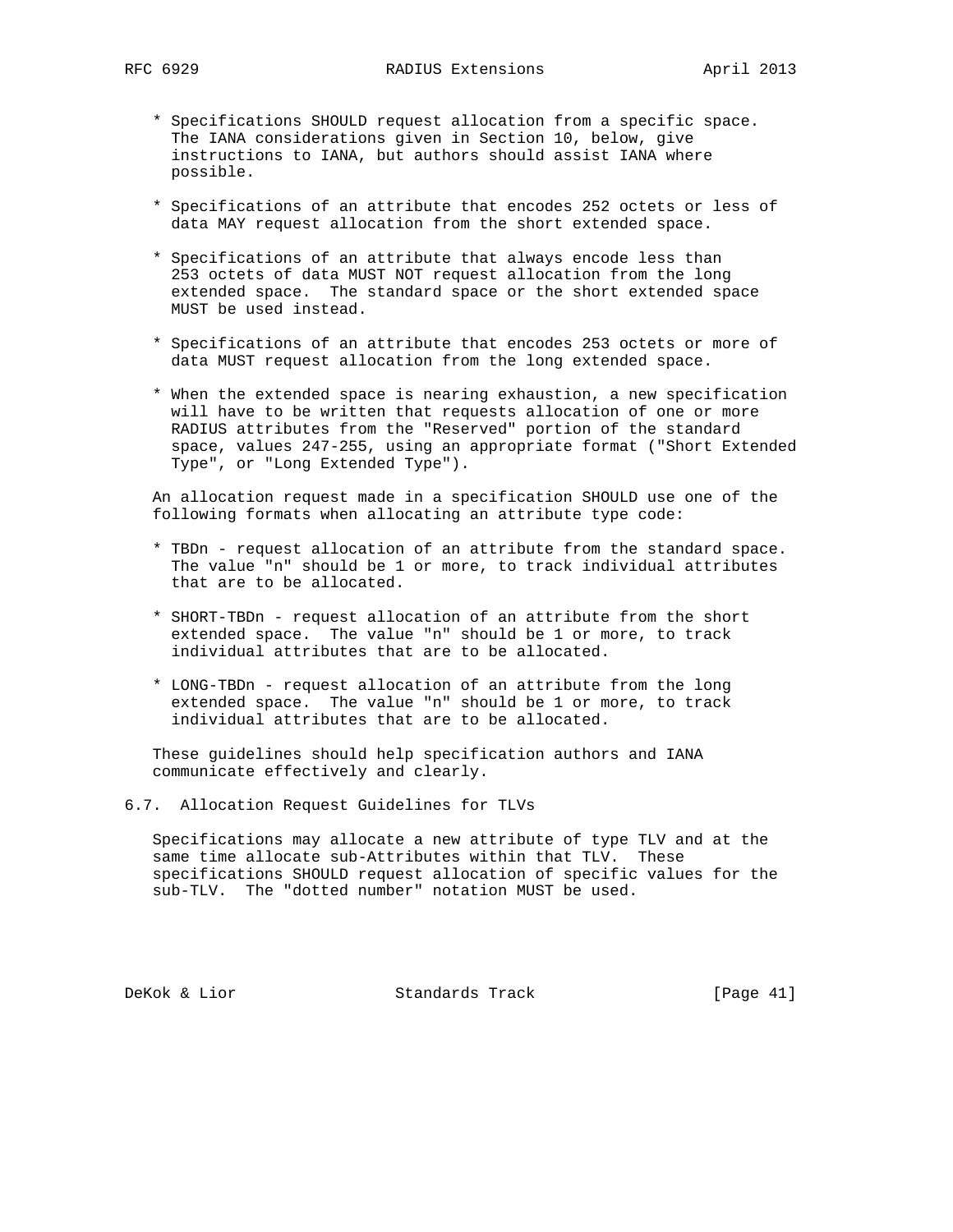For example, a specification may request allocation of a TLV as SHORT-TBD1. Within that attribute, it could request allocation of three sub-TLVs, as SHORT-TBD1.1, SHORT-TBD1.2, and SHORT-TBD1.3.

 Specifications may request allocation of additional sub-TLVs within an existing attribute of type TLV. Those specifications SHOULD use the "TBDn" format for every entry in the "dotted number" notation.

 For example, a specification may request allocation within an existing TLV, with "dotted number" notation MM.NN. Within that attribute, the specification could request allocation of three sub-TLVs, as MM.NN.TBD1, MM.NN.TBD2, and MM.NN.TBD3.

- 6.8. Implementation Guidelines
	- \* RADIUS client implementations SHOULD support this specification in order to permit the easy deployment of specifications using the changes defined herein.
	- \* RADIUS server implementations SHOULD support this specification in order to permit the easy deployment of specifications using the changes defined herein.
	- \* RADIUS proxy servers MUST follow the specifications in Section 5.2.
- 6.9. Vendor Guidelines
	- \* Vendors SHOULD use the existing Vendor-Specific Attribute Type space in preference to the new Extended-Vendor-Specific Attributes, as this specification may take time to become widely deployed.
	- \* Vendors SHOULD implement this specification. The changes to RADIUS are relatively small and are likely to quickly be used in new specifications.
- 7. Rationale for This Design

 The path to extending the RADIUS protocol has been long and arduous. A number of proposals have been made and discarded by the RADEXT working group. These proposals have been judged to be either too bulky, too complex, too simple, or unworkable in practice. We do not otherwise explain here why earlier proposals did not obtain working group consensus.

DeKok & Lior Standards Track [Page 42]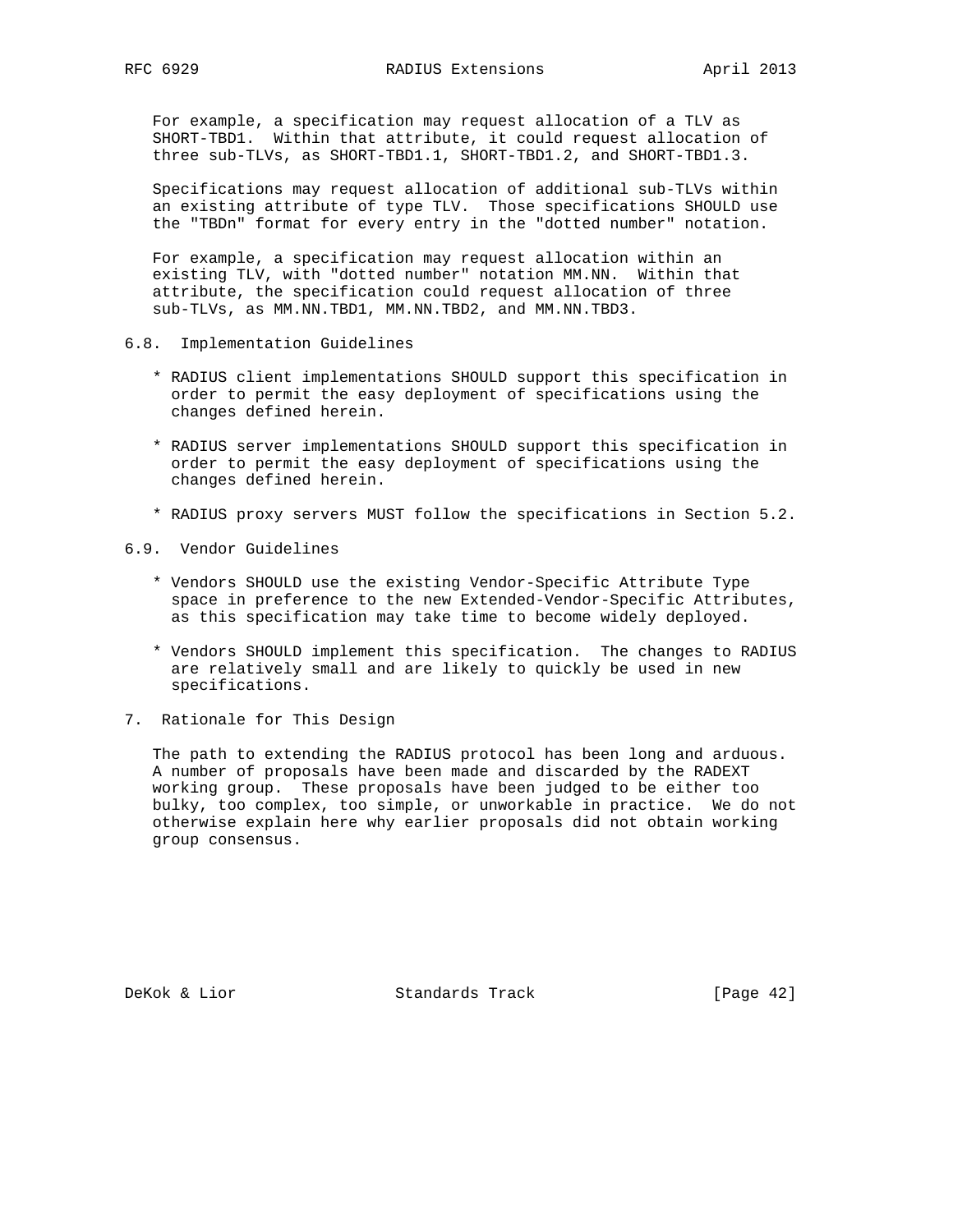The changes outlined here have the benefit of being simple, as the "Extended Type" format requires only a one-octet change to the Attribute format. The downside is that the "Long Extended Type" format is awkward, and the 7 Reserved bits will likely never be used for anything.

## 7.1. Attribute Audit

 An audit of almost five thousand publicly available attributes [ATTR] (2010) shows the statistics summarized below. The Attributes include over 100 Vendor dictionaries, along with the IANA-assigned attributes:

| Count | Data Type        |
|-------|------------------|
|       |                  |
| 2257  | integer          |
| 1762  | text             |
| 273   | IPv4 Address     |
| 225   | string           |
| 96    | other data types |
| 35    | TPv6 Address     |
| 18    | date             |
| 10    | integer64        |
| 4     | Interface Id     |
| 3     | TPv6 Prefix      |
|       |                  |

4683 Total

 The entries in the "Data Type" column are data types recommended by [RFC6158], along with "integer64". The "other data types" row encompasses all other data types, including complex data types and data types transporting opaque data.

 We see that over half of the Attributes encode less than 16 octets of data. It is therefore important to have an extension mechanism that adds as little as possible to the size of these attributes. Another result is that the overwhelming majority of attributes use simple data types.

 Of the Attributes defined above, 177 were declared as being inside of a TLV. This is approximately 4% of the total. We did not investigate whether additional attributes were defined in a flat namespace but could have been defined as being inside of a TLV. We expect that the number could be as high as 10% of attributes.

DeKok & Lior Standards Track [Page 43]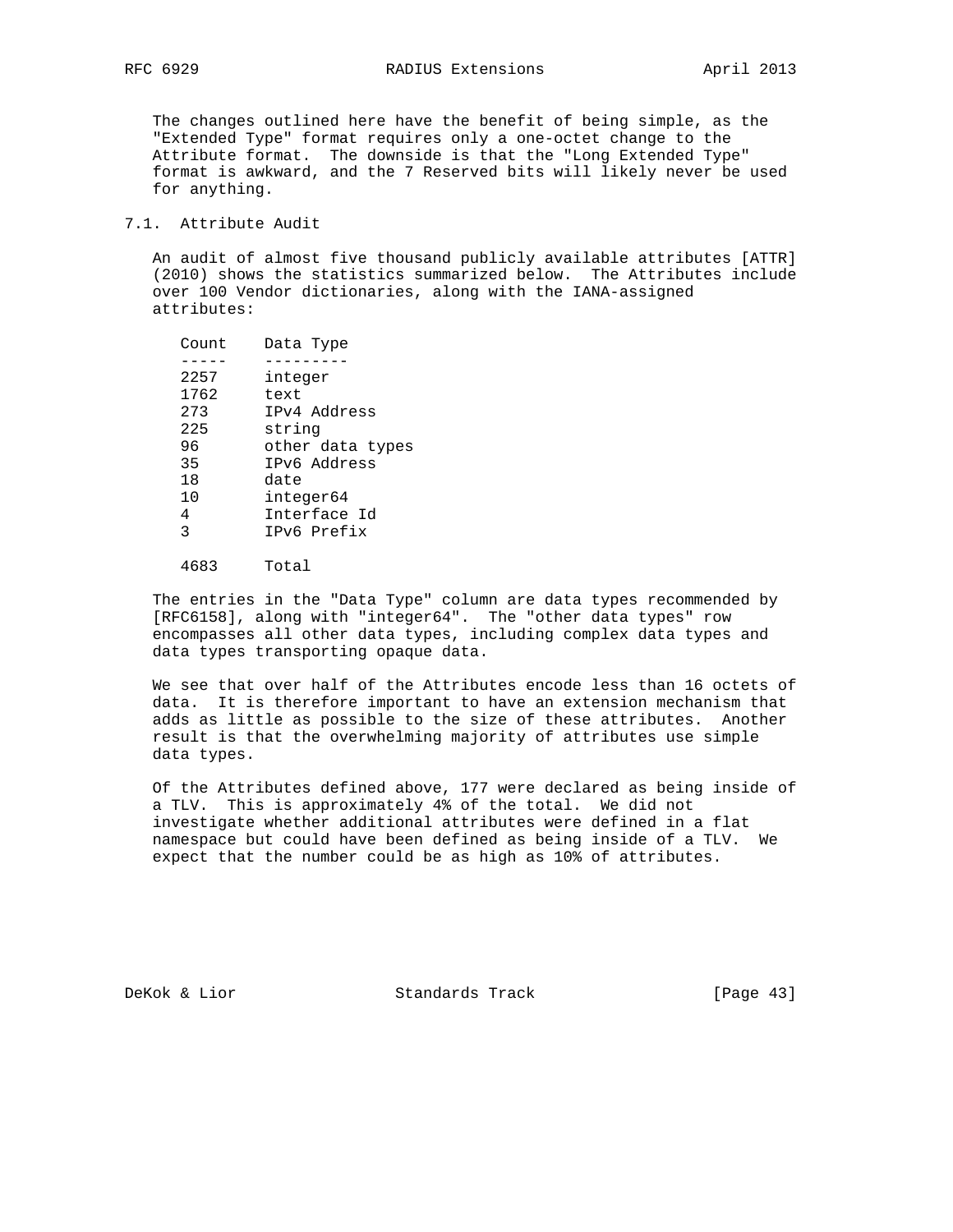Manual inspection of the dictionaries shows that approximately 20 (or 0.5%) attributes have the ability to transport more than 253 octets of data. These attributes are divided between VSAs and a small number of standard Attributes such as EAP-Message.

 The results of this audit and analysis are reflected in the design of the extended attributes. The extended format has minimal overhead, permits TLVs, and has support for "long" attributes.

8. Diameter Considerations

 The Attribute formats defined in this specification need to be transported in Diameter. While Diameter supports attributes longer than 253 octets and grouped attributes, we do not use that functionality here. Instead, we define the simplest possible encapsulation method.

 The new formats MUST be treated the same as traditional RADIUS attributes when converting from RADIUS to Diameter, or vice versa. That is, the new attribute space is not converted to any "extended" Diameter attribute space. Fragmented attributes are not converted to a single long Diameter attribute. The new EVS data types are not converted to Diameter attributes with the "V" bit set.

 In short, this document mandates no changes for existing RADIUS-to- Diameter or Diameter-to-RADIUS gateways.

9. Examples

 A few examples are presented here in order to illustrate the encoding of the new Attribute formats. These examples are not intended to be exhaustive, as many others are possible. For simplicity, we do not show complete packets, but only attributes.

DeKok & Lior Standards Track [Page 44]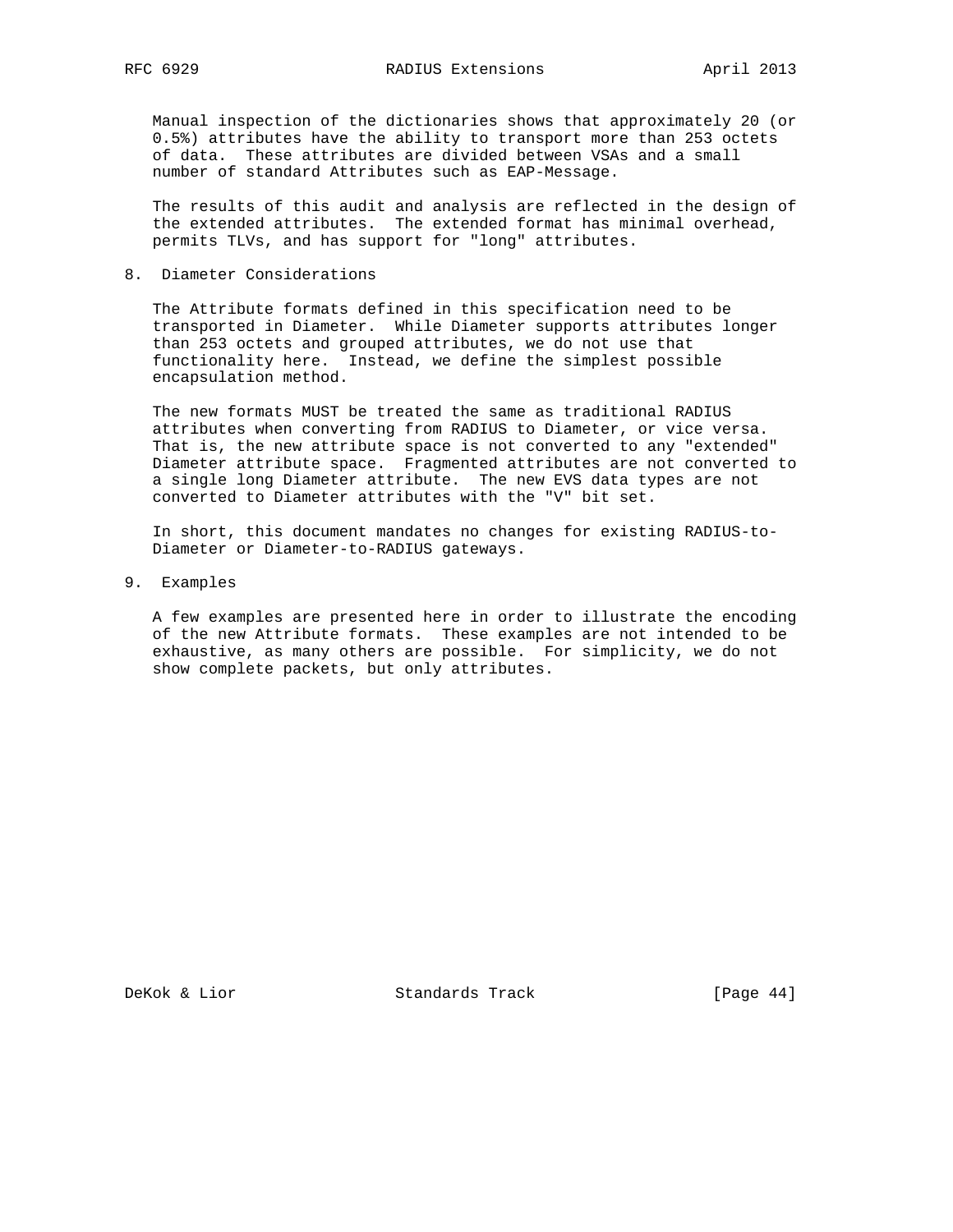The examples are given using a domain-specific language implemented by the program given in Appendix A of this document. The language is line oriented and composed of a sequence of lines matching the ABNF grammar ([RFC5234]) given below:

 Identifier = 1\*DIGIT \*( "." 1\*DIGIT ) HEXCHAR = HEXDIG HEXDIG STRING = DQUOTE 1\*CHAR DQUOTE TLV = "{" SP 1\*DIGIT SP DATA SP "}" DATA = (HEXCHAR \*(SP HEXCHAR)) / (TLV \*(SP TLV)) / STRING LINE = Identifier SP DATA

 The program has additional restrictions on its input that are not reflected in the above grammar. For example, the portions of the identifier that refer to Type and Extended-Type are limited to values between 1 and 255. We trust that the source code in Appendix A is clear and that these restrictions do not negatively affect the comprehensibility of the examples.

 The program reads the input text and interprets it as a set of instructions to create RADIUS attributes. It then prints the hex encoding of those attributes. It implements the minimum set of functionality that achieves that goal. This minimalism means that it does not use attribute dictionaries; it does not implement support for RADIUS data types; it can be used to encode attributes with invalid data fields; and there is no requirement for consistency from one example to the next. For example, it can be used to encode a User-Name attribute that contains non-UTF8 data or a Framed-IP-Address that contains 253 octets of ASCII data. As a result, it MUST NOT be used to create RADIUS attributes for transport in a RADIUS message.

 However, the program correctly encodes the RADIUS attribute fields of "Type", "Length", "Extended-Type", "More", "Reserved", "Vendor-Id", "Vendor-Type", and "Vendor-Length". It encodes RADIUS attribute data types "evs" and "tlv". It can therefore be used to encode example attributes from inputs that are human readable.

 We do not give examples of "invalid attributes". We also note that the examples show format, rather than consistent meaning. A particular Attribute Type code may be used to demonstrate two different formats. In real specifications, attributes have a static definitions based on their type code.

DeKok & Lior Standards Track [Page 45]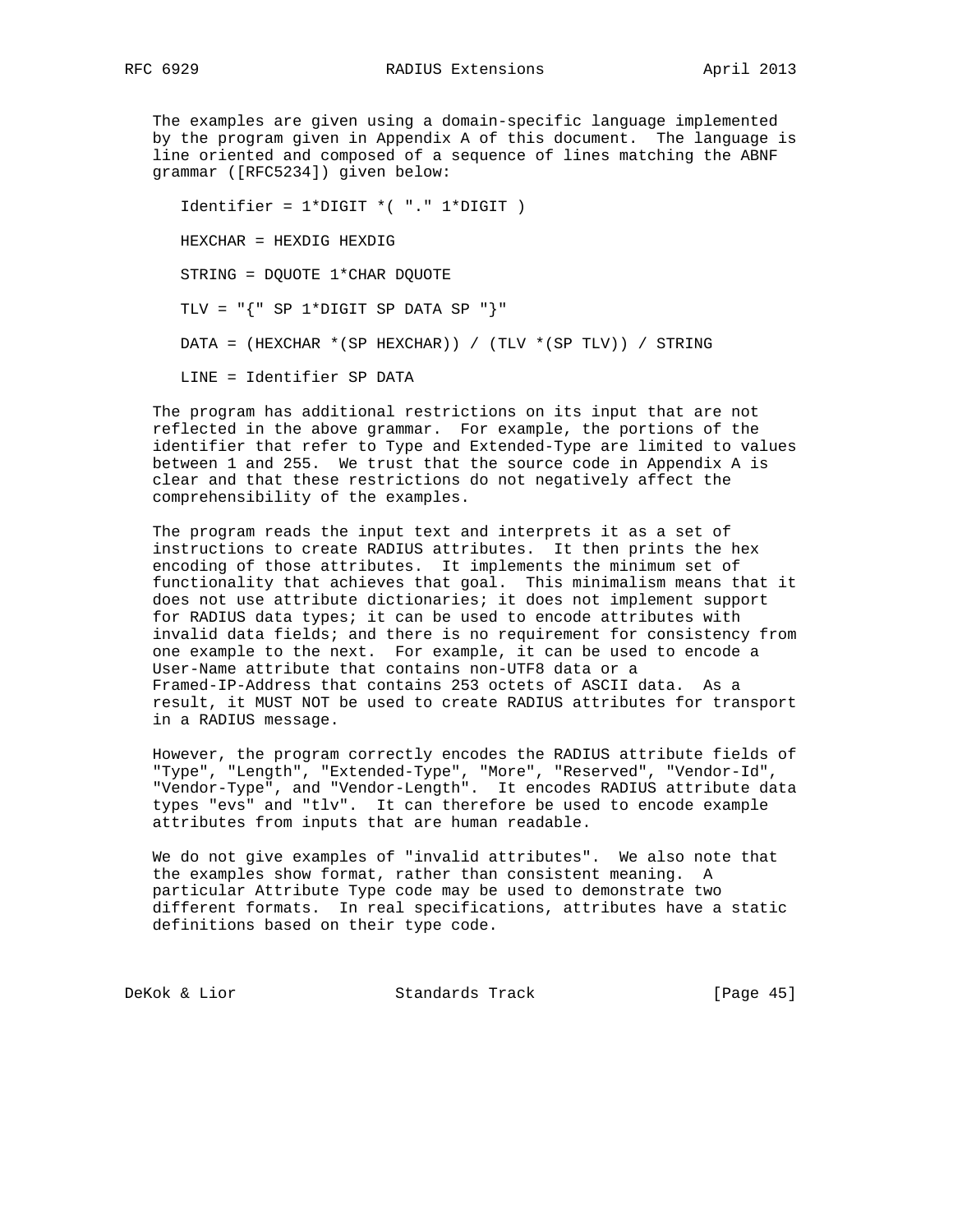The examples given below are strictly for demonstration purposes only and do not provide a standard of any kind. 9.1. Extended Type The following is a series of examples of the "Extended Type" format. Attribute encapsulating textual data: 241.1 "bob" -> f1 06 01 62 6f 62 Attribute encapsulating a TLV with TLV-Type of one (1): 241.2 { 1 23 45 } -> f1 07 02 01 04 23 45 Attribute encapsulating two TLVs, one after the other: 241.2 { 1 23 45 } { 2 67 89 } -> f1 0b 02 01 04 23 45 02 04 67 89 Attribute encapsulating two TLVs, where the second TLV is itself encapsulating a TLV: 241.2 { 1 23 45 } { 3 { 1 ab cd } } -> f1 0d 02 01 04 23 45 03 06 01 04 ab cd Attribute encapsulating two TLVs, where the second TLV is itself encapsulating two TLVs: 241.2 { 1 23 45 } { 3 { 1 ab cd } { 2 "foo" } } -> f1 12 02 01 04 23 45 03 0b 01 04 ab cd 02 05 66 6f 6f Attribute encapsulating a TLV, which in turn encapsulates a TLV, to a depth of 5 nestings: 241.1 { 1 { 2 { 3 { 4 { 5 cd ef } } } } } -> f1 0f 01 01 0c 02 0a 03 08 04 06 05 04 cd ef Attribute encapsulating an Extended-Vendor-Specific Attribute, with Vendor-Id of 1 and Vendor-Type of 4, which in turn encapsulates textual data: 241.26.1.4 "test" -> f1 0c 1a 00 00 00 01 04 74 65 73 74

DeKok & Lior Standards Track [Page 46]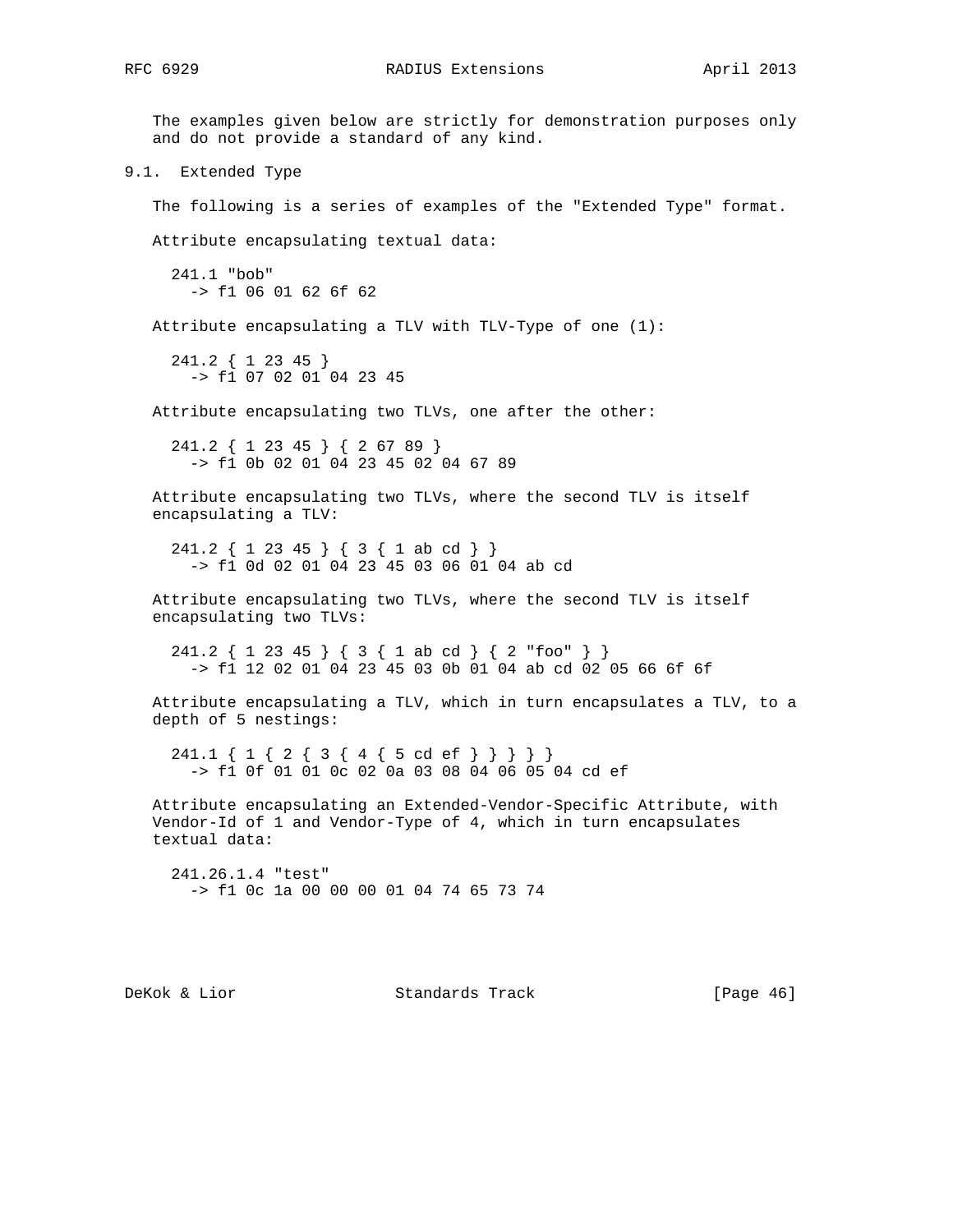Attribute encapsulating an Extended-Vendor-Specific Attribute, with Vendor-Id of 1 and Vendor-Type of 5, which in turn encapsulates a TLV with TLV-Type of 3, which encapsulates textual data: 241.26.1.5 { 3 "test" } -> f1 0e 1a 00 00 00 01 05 03 06 74 65 73 74 9.2. Long Extended Type The following is a series of examples of the "Long Extended Type" format. Attribute encapsulating textual data: 245.1 "bob" -> f5 07 01 00 62 6f 62 Attribute encapsulating a TLV with TLV-Type of one (1): 245.2 { 1 23 45 } -> f5 08 02 00 01 04 23 45 Attribute encapsulating two TLVs, one after the other: 245.2 { 1 23 45 } { 2 67 89 } -> f5 0c 02 00 01 04 23 45 02 04 67 89 Attribute encapsulating two TLVs, where the second TLV is itself encapsulating a TLV: 245.2 { 1 23 45 } { 3 { 1 ab cd } } -> f5 0e 02 00 01 04 23 45 03 06 01 04 ab cd Attribute encapsulating two TLVs, where the second TLV is itself encapsulating two TLVs: 245.2 { 1 23 45 } { 3 { 1 ab cd } { 2 "foo" } } -> f5 13 02 00 01 04 23 45 03 0b 01 04 ab cd 02 05 66 6f 6f Attribute encapsulating a TLV, which in turn encapsulates a TLV, to a depth of 5 nestings: 245.1 { 1 { 2 { 3 { 4 { 5 cd ef } } } } } -> f5 10 01 00 01 0c 02 0a 03 08 04 06 05 04 cd ef

DeKok & Lior Standards Track [Page 47]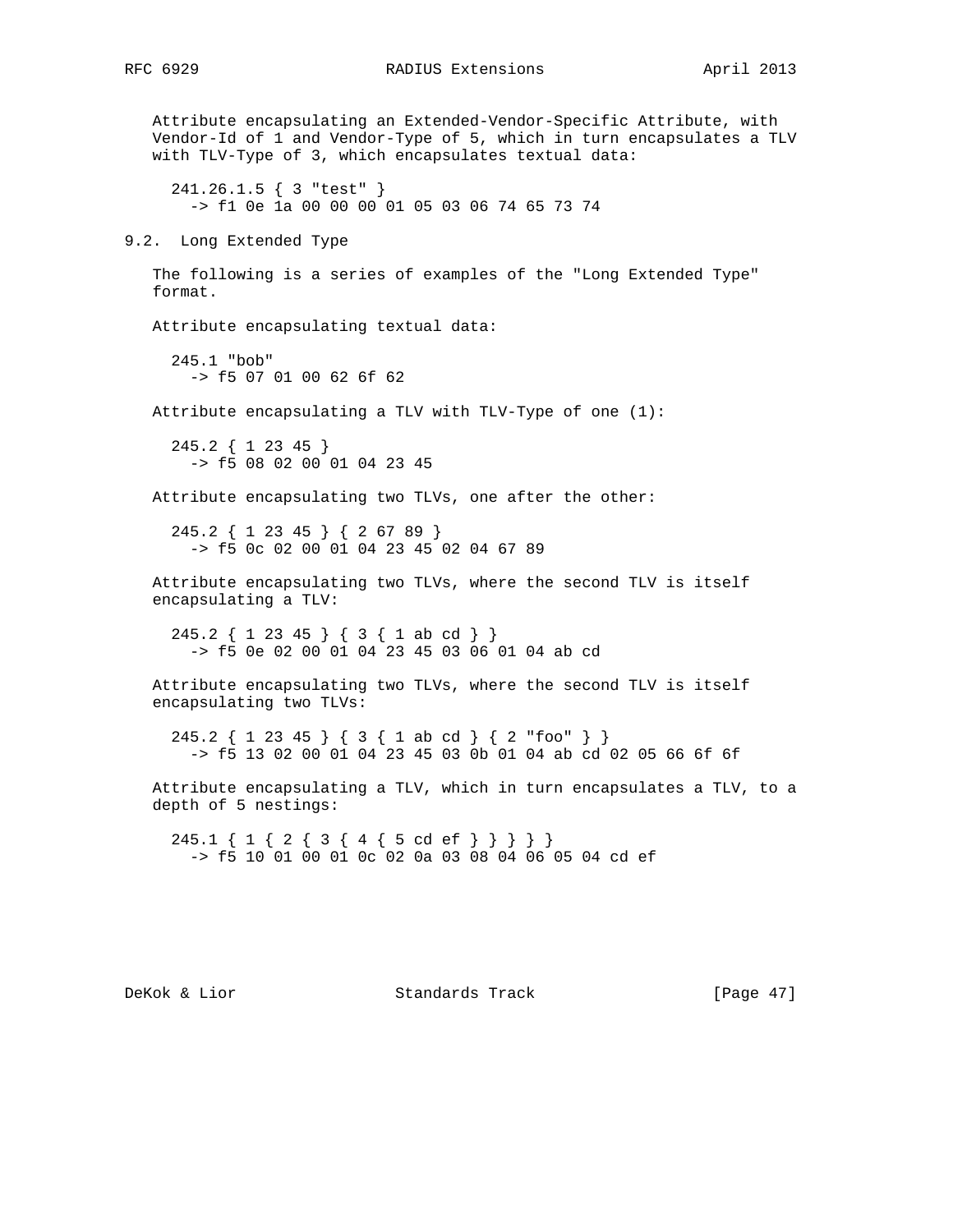Attribute encapsulating an Extended-Vendor-Specific Attribute, with Vendor-Id of 1 and Vendor-Type of 4, which in turn encapsulates textual data:

 245.26.1.4 "test" -> f5 0d 1a 00 00 00 00 01 04 74 65 73 74

 Attribute encapsulating an Extended-Vendor-Specific Attribute, with Vendor-Id of 1 and Vendor-Type of 5, which in turn encapsulates a TLV with TLV-Type of 3, which encapsulates textual data:

```
 245.26.1.5 { 3 "test" }
   -> f5 0f 1a 00 00 00 00 01 05 03 06 74 65 73 74
```
 Attribute encapsulating more than 251 octets of data. The "Data" portions are indented for readability:

- 245.4 "aaaaaaaaaaaaaaaaaaaaaaaaaaaaaaaaaaaaaaaaaaaaaaaaaaaaaaaaa aaaaaaaaaaaaaaaaaaaaaaaaaaaaaaaaaaaaaaaaaaaaaaaaaaaaaaaaaa aaaaaaaaaaaaaaaaaaaaaaaaaaaaaaaaaaaaaaaaaaaaaaaaaaaaaaaaaa aaaaaaaaaaaaaaaaaaaaaaaaaaaaaaaaaaaaaaaaaaaaaaaaaaaaaaaaaa aaaaaaaaaaaaaaaaaaaabbbbbbbbbbbbbbbbbbbbbbbbbbbbbbbbbbbbbb bbbbbbbbbbbbbbbbbbbbbbbbbbbbbbbbbbbbbbbbbbbbbbbbbbbbbbbbbb bbbbbbbbbbbbbbbbbbbbbbbbbbbbbbbbbbbbbbbbbbbbbbbbbbbbbbbbbb bbbbbbbbbbbbbbbbbbbbbbbbbbbbbbbbbbbbbbbbbbbbbbbbbbbbbbbbbb bbbbbbbbbbbbbbbbbbbbbbbbbbbbbbbbbbbbbbcccccccccccccccccccc ccccccccccc"
	- -> f5 ff 04 80 aa aa aa aa aa aa aa aa aa aa aa aa aa aa aa aa aa aa aa aa aa aa aa aa aa aa aa aa aa aa aa aa aa aa aa aa aa aa aa aa aa aa aa aa aa aa aa aa aa aa aa aa aa aa aa aa aa aa aa aa aa aa aa aa aa aa aa aa aa aa aa aa aa aa aa aa aa aa aa aa aa aa aa aa aa aa aa aa aa aa aa aa aa aa aa aa aa aa aa aa aa aa aa aa aa aa aa aa aa aa aa aa aa aa aa aa aa aa aa aa aa aa aa aa aa ab bb bb bb bb bb bb bb bb bb bb bb bb bb bb bb bb bb bb bb bb bb bb bb bb bb bb bb bb bb bb bb bb bb bb bb bb bb bb bb bb bb bb bb bb bb bb bb bb bb bb bb bb bb bb bb bb bb bb bb bb bb bb bb bb bb bb bb bb bb bb bb bb bb bb bb bb bb bb bb bb bb bb bb bb bb bb bb bb bb bb bb bb bb bb bb bb bb bb bb bb bb bb bb bb bb bb bb bb bb bb bb bb bb bb bb bb bb bb bb bb bb bb bb bb bb f5 13 04 00 cc cc cc cc cc cc cc cc cc cc cc cc cc cc

DeKok & Lior Standards Track [Page 48]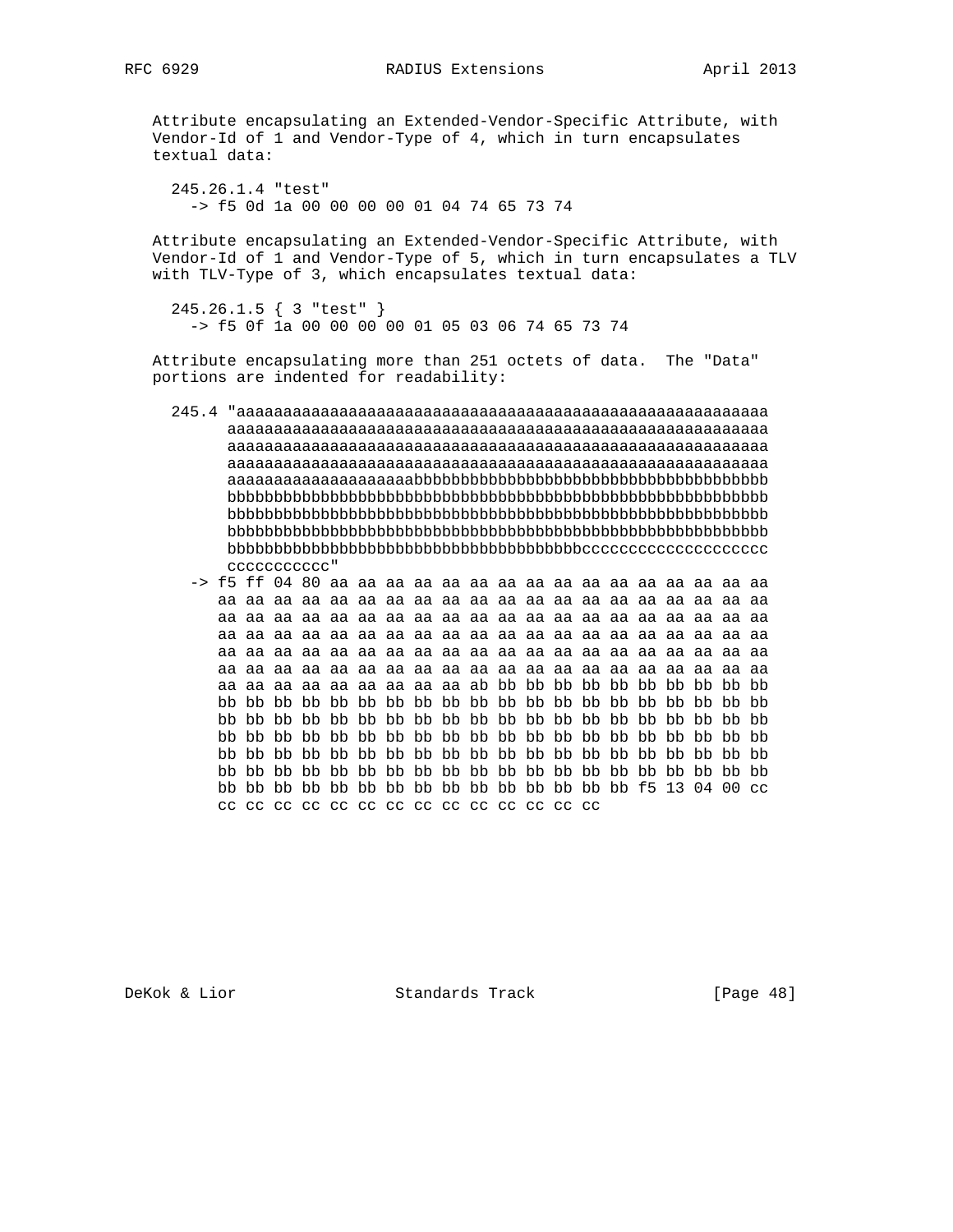Below is an example of an attribute encapsulating an Extended-Vendor- Specific Attribute, with Vendor-Id of 1 and Vendor-Type of 6, which in turn encapsulates more than 251 octets of data.

 As the VSA encapsulates more than 251 octets of data, it is split into two RADIUS attributes. The first attribute has the More field set, and it carries the Vendor-Id and Vendor-Type. The second attribute has the More field clear and carries the rest of the data portion of the VSA. Note that the second attribute does not include the Vendor-Id ad Vendor-Type fields.

The "Data" portions are indented for readability:

- 245.26.1.6 "aaaaaaaaaaaaaaaaaaaaaaaaaaaaaaaaaaaaaaaaaaaaaaaaaaa aaaaaaaaaaaaaaaaaaaaaaaaaaaaaaaaaaaaaaaaaaaaaaaaaaaaaaaaaa aaaaaaaaaaaaaaaaaaaaaaaaaaaaaaaaaaaaaaaaaaaaaaaaaaaaaaaaaa aaaaaaaaaaaaaaaaaaaaaaaaaaaaaaaaaaaaaaaaaaaaaaaaaaaaaaaaaa aaaaaaaaaaaaaaaaaaaaaaaaaabbbbbbbbbbbbbbbbbbbbbbbbbbbbbbbb bbbbbbbbbbbbbbbbbbbbbbbbbbbbbbbbbbbbbbbbbbbbbbbbbbbbbbbbbb bbbbbbbbbbbbbbbbbbbbbbbbbbbbbbbbbbbbbbbbbbbbbbbbbbbbbbbbbb bbbbbbbbbbbbbbbbbbbbbbbbbbbbbbbbbbbbbbbbbbbbbbbbbbbbbbbbbb bbbbbbbbbbbbbbbbbbbbbbbbbbbbbbbbbbbbbbbbbbbbbccccccccccccc ccccccccccccccccc"
	- -> f5 ff 1a 80 00 00 00 01 06 aa aa aa aa aa aa aa aa aa aa aa aa aa aa aa aa aa aa aa aa aa aa aa aa aa aa aa aa aa aa aa aa aa aa aa aa aa aa aa aa aa aa aa aa aa aa aa aa aa aa aa aa aa aa aa aa aa aa aa aa aa aa aa aa aa aa aa aa aa aa aa aa aa aa aa aa aa aa aa aa aa aa aa aa aa aa aa aa aa aa aa aa aa aa aa aa aa aa aa aa aa aa aa aa aa aa aa aa aa aa aa aa aa aa aa aa aa aa aa aa aa aa aa aa aa ab bb bb bb bb bb bb bb bb bb bb bb bb bb bb bb bb bb bb bb bb bb bb bb bb bb bb bb bb bb bb bb bb bb bb bb bb bb bb bb bb bb bb bb bb bb bb bb bb bb bb bb bb bb bb bb bb bb bb bb bb bb bb bb bb bb bb bb bb bb bb bb bb bb bb bb bb bb bb bb bb bb bb bb bb bb bb bb bb bb bb bb bb bb bb bb bb bb bb bb bb bb bb bb bb bb bb bb bb bb bb bb bb bb bb bb bb bb bb bb bb f5 18 1a 00 bb bb bb bb bb cc cc cc cc cc cc cc cc cc cc cc cc cc cc cc

DeKok & Lior Standards Track [Page 49]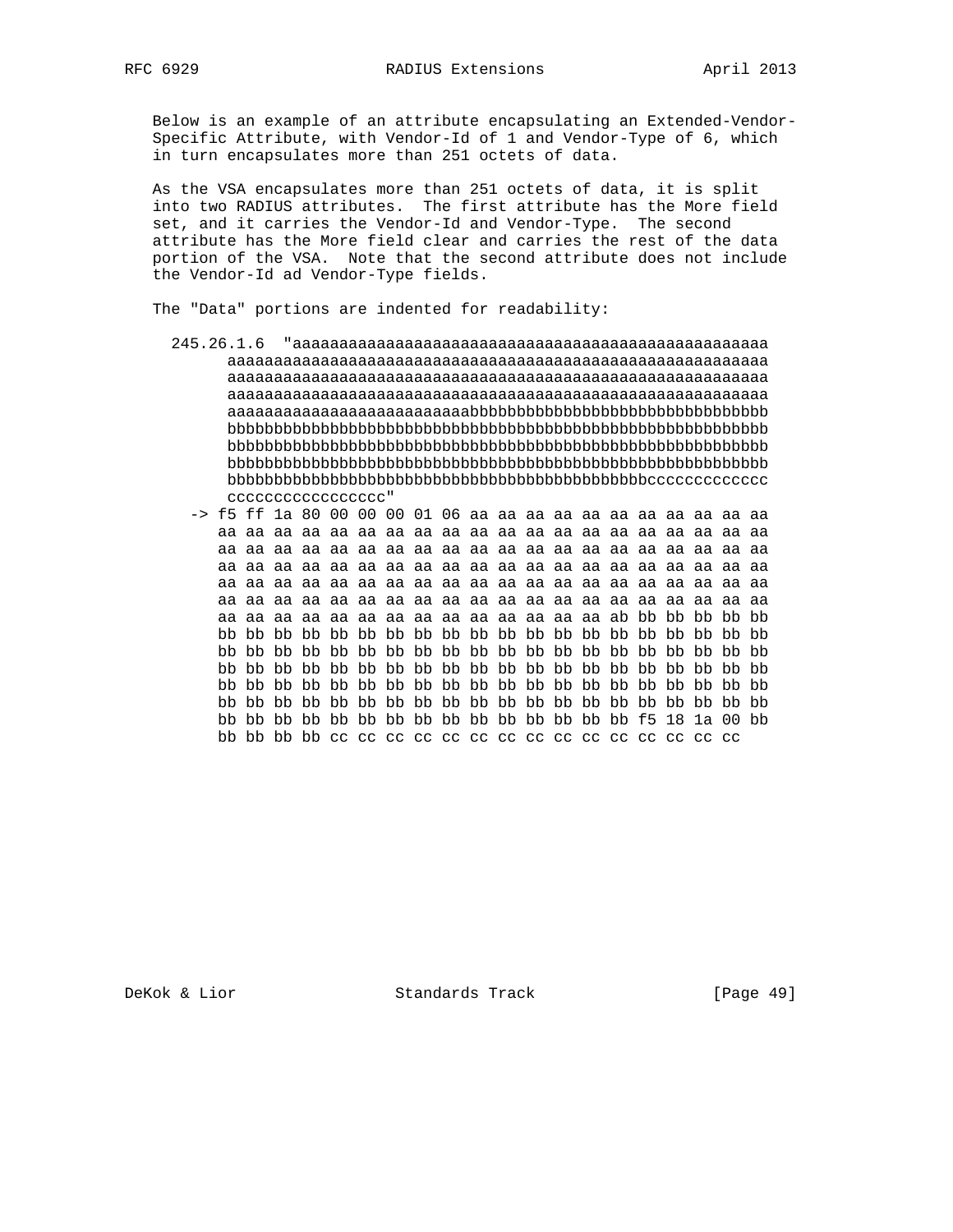10. IANA Considerations

 This document updates [RFC3575] in that it adds new IANA considerations for RADIUS attributes. These considerations modify and extend the IANA considerations for RADIUS, rather than replacing them.

 The IANA considerations of this document are limited to the "RADIUS Attribute Types" registry. Some Attribute Type values that were previously marked "Reserved" are now allocated, and the registry is extended from a simple 8-bit array to a tree-like structure, up to a maximum depth of 125 nodes. Detailed instructions are given below.

# 10.1. Attribute Allocations

 IANA has moved the following Attribute Type values from "Reserved" to "Allocated" with the corresponding names:

- \* 241 Extended-Type-1
- \* 242 Extended-Type-2
- \* 243 Extended-Type-3
- \* 244 Extended-Type-4
- \* 245 Long-Extended-Type-1
- \* 246 Long-Extended-Type-2

 These values serve as an encapsulation layer for the new RADIUS Attribute Type tree.

## 10.2. RADIUS Attribute Type Tree

 Each of the Attribute Type values allocated above extends the "RADIUS Attribute Types" to an N-ary tree, via a "dotted number" notation. Allocation of an Attribute Type value "TYPE" using the new "Extended Type" format results in allocation of 255 new Attribute Type values of format "TYPE.1" through "TYPE.255". Value twenty-six (26) is assigned as "Extended-Vendor-Specific-\*". Values "TYPE.241" through "TYPE.255" are marked "Reserved". All other values are "Unassigned".

DeKok & Lior Standards Track [Page 50]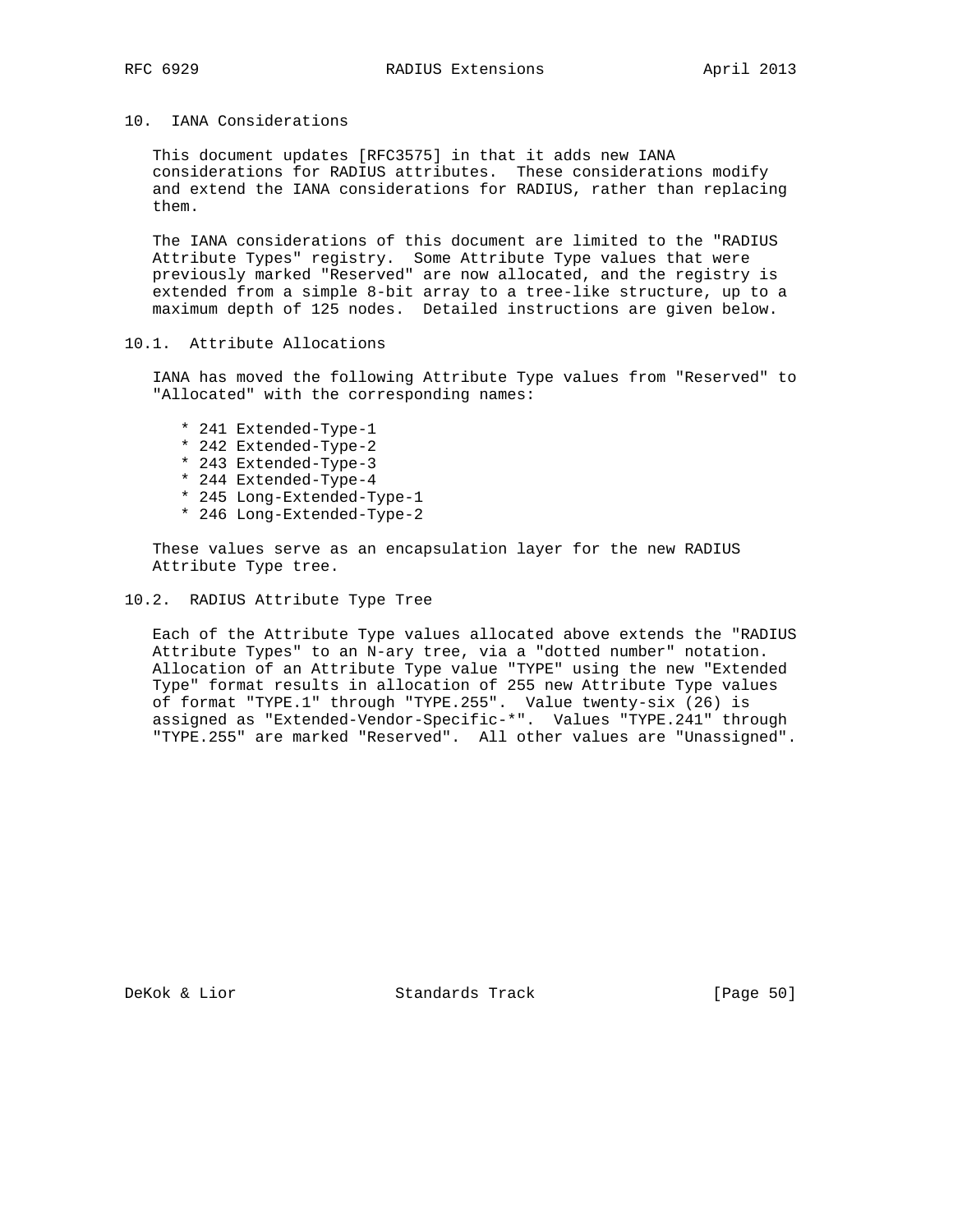The initial set of Attribute Type values and names assigned by this document is given below.

|  | $* 241$                   | Extended-Attribute-1       |
|--|---------------------------|----------------------------|
|  | * $241.\{1-25\}$          | Unassigned                 |
|  | $* 241.26$                | Extended-Vendor-Specific-1 |
|  | * $241.\{27-240\}$        | Unassigned                 |
|  | * 241. {241-255} Reserved |                            |
|  | $* 242$                   | Extended-Attribute-2       |
|  | * $242.\{1-25\}$          | Unassigned                 |
|  | $* 242.26$                | Extended-Vendor-Specific-2 |
|  | * 242. $\{27-240\}$       | Unassigned                 |
|  | * 242. {241-255} Reserved |                            |
|  | $* 243$                   | Extended-Attribute-3       |
|  | * 243. $\{1-25\}$         | Unassigned                 |
|  | $* 243.26$                | Extended-Vendor-Specific-3 |
|  | * 243. $\{27-240\}$       | Unassigned                 |
|  | * 243. {241-255} Reserved |                            |
|  | $* 244$                   | Extended-Attribute-4       |
|  | * 244. ${1-25}$           | Unassigned                 |
|  | $* 244.26$                | Extended-Vendor-Specific-4 |
|  | * 244. {27-240}           | Unassigned                 |
|  | * 244. {241-255} Reserved |                            |
|  | $*245$                    | Extended-Attribute-5       |
|  | * 245. $\{1-25\}$         | Unassigned                 |
|  | $* 245.26$                | Extended-Vendor-Specific-5 |
|  | * 245. ${27-240}$         | Unassigned                 |
|  | * 245. {241-255} Reserved |                            |
|  | $* 246$                   | Extended-Attribute-6       |
|  | * 246. $\{1-25\}$         | Unassigned                 |
|  | $* 246.26$                | Extended-Vendor-Specific-6 |
|  | * 246. ${27-240}$         | Unassigned                 |
|  | $* 246. {241-255}$        | Reserved                   |

 As per [RFC5226], the values marked "Unassigned" above are available for assignment by IANA in future RADIUS specifications. The values marked "Reserved" are reserved for future use.

 The Extended-Vendor-Specific spaces (TYPE.26) are for Private Use, and allocations are not managed by IANA.

 Allocation of Reserved entries in the extended space requires Standards Action.

All other allocations in the extended space require IETF Review.

DeKok & Lior Standards Track [Page 51]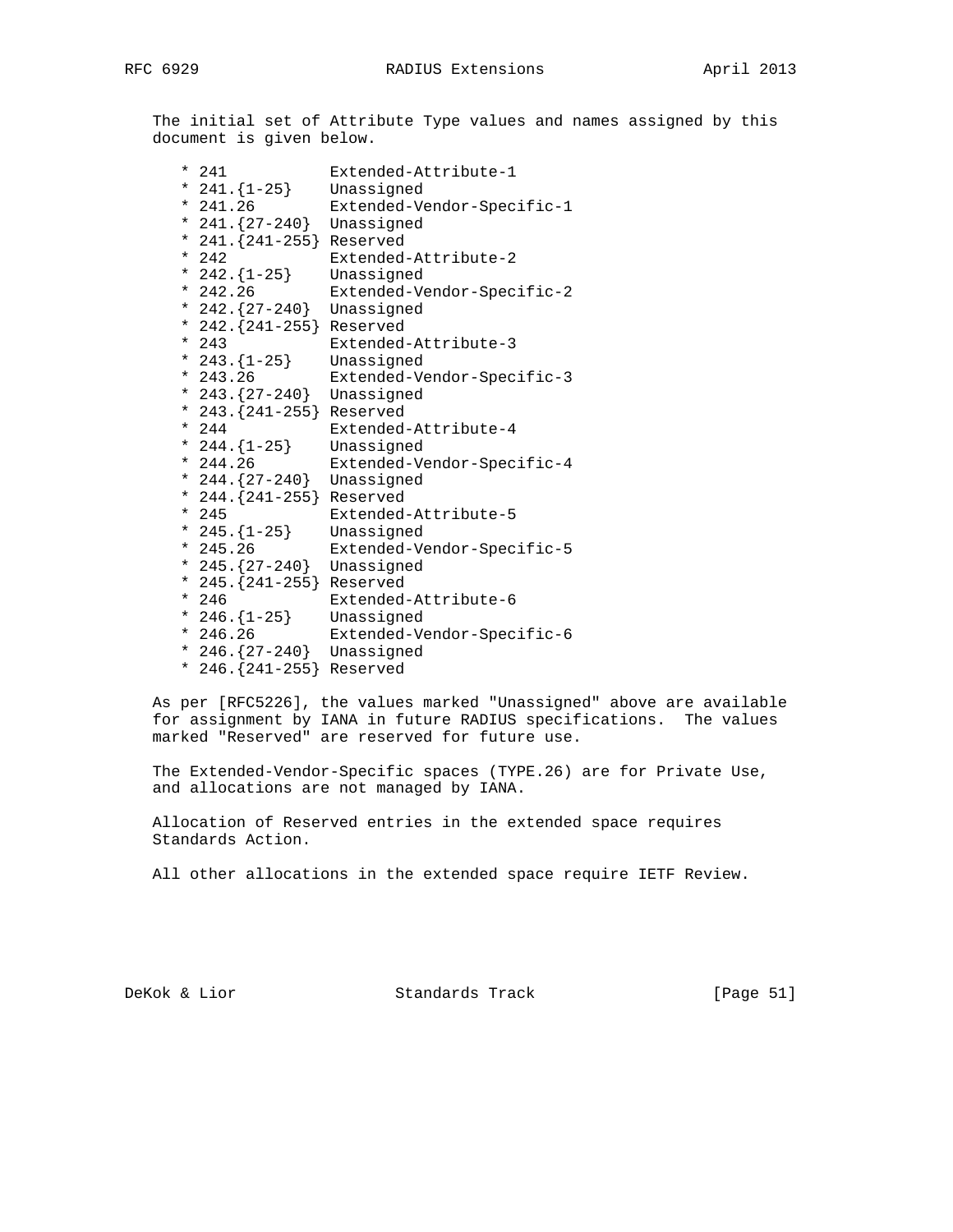10.3. Allocation Instructions

 This section defines what actions IANA needs to take when allocating new attributes. Different actions are required when allocating attributes from the standard space, attributes of the "Extended Type" format, attributes of the "Long Extended Type" format, preferential allocations, attributes of data type TLV, attributes within a TLV, and attributes of other data types.

10.3.1. Requested Allocation from the Standard Space

 Specifications can request allocation of an Attribute from within the standard space (e.g., Attribute Type Codes 1 through 255), subject to the considerations of [RFC3575] and this document.

10.3.2. Requested Allocation from the Short Extended Space

 Specifications can request allocation of an Attribute that requires the format "Extended Type", by specifying the short extended space. In that case, IANA should assign the lowest Unassigned number from the Attribute Type space with the relevant format.

10.3.3. Requested Allocation from the Long Extended Space

 Specifications can request allocation of an Attribute that requires the format "Long Extended Type", by specifying the extended space (long). In that case, IANA should assign the lowest Unassigned number from the Attribute Type space with the relevant format.

10.3.4. Allocation Preferences

 Specifications that make no request for allocation from a specific type space should have Attributes allocated using the following criteria:

- \* When the standard space has no more Unassigned attributes, all allocations should be performed from the extended space.
- \* Specifications that allocate a small number of attributes (i.e., less than ten) should have all allocations made from the standard space.
- \* Specifications that would allocate more than twenty percent of the remaining standard space attributes should have all allocations made from the extended space.
- \* Specifications that request allocation of an attribute of data type TLV should have that attribute allocated from the extended space.

DeKok & Lior Standards Track [Page 52]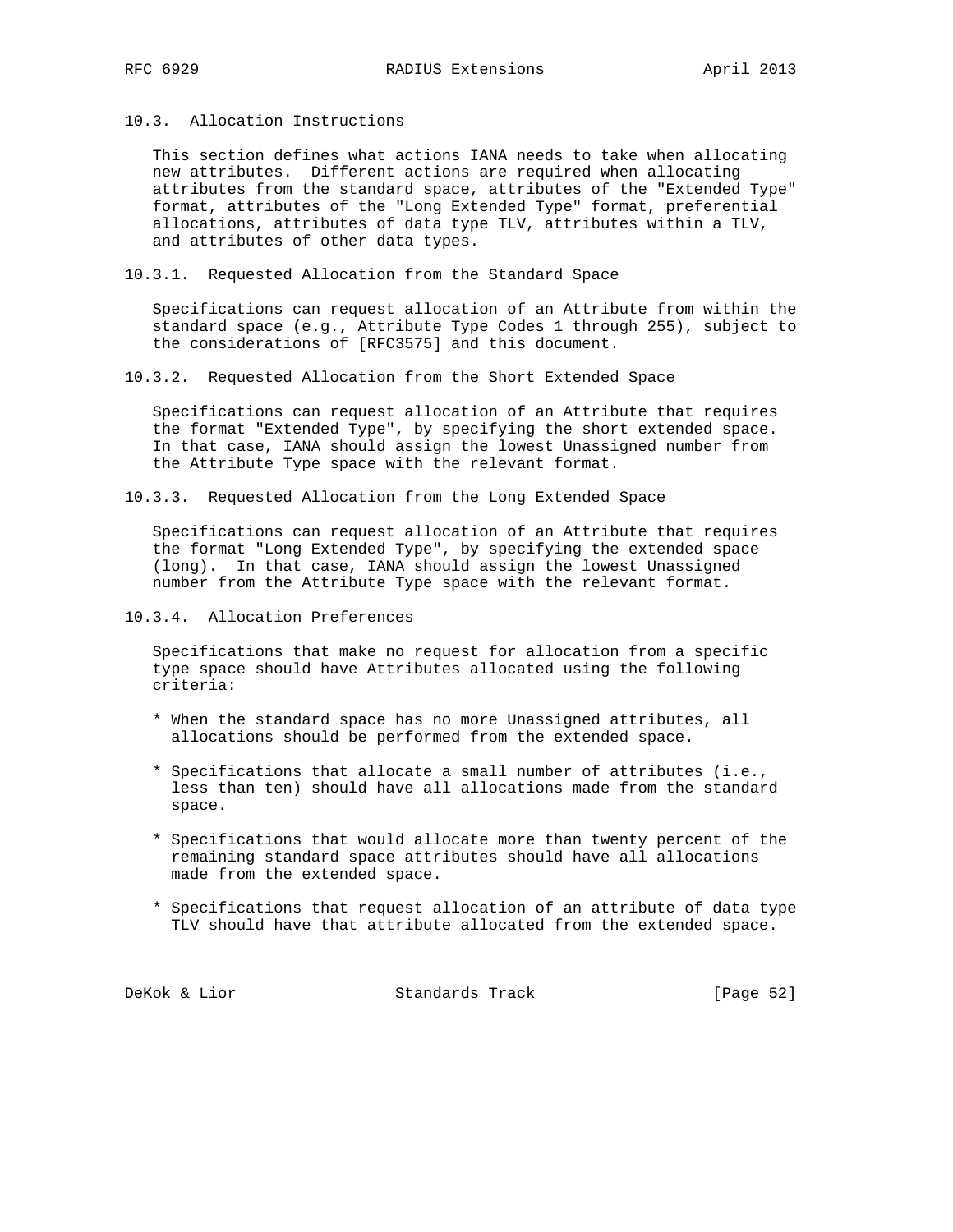\* Specifications that request allocation of an attribute that can transport 253 or more octets of data should have that attribute allocated from within the long extended space. We note that Section 6.5 above makes recommendations related to this allocation.

 There is otherwise no requirement that all attributes within a specification be allocated from one type space or another. Specifications can simultaneously allocate attributes from both the standard space and the extended space.

10.3.5. Extending the Type Space via the TLV Data Type

 When specifications request allocation of an attribute of data type TLV, that allocation extends the Attribute Type tree by one more level. Allocation of an Attribute Type value "TYPE.TLV", with data type TLV, results in allocation of 255 new Attribute Type values, of format "TYPE.TLV.1" through "TYPE.TLV.255". Values 254-255 are marked "Reserved". All other values are "Unassigned". Value 26 has no special meaning.

 For example, if a new attribute "Example-TLV" of data type TLV is assigned the identifier "245.1", then the extended tree will be allocated as below:

- \* 245.1 Example-TLV
- \* 245.1.{1-253} Unassigned
- \* 245.1.{254-255} Reserved

Note that this example does not define an "Example-TLV" attribute.

 The Attribute Type tree can be extended multiple levels in one specification when the specification requests allocation of nested TLVs, as discussed below.

10.3.6. Allocation within a TLV

 Specifications can request allocation of Attribute Type values within an Attribute of data type TLV. The encapsulating TLV can be allocated in the same specification, or it can have been previously allocated.

 Specifications need to request allocation within a specific Attribute Type value (e.g., "TYPE.TLV.\*"). Allocations are performed from the smallest Unassigned value, proceeding to the largest Unassigned value.

DeKok & Lior Standards Track [Page 53]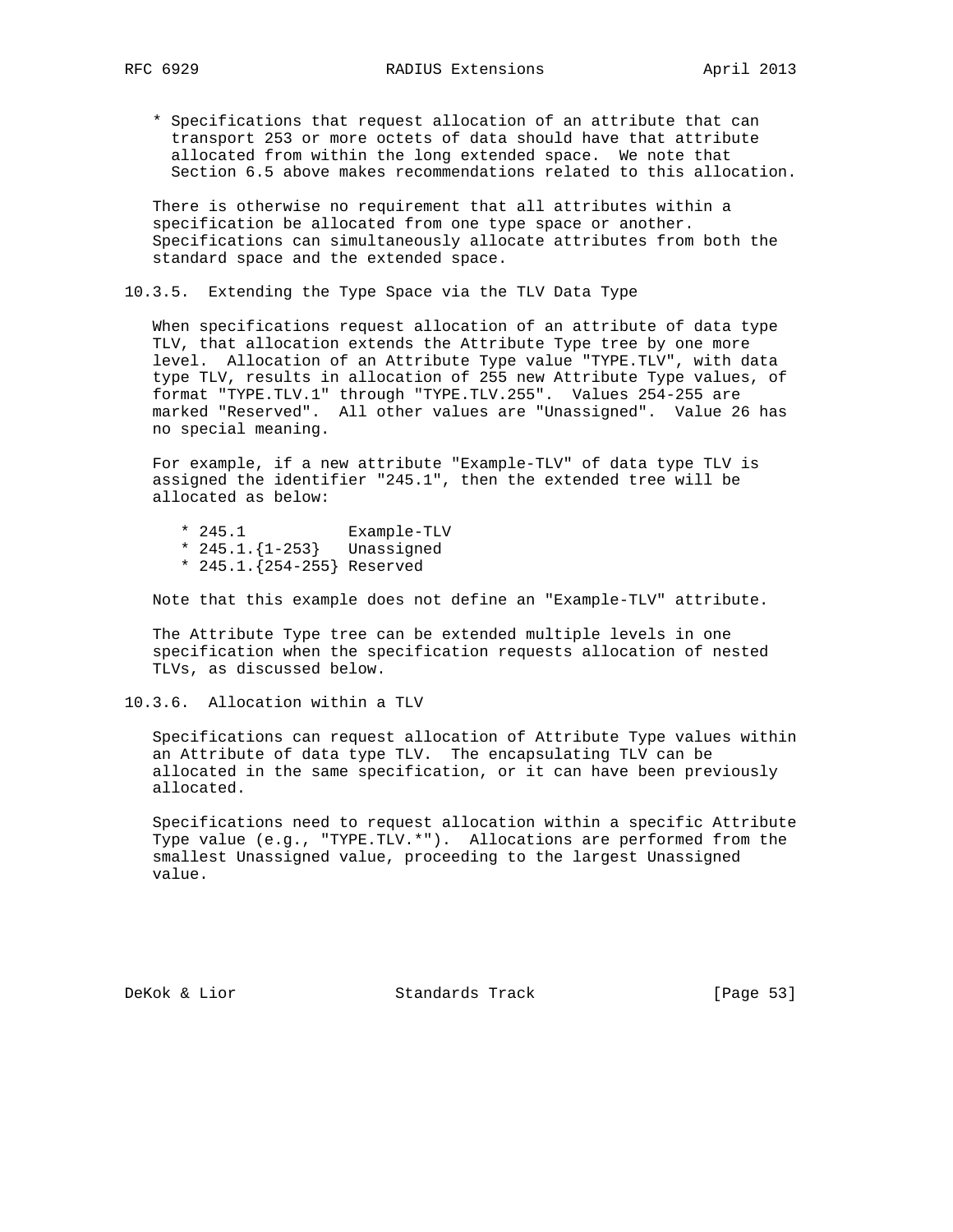Where the Attribute being allocated is of data type TLV, the Attribute Type tree is extended by one level, as given in the previous section. Allocations can then be made within that level.

10.3.7. Allocation of Other Data Types

 Attribute Type value allocations are otherwise allocated from the smallest Unassigned value, proceeding to the largest Unassigned value, e.g., starting from 241.1, proceeding through 241.255, then to 242.1, through 242.255, etc.

11. Security Considerations

 This document defines new formats for data carried inside of RADIUS but otherwise makes no changes to the security of the RADIUS protocol.

 Attacks on cryptographic hashes are well known and are getting better with time, as discussed in [RFC4270]. The security of the RADIUS protocol is dependent on MD5 [RFC1321], which has security issues as discussed in [RFC6151]. It is not known if the issues described in [RFC6151] apply to RADIUS. For other issues, we incorporate by reference the security considerations of [RFC6158] Section 5.

 As with any protocol change, code changes are required in order to implement the new features. These code changes have the potential to introduce new vulnerabilities in the software. Since the RADIUS server performs network authentication, it is an inviting target for attackers. We RECOMMEND that access to RADIUS servers be kept to a minimum.

#### 12. References

- 12.1. Normative References
	- [RFC2119] Bradner, S., "Key words for use in RFCs to Indicate Requirement Levels", BCP 14, RFC 2119, March 1997.
	- [RFC2865] Rigney, C., Willens, S., Rubens, A., and W. Simpson, "Remote Authentication Dial In User Service (RADIUS)", RFC 2865, June 2000.
	- [RFC2866] Rigney, C., "RADIUS Accounting", RFC 2866, June 2000.
	- [RFC3575] Aboba, B., "IANA Considerations for RADIUS (Remote Authentication Dial In User Service)", RFC 3575, July 2003.

DeKok & Lior Standards Track [Page 54]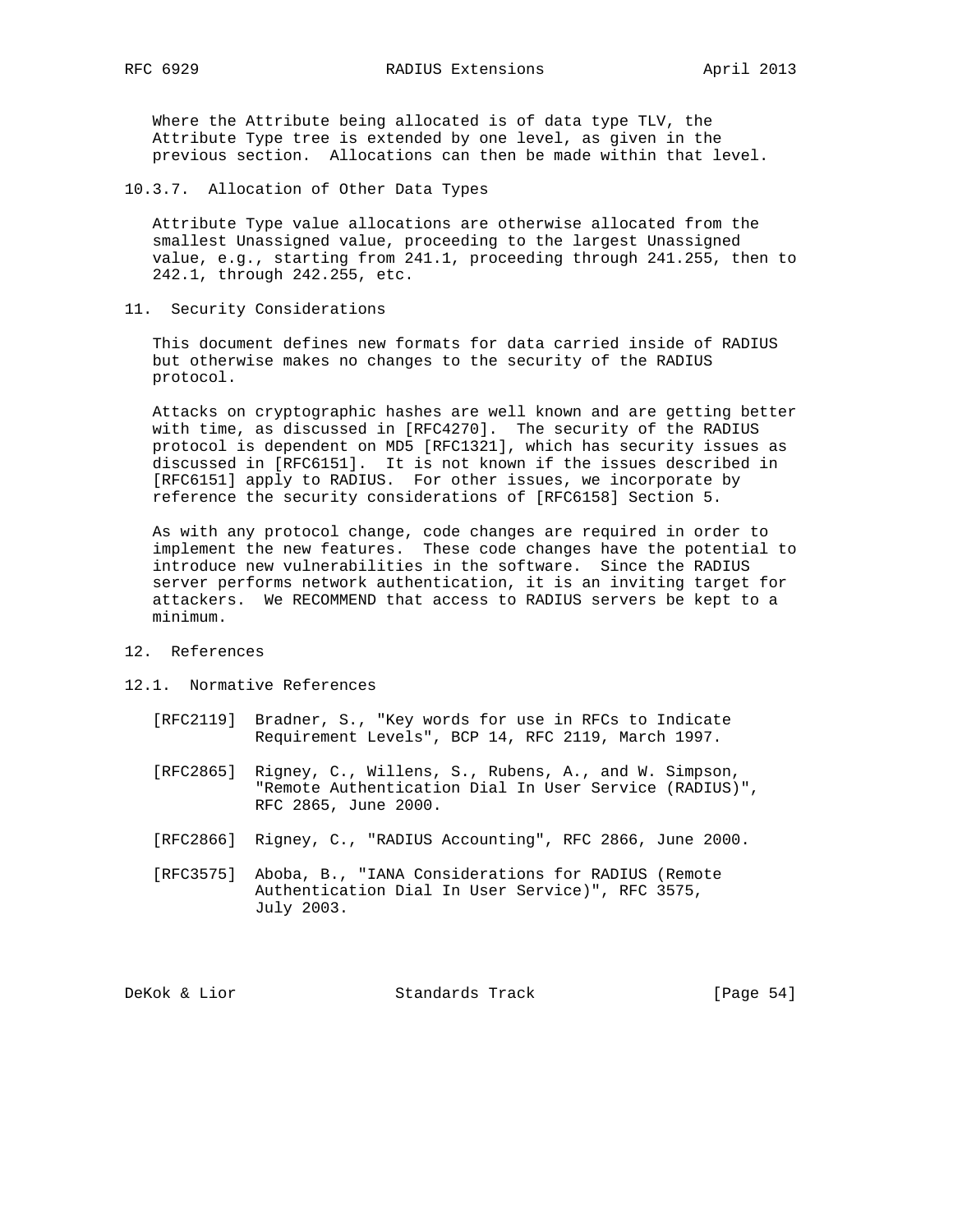- [RFC5226] Narten, T. and H. Alvestrand, "Guidelines for Writing an IANA Considerations Section in RFCs", BCP 26, RFC 5226, May 2008.
- [RFC6158] DeKok, A., Ed., and G. Weber, "RADIUS Design Guidelines", BCP 158, RFC 6158, March 2011.
- [PEN] IANA, "PRIVATE ENTERPRISE NUMBERS", <http://www.iana.org/assignments/enterprise-numbers>.
- 12.2. Informative References
	- [RFC1321] Rivest, R., "The MD5 Message-Digest Algorithm", RFC 1321, April 1992.
	- [RFC2868] Zorn, G., Leifer, D., Rubens, A., Shriver, J., Holdrege, M., and I. Goyret, "RADIUS Attributes for Tunnel Protocol Support", RFC 2868, June 2000.
	- [RFC4270] Hoffman, P. and B. Schneier, "Attacks on Cryptographic Hashes in Internet Protocols", RFC 4270, November 2005.
	- [RFC5234] Crocker, D., Ed., and P. Overell, "Augmented BNF for Syntax Specifications: ABNF", STD 68, RFC 5234, January 2008.
	- [RFC6151] Turner, S. and L. Chen, "Updated Security Considerations for the MD5 Message-Digest and the HMAC-MD5 Algorithms", RFC 6151, March 2011.
	- [ATTR] "alandekok/freeradius-server", available from GitHub, data retrieved September 2010, <http://github.com/alandekok/ freeradius-server/tree/master/share/>.

## 13. Acknowledgments

 This document is the result of long discussions in the IETF RADEXT working group. The authors would like to thank all of the participants who contributed various ideas over the years. Their feedback has been invaluable and has helped to make this specification better.

DeKok & Lior Standards Track [Page 55]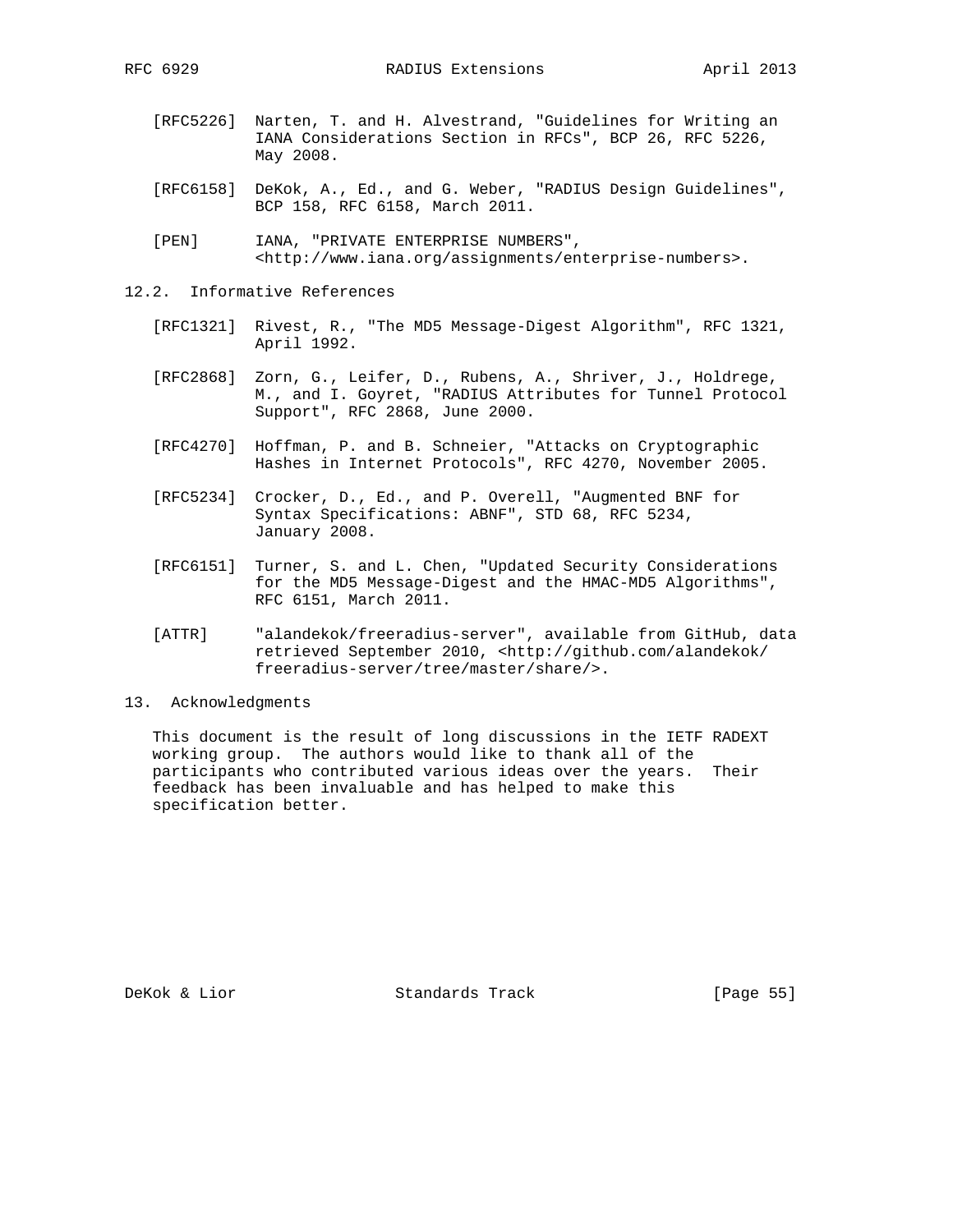Appendix A. Extended Attribute Generator Program

 This section contains "C" program source code that can be used for testing. It reads a line-oriented text file, parses it to create RADIUS formatted attributes, and prints the hex version of those attributes to standard output.

 The input accepts grammar similar to that given in Section 9, with some modifications for usability. For example, blank lines are allowed, lines beginning with a '#' character are interpreted as comments, numbers (RADIUS Types, etc.) are checked for minimum/ maximum values, and RADIUS attribute lengths are enforced.

 The program is included here for demonstration purposes only, and does not define a standard of any kind.

 ------------------------------------------------------------ /\* \* Copyright (c) 2013 IETF Trust and the persons identified as \* authors of the code. All rights reserved. \* \* Redistribution and use in source and binary forms, with or without \* modification, are permitted provided that the following conditions \* are met: \* \* - Redistributions of source code must retain the above copyright \* notice, this list of conditions and the following disclaimer. \* \* - Redistributions in binary form must reproduce the above \* copyright notice, this list of conditions and the following<br>\* disclaimer in the documentation and/or other materials provi disclaimer in the documentation and/or other materials provided \* with the distribution. \* \* - Neither the name of Internet Society, IETF or IETF Trust, nor \* the names of specific contributors, may be used to endorse or \* promote products derived from this software without specific \* prior written permission. \* \* THIS SOFTWARE IS PROVIDED BY THE COPYRIGHT HOLDERS AND \* CONTRIBUTORS "AS IS" AND ANY EXPRESS OR IMPLIED WARRANTIES, \* INCLUDING, BUT NOT LIMITED TO, THE IMPLIED WARRANTIES OF \* MERCHANTABILITY AND FITNESS FOR A PARTICULAR PURPOSE ARE \* DISCLAIMED. IN NO EVENT SHALL THE COPYRIGHT OWNER OR CONTRIBUTORS \* BE LIABLE FOR ANY DIRECT, INDIRECT, INCIDENTAL, SPECIAL, \* EXEMPLARY, OR CONSEQUENTIAL DAMAGES (INCLUDING, BUT NOT LIMITED \* TO, PROCUREMENT OF SUBSTITUTE GOODS OR SERVICES; LOSS OF USE, \* DATA, OR PROFITS; OR BUSINESS INTERRUPTION) HOWEVER CAUSED AND ON \* ANY THEORY OF LIABILITY, WHETHER IN CONTRACT, STRICT LIABILITY,

DeKok & Lior Standards Track [Page 56]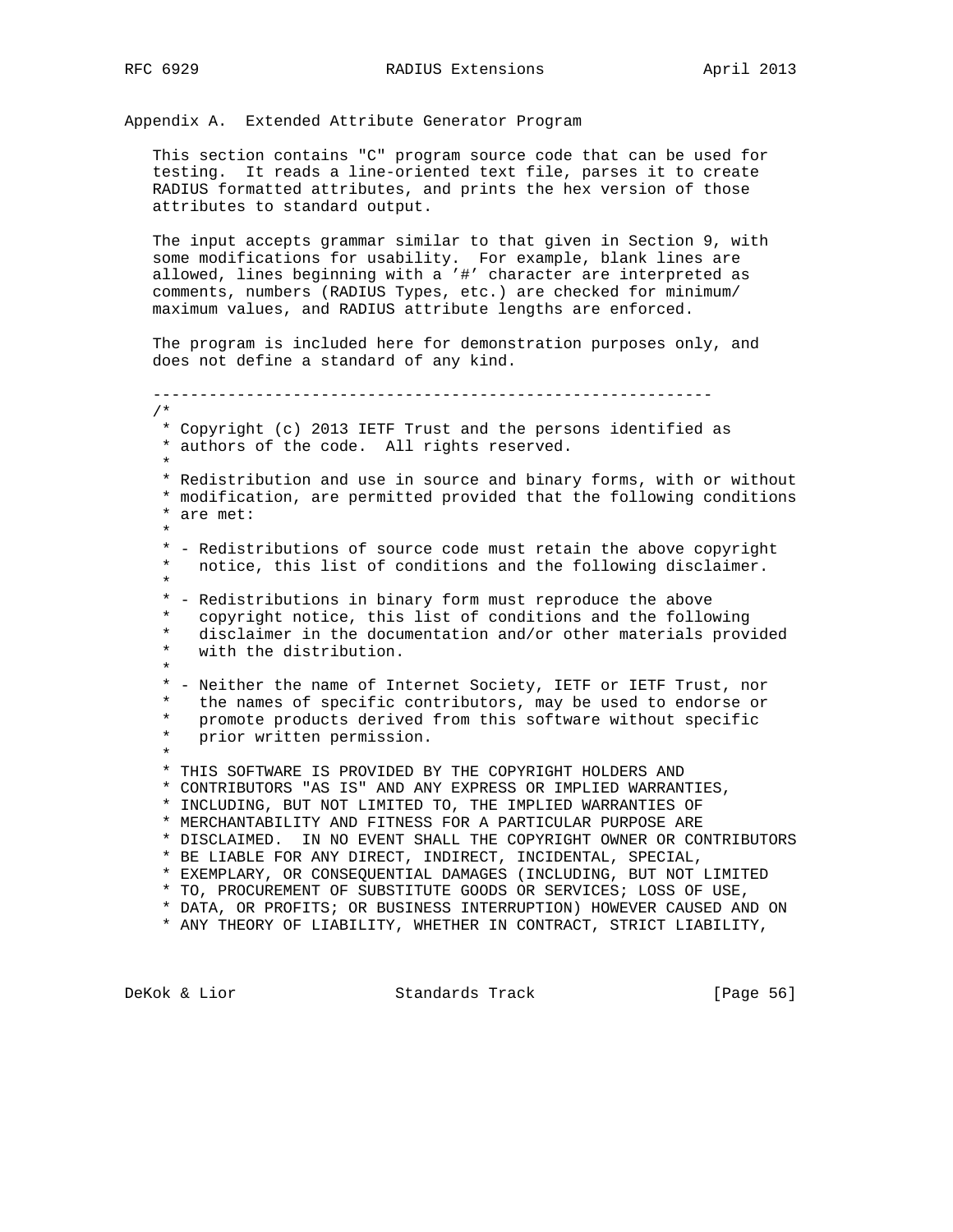```
 * OR TORT (INCLUDING NEGLIGENCE OR OTHERWISE) ARISING IN ANY WAY OUT
    * OF THE USE OF THIS SOFTWARE, EVEN IF ADVISED OF THE POSSIBILITY OF
    * SUCH DAMAGE.
 *
    * Author: Alan DeKok <aland@networkradius.com>
    */
   #include <stdlib.h>
   #include <stdio.h>
   #include <stdint.h>
   #include <string.h>
   #include <errno.h>
   #include <ctype.h>
   static int encode_tlv(char *buffer, uint8_t *output, size_t outlen);
   static const char *hextab = "0123456789abcdef";
   static int encode_data_string(char *buffer,
                       uint8_t *output, size_t outlen)
   {
        int length = 0;
        char *p;
       p = buffer + 1;while (*p \& (outlen > 0)) {
            if (*p == ' "') {
            return length;<br>}
 }
            if (*p != '\\') {
                 *(output++) = *(p++);
                  outlen--;
                  length++;
              continue;
 }
             switch (p[1]) {
             default:
                  *(output++) = p[1];
                  break;
             case 'n':
                 *(output++) = '\nrightarrows break;
```
DeKok & Lior Standards Track [Page 57]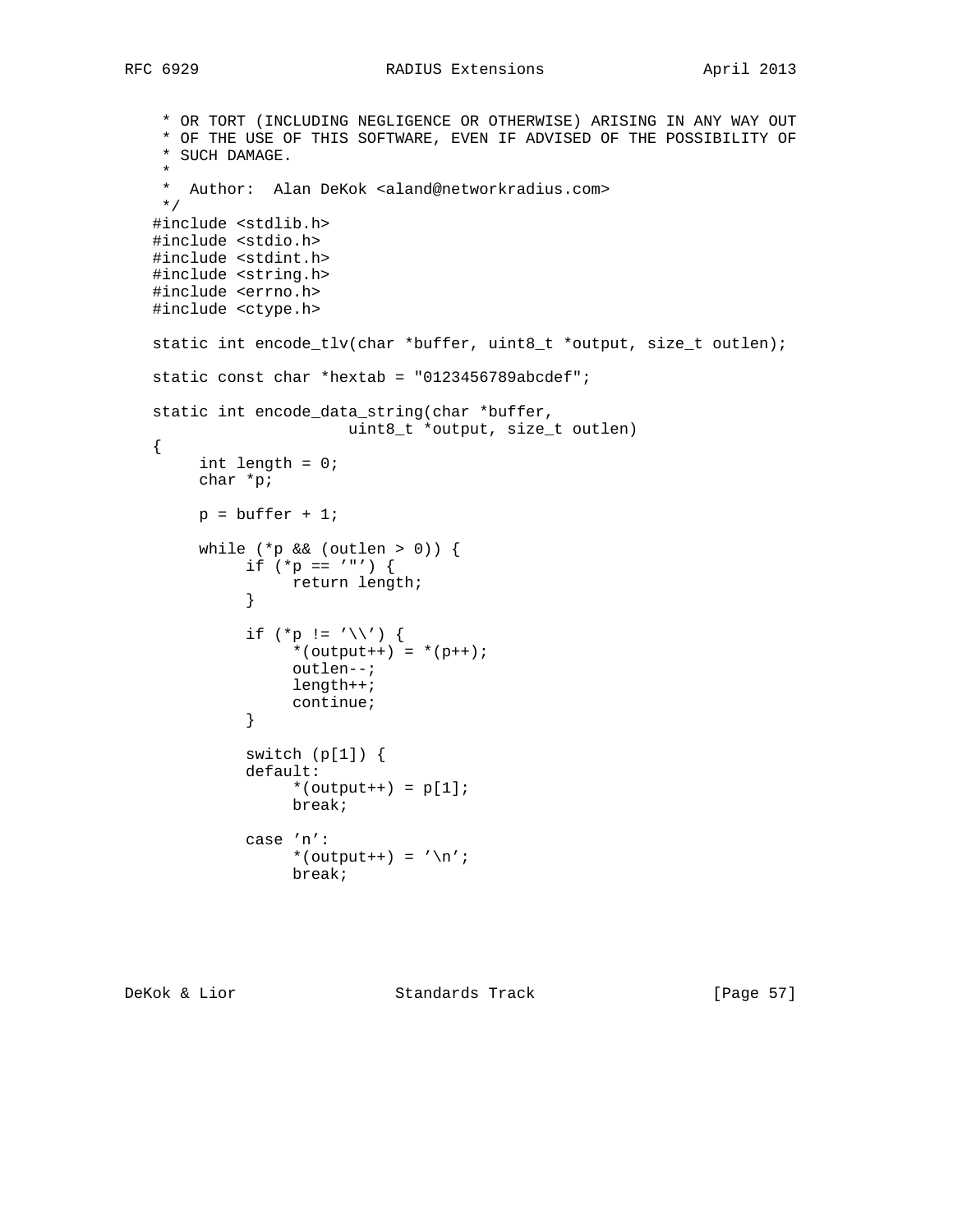```
 case 'r':
                  *(output++) = '\r';
                  break;
              case 't':
                  *(output++) = \iota \setminus t';
             break;
 }
              outlen--;
              length++;
         }
        fprintf(stderr, "String is not terminated\n");
        return 0;
   }
   static int encode_data_tlv(char *buffer, char **endptr,
                     uint8_t *output, size_t outlen)
   {
       int depth = 0;
        int length;
        char *p;
        for (p = buffer; *p != \sqrt{0'i} p++) {
if (*p == '{'}) depth++;
if (*p == '}'') {
                  depth--;
              if (depth == 0) break;
 }
         }
        if (*p := '}'') {
             fprintf(stderr, "No trailing '}' in string starting "
                  "with \forall"%s\forall"\n",
                  buffer);
             return 0;
         }
        *endptr = p + 1;
        *p = \prime\sqrt{0'i}p = buffer + 1;while (isspace((int) *p)) p++;
```
DeKok & Lior Standards Track [Page 58]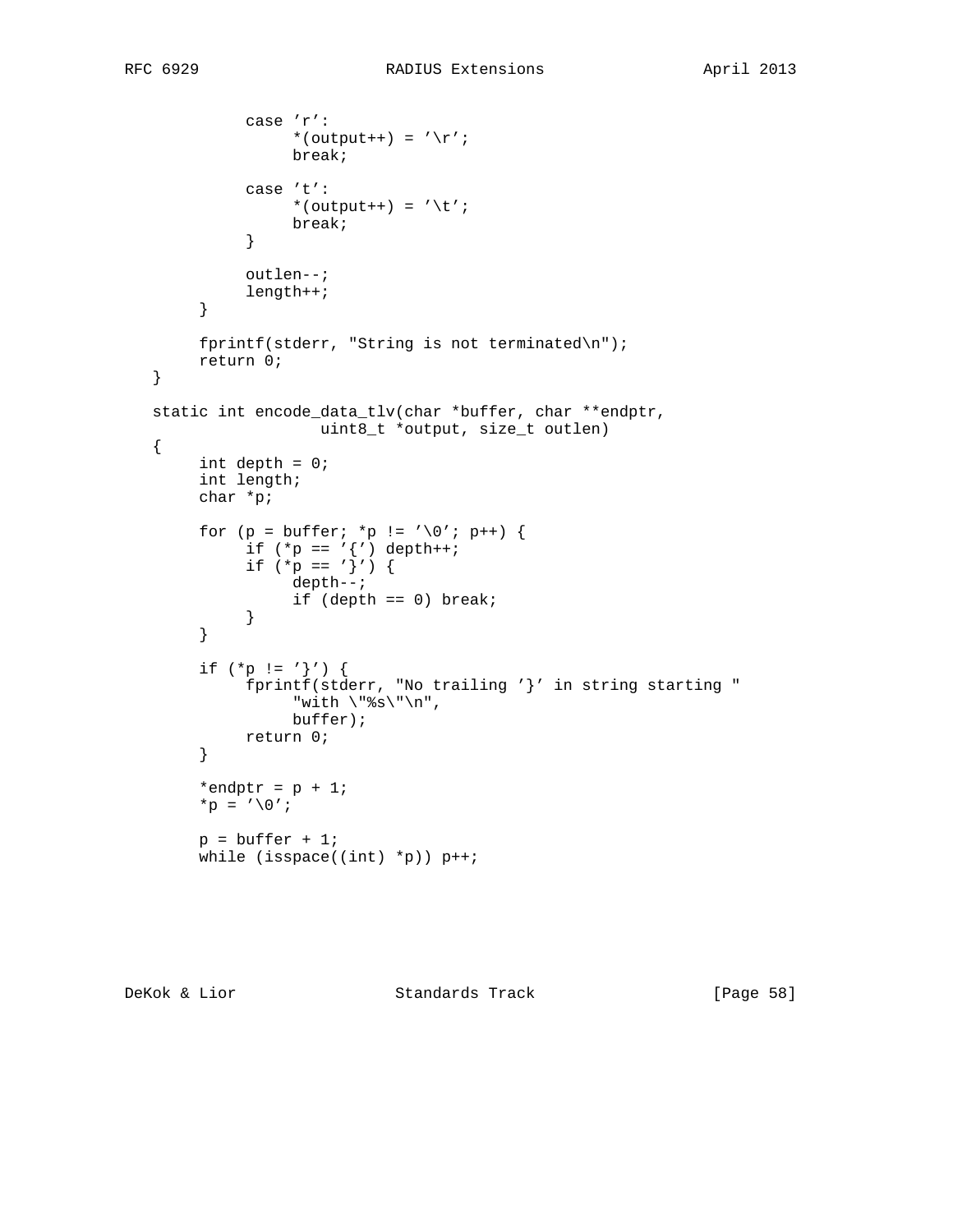```
length = encode\_tlv(p, output, outline); if (length == 0) return 0;
        return length;
   }
   static int encode_data(char *p, uint8_t *output, size_t outlen)
   {
        int length;
       if (!isspace((int) *p)) {
            fprintf(stderr, "Invalid character following attribute "
                  "definition\n");
             return 0;
        }
        while (isspace((int) *p)) p++;
       if (*p == '{'}) {
             int sublen;
             char *q;
            length = 0; do {
                 while (isspace((int) *p)) p++;
                  if (!*p) {
                      if (length == 0) {
                            fprintf(stderr, "No data\n");
                      return 0;<br>}
 }
                 break;
 }
                  sublen = encode_data_tlv(p, &q, output, outlen);
                  if (sublen == 0) return 0;
                  length += sublen;
                  output += sublen;
                  outlen -= sublen;
                 p = q;
             } while (*q);
             return length;
        }
```
DeKok & Lior Standards Track [Page 59]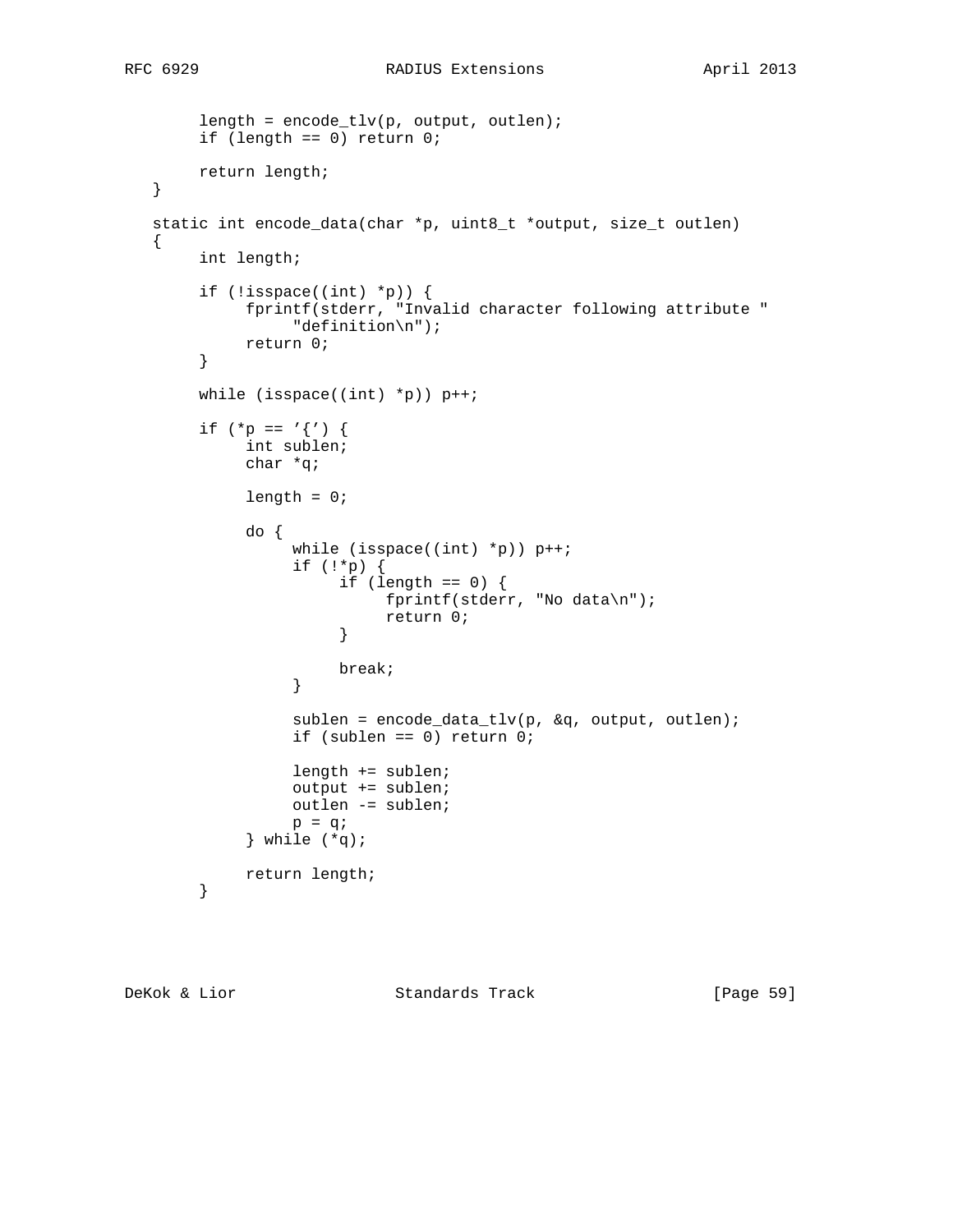```
if (*p == ' "') {
            length = encode_data_string(p, output, outlen);
             return length;
        }
       length = 0; while (*p) {
             char *c1, *c2;
            while (isspace((int) *p)) p++; if (!*p) break;
            if(!(c1 = member(hextab, tolower((int) p[0]), 16))!(c2 = member(hextab, tolower((int) p[1]), 16)) fprintf(stderr, "Invalid data starting at "
                      "\"%s\"\n", p);
            return 0;<br>}
 }
            *output = ((c1 - hextab) << 4) + (c2 - hextab)i output++;
             length++;
            p += 2;
             outlen--;
            if (outlen == 0) {
                  fprintf(stderr, "Too much data\n");
            return 0;<br>}
 }
        }
       if (length == 0) {
             fprintf(stderr, "Empty string\n");
             return 0;
        }
        return length;
```
}

DeKok & Lior Standards Track [Page 60]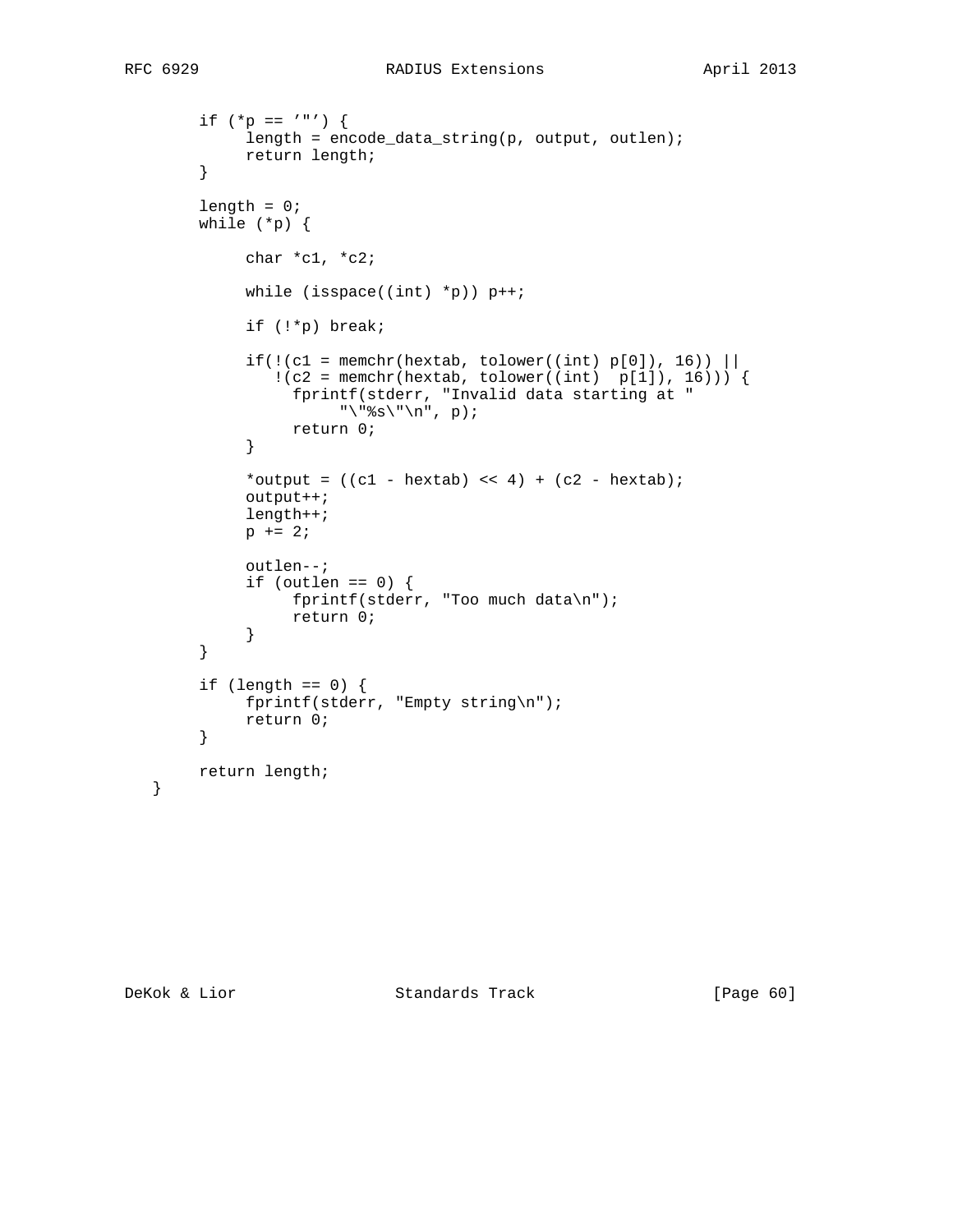```
 static int decode_attr(char *buffer, char **endptr)
 {
     long attr;
      attr = strtol(buffer, endptr, 10);
     if (*endptr == buffer) {
           fprintf(stderr, "No valid number found in string "
               "starting with \forall "\s\"\n", buffer);
           return 0;
      }
      if (!**endptr) {
           fprintf(stderr, "Nothing follows attribute number\n");
           return 0;
      }
     if ((attr <= 0) | (attr > 256)) {
          fprintf(stderr, "Attribute number is out of valid "
                "range\n");
           return 0;
      }
      return (int) attr;
 }
 static int decode_vendor(char *buffer, char **endptr)
 {
     long vendor;
     if (*buffer := ', ') {
           fprintf(stderr, "Invalid separator before vendor id\n");
          return 0;
      }
     vendor = strol(buffer + 1, endptr, 10);if (*endptr == (buffer + 1)) {
           fprintf(stderr, "No valid vendor number found\n");
           return 0;
      }
      if (!**endptr) {
          fprintf(stderr, "Nothing follows vendor number\n");
           return 0;
      }
```
DeKok & Lior Standards Track [Page 61]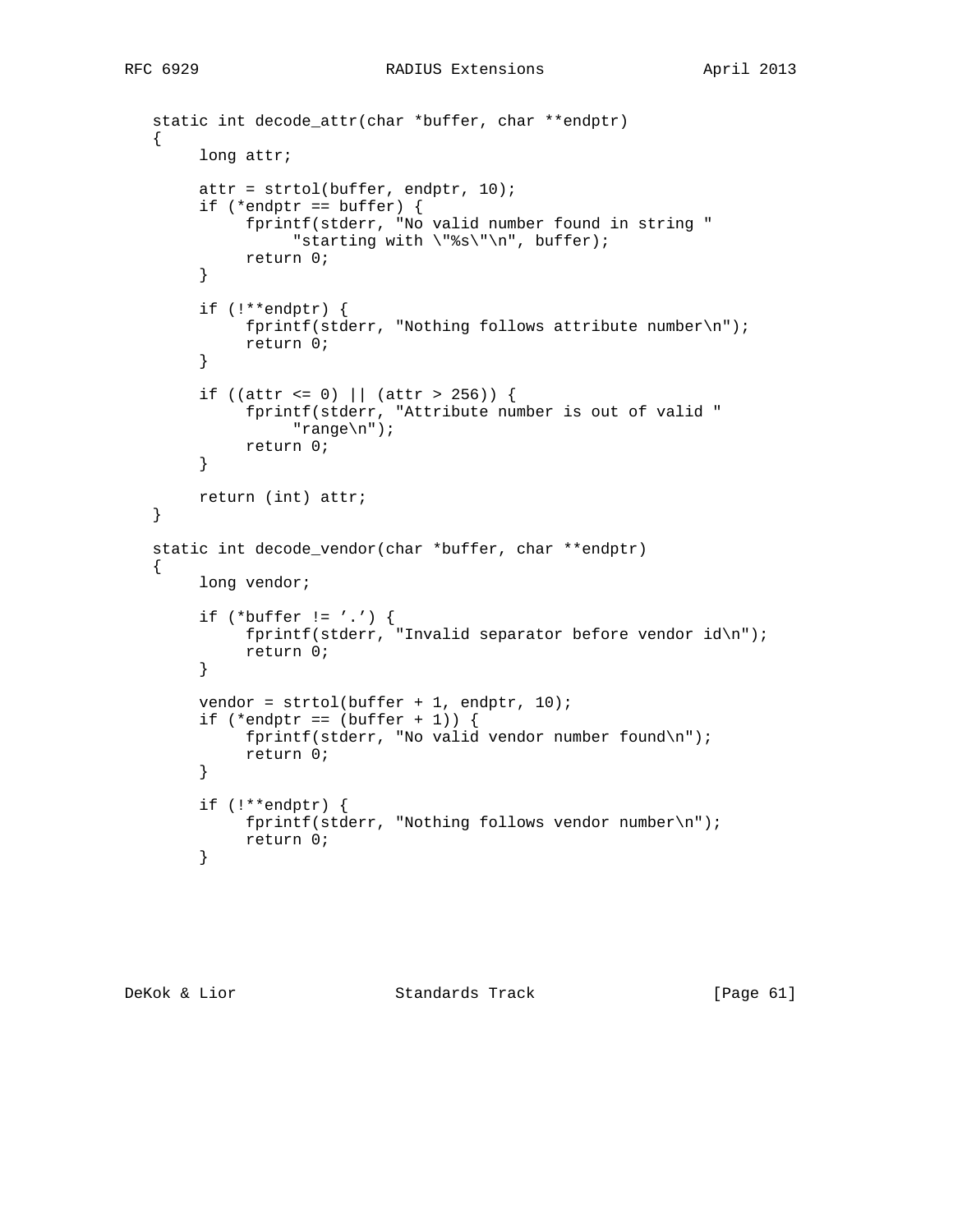```
if ((vendor <= 0) || (vendor > (1 \lt < 24))) {
          fprintf(stderr, "Vendor number is out of valid range\n");
           return 0;
      }
     if (**endptr := ', ') {
           fprintf(stderr, "Invalid data following vendor number\n");
           return 0;
      }
     (*endptr)++; return (int) vendor;
 }
 static int encode_tlv(char *buffer, uint8_t *output, size_t outlen)
\left\{ \right. int attr;
      int length;
      char *p;
     attr = decode_attr(buffer, \&p);if (attr == 0) return 0;
     output[0] = attr;output[1] = 2;if (*p == ', ') {
          p++;length = encode_tlv(p, output + 2, outlen - 2);
      } else {
          length = encode_data(p, output + 2, outlen - 2);
      }
      if (length == 0) return 0;
     if (length > (255 - 2)) {
           fprintf(stderr, "TLV data is too long\n");
           return 0;
      }
      output[1] += length;
      return length + 2;
 }
```
DeKok & Lior Standards Track [Page 62]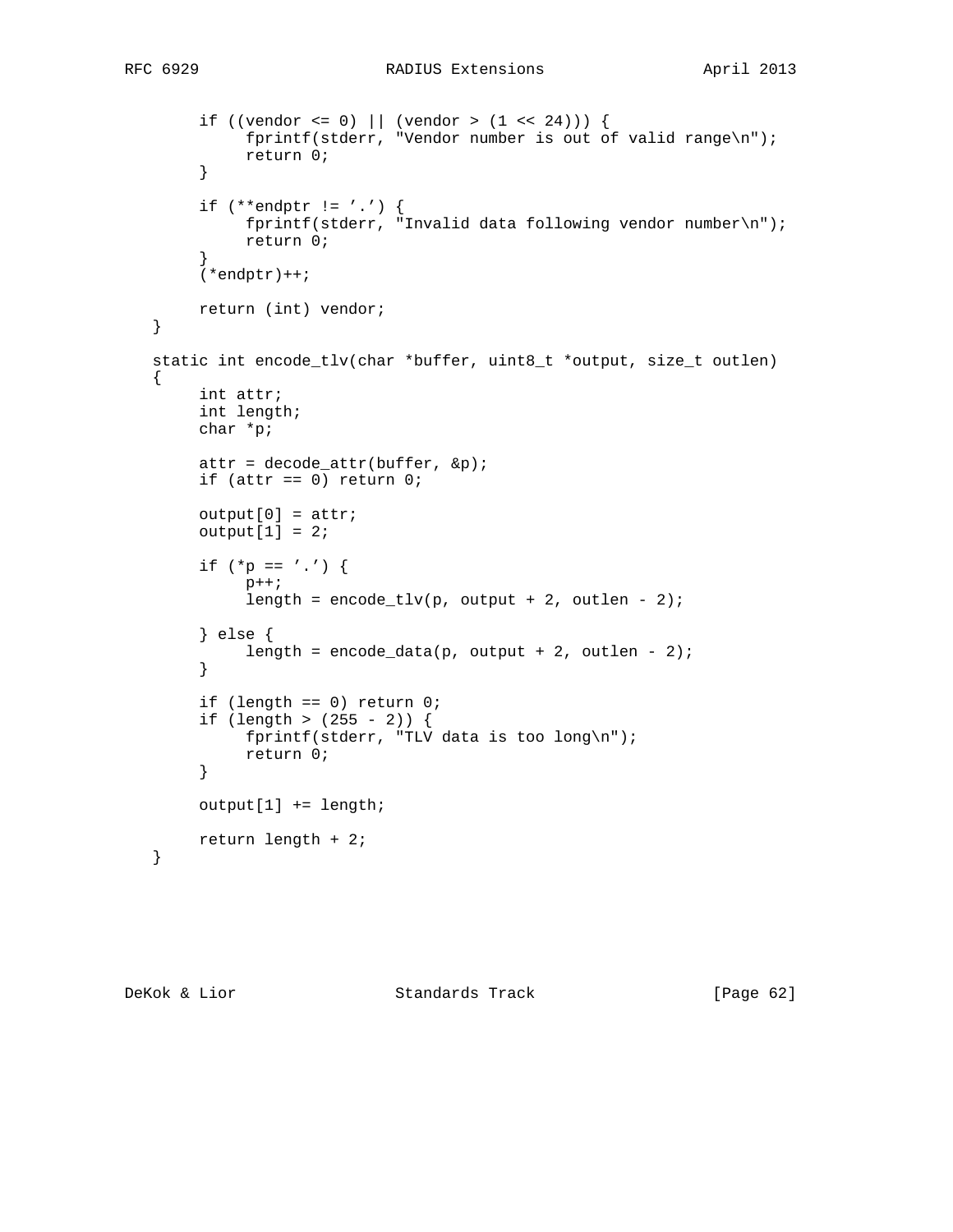```
 static int encode_vsa(char *buffer, uint8_t *output, size_t outlen)
\left\{ \right. int vendor;
      int attr;
     int length;
     char *p;
     vendor = decode_vendor(buffer, &p);
    if (vendor == 0) return 0;
    output[0] = 0;output[1] = (vendor >> 16) & 0xff;output[2] = (vendor >> 8) & 0xff;output[3] = vendor & 0xff;length = encode_tlv(p, output + 4, outlen - 4);
      if (length == 0) return 0;
     if (length > (255 - 6)) {
           fprintf(stderr, "VSA data is too long\n");
           return 0;
      }
     return length + 4;
 }
 static int encode_evs(char *buffer, uint8_t *output, size_t outlen)
 {
      int vendor;
     int attr;
     int length;
     char *p;
    vendor = decode_vendor(buffer, \&p);
     if (vendor == 0) return 0;
    attr = decode_attr(p, \&p);if (attr == 0) return 0;
    output[0] = 0;output[1] = (vendor >> 16) & 0xff;output[2] = (vendor \gg 8) \& 0xff;output[3] = vendor & 0xff;output[4] = attr;length = encode_data(p, output + 5, outlen - 5);
      if (length == 0) return 0;
```
DeKok & Lior Standards Track [Page 63]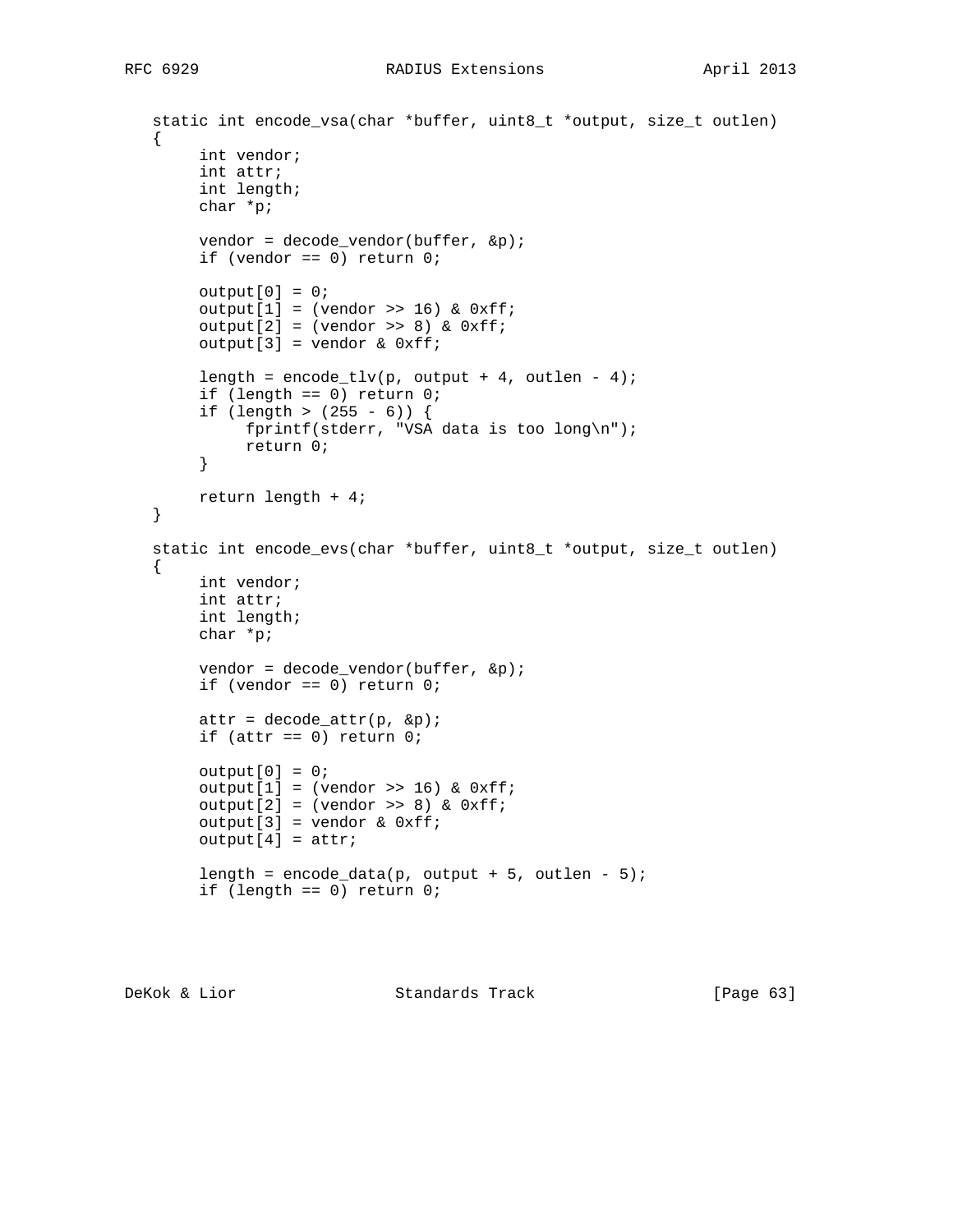```
 return length + 5;
   }
   static int encode_extended(char *buffer,
                    uint8_t *output, size_t outlen)
   {
        int attr;
        int length;
        char *p;
       attr = decode_attr(buffer, \&p);if (attr == 0) return 0;
       output[0] = attr;if (attr == 26) {
            length = encode_evs(p, output + 1, outlen - 1);
         } else {
            length = encode_data(p, output + 1, outlen - 1);
 }
        if (length == 0) return 0;
       if (length > (255 - 3)) {
              fprintf(stderr, "Extended Attr data is too long\n");
             return 0;
         }
        return length + 1;
   }
   static int encode_extended_flags(char *buffer,
                        uint8_t *output, size_t outlen)
   {
        int attr;
        int length, total;
        char *p;
       attr = decode_attr(buffer, \&p);if (attr == 0) return 0;
        /* output[0] is the extended attribute */
       output[1] = 4;output[2] = attr;output[3] = 0;
```
DeKok & Lior Standards Track [Page 64]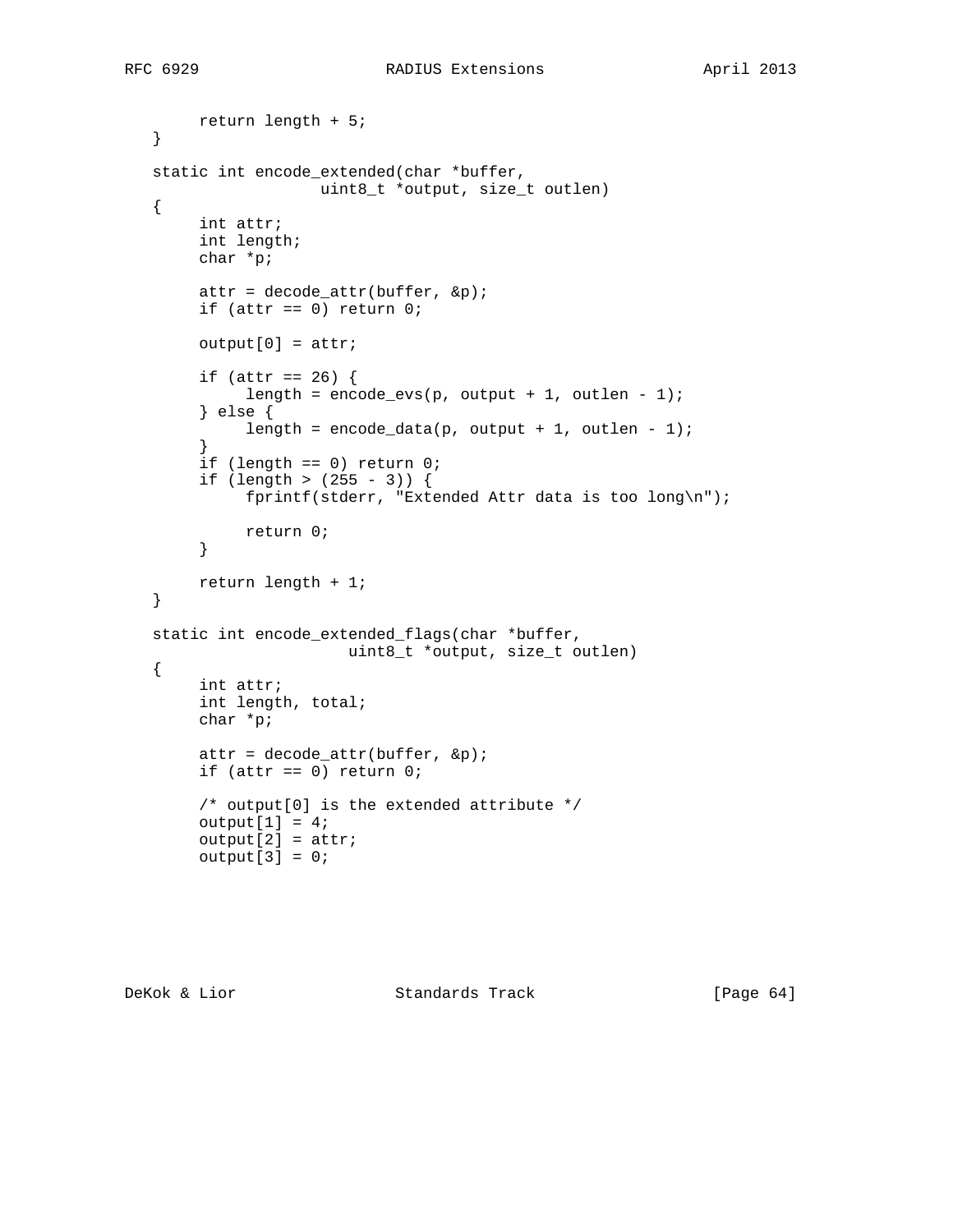```
if (attr == 26) {
            length = encode_evs(p, output + 4, outlen - 4);
             if (length == 0) return 0;
            output[1] += 5;length -5; } else {
            length = encode_data(p, output + 4, outlen - 4);
 }
        if (length == 0) return 0;
       total = 0; while (1) {
            int sublen = 255 - output[1]; if (length <= sublen) {
                  output[1] += length;
                 total += output[1];
            break;
 }
             length -= sublen;
            memmove(output + 255 + 4, output + 255, length);
             memcpy(output + 255, output, 4);
            output[1] = 255;output[3] | = 0x80;
            output += 255;output[1] = 4;total += 255; }
        return total;
   }
   static int encode_rfc(char *buffer, uint8_t *output, size_t outlen)
   {
        int attr;
        int length, sublen;
        char *p;
       attr = decode_attr(buffer, \&p);if (attr == 0) return 0;
```
DeKok & Lior Standards Track [Page 65]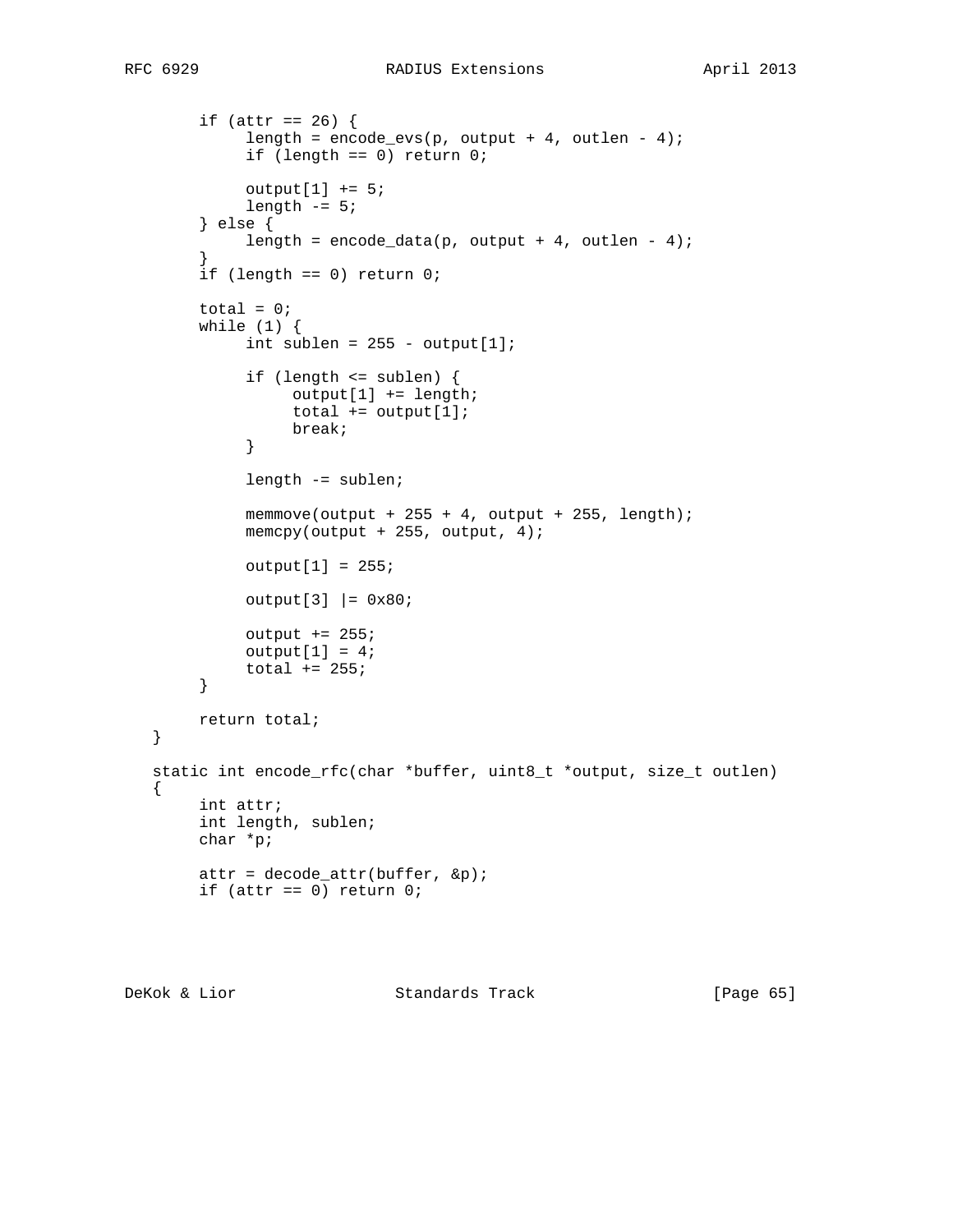```
length = 2ioutput[0] = attr;output[1] = 2;if (attr == 26) {
            sublen = encode_vsa(p, output + 2, outlen - 2);
       } else if (( *p == ' ' ) || ((attr < 241) || (attr > 246))) {
            sublen = encode_data(p, output + 2, outlen - 2);
        } else {
            if (*p := ', ') {
                 fprintf(stderr, "Invalid data following "
                    "attribute number\n");
            return 0;<br>}
 }
            if (attr < 245) \{sublen = encode\_extended(p + 1,output +2, outlen -2);
             } else {
 /*
                  * Not like the others!<br>*/
\star/return encode_extended_flags(p + 1, output, outlen);<br>}
 }
 }
        if (sublen == 0) return 0;
       if (sublen > (255 -2)) {
            fprintf(stderr, "RFC Data is too long\n");
             return 0;
        }
        output[1] += sublen;
        return length + sublen;
   }
   int main(int argc, char *argv[])
  \mathcal{L} int lineno;
        size_t i, outlen;
        FILE *fp;
        char input[8192], buffer[8192];
        uint8_t output[4096];
```
DeKok & Lior Standards Track [Page 66]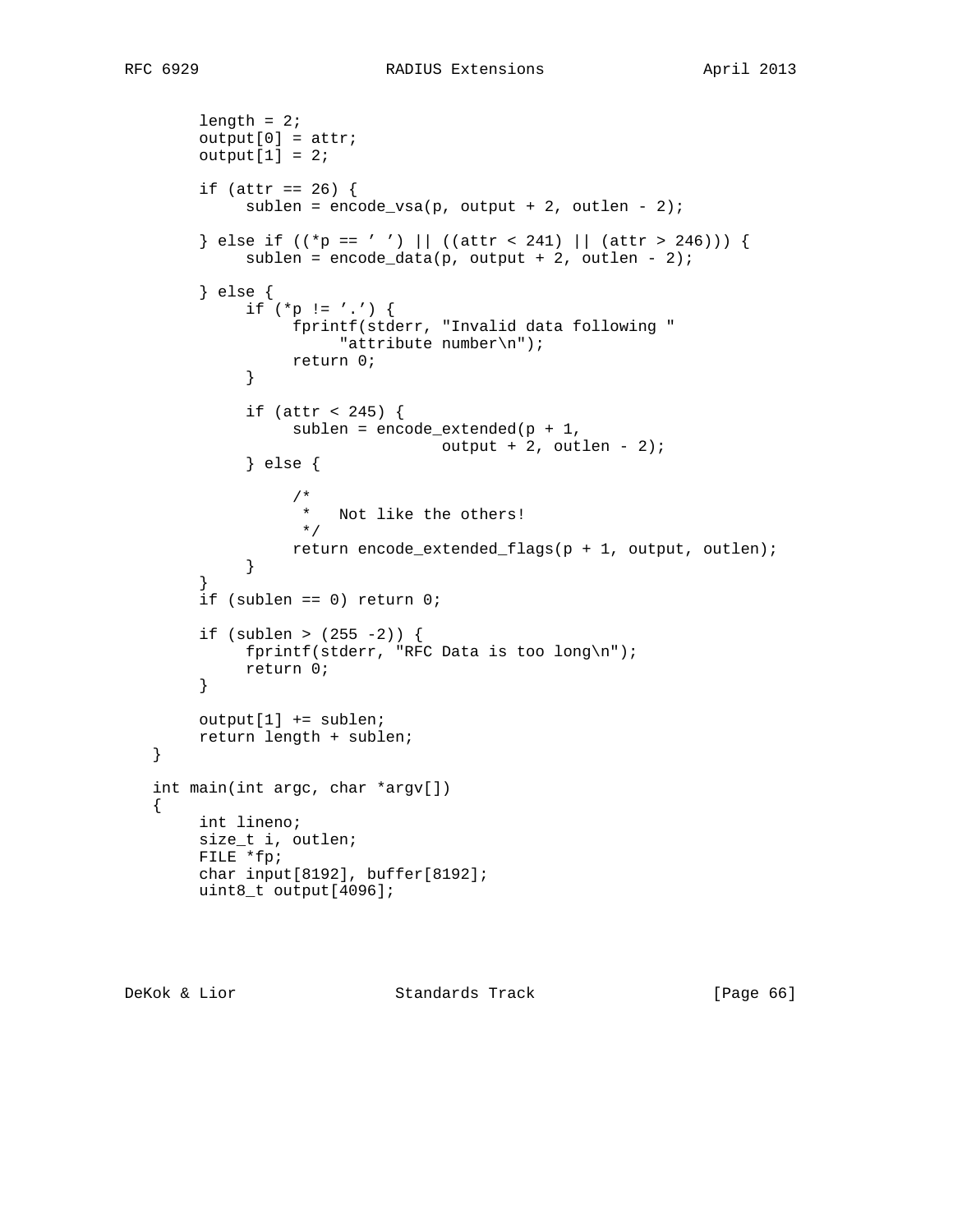```
if ((\arg c < 2) || (\text{strong}(\arg v[1], "--") == 0))fp = stdin; } else {
            fp = fopen(argv[1], "r");
             if (!fp) {
                  fprintf(stderr, "Error opening %s: %s\n",
                      argv[1], strerror(errno));
            \{ exit(1);
 }
        }
        lineno = 0;
       while (fgets(buffer, sizeof(buffer), fp) != NULL) {
            char *p = strchr(buffer, '\n\cdot i);
             lineno++;
             if (!p) {
                 if (! \text{feof}(\text{fp})) {
                       fprintf(stderr, "Line %d too long in %s\n",
                           lineno, argv[1]);
                 ext(1); }
             } else {
            *_{p} = ' \ 0';
 }
            p = structhr(buffer, '#');if (p) *_{p} = ' \0';p = buffer;
            while (isspace((int) *p)) p++; if (!*p) continue;
             strcpy(input, p);
             outlen = encode_rfc(input, output, sizeof(output));
            if (outlen == 0) {
                  fprintf(stderr, "Parse error in line %d of %s\n",
                       lineno, input);
            \{ exit(1);
 }
             printf("%s -> ", buffer);
            for (i = 0; i < outlen; i++) {
            printf("%02x ", output[i]);<br>}
 }
```
DeKok & Lior Standards Track [Page 67]